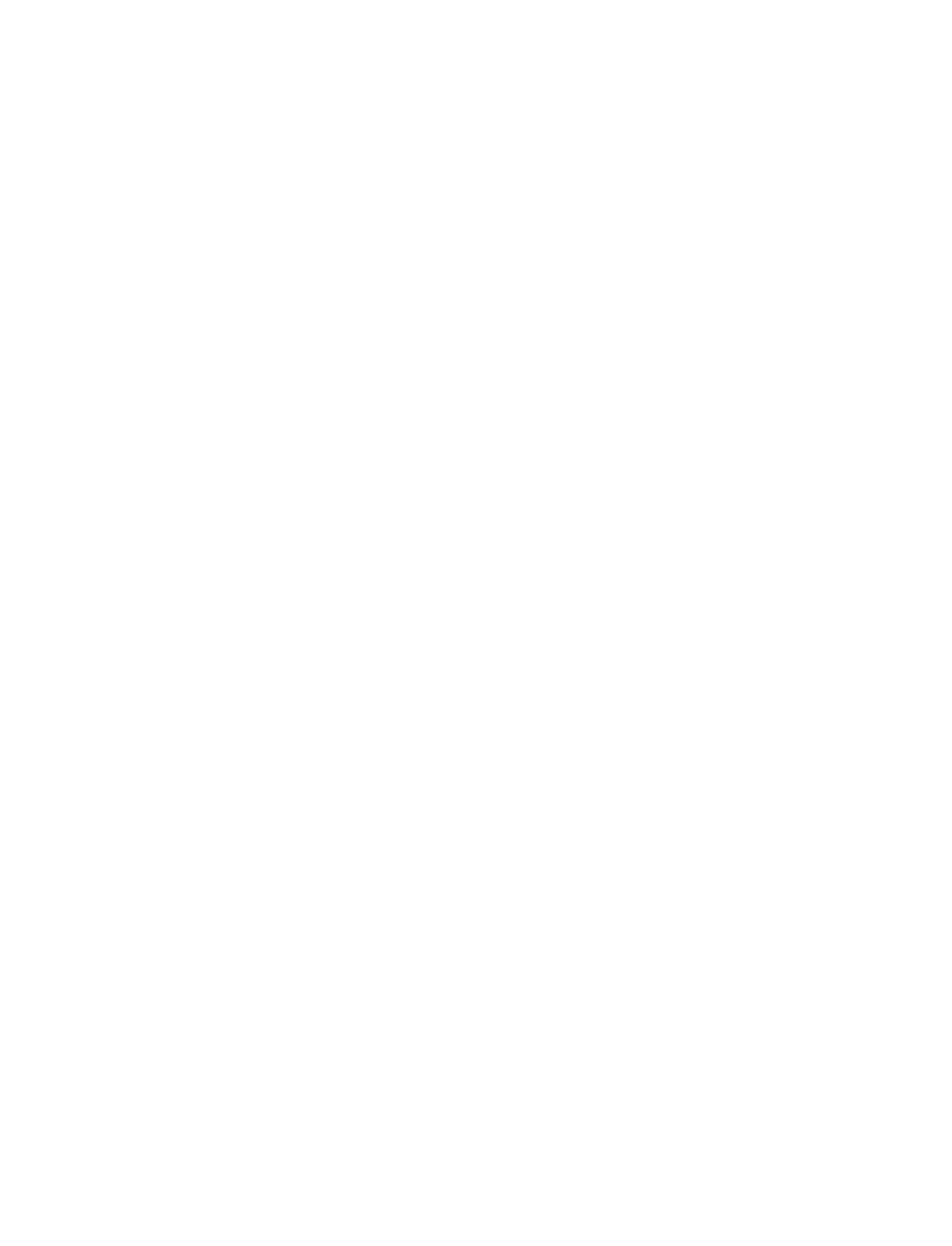

Dr. Ashok Dalwai, IAS Government of India C.E.O., National Rainfed Area Authority & Tready Ministry of Agriculture & FW Chairman of the Committee Department of Agriculture, Cooperation & FW

#### **PREFACE**

Indian Agriculture suffers from certain structural weaknesses in the form of small holding size and fragmentation, apart from production uncertainties and market unpredictability. This makes agriculture risky and inefficient in respect of both input & output management. These challenges need to be addressed, if farmers' income is to be increased by way of realising higher productivity, cost effective production and efficient monetisation of the produce.

2. In recognition of the critical need for monetisation of the produce, Government has been making comprehensive interventions to impart efficiency & effectiveness to marketing. These encompass Model Agricultural Produce and Livestock Marketing (Promotion & Facilitation) Act, 2017; electronic National Agriculture Market (eNAM); new market architecture (integration of retail markets-GrAMs, regulated wholesale markets and export markets ); incentivising FPOs by offering exemption under IT Act; Operation Green (marketing models for onion, potato & tomato). This is in addition to reforms & robustness being imparted to MSP (Minimum Support Price) and MSP based procurements.

3. Promotion of contract farming and services contract is an extension of the strategy of strengthening the process of monetisation, whose primary objective would be to de-risk agriculture at various stages including marketing. Some elements of contract farming have for long been in practice in India in commercially processable and high value crops like cotton, sugarcane, tobacco, tea, coffee, rubber, white onion, basmati rice, barley, fruits & vegetables, poultry and dairy. Although, varied types of arrangements have been categorized in practice as contract farming indigenously & globally, as also in literature and law books, contract farming in essence is a pre-production season agreement between farmer individually or collectively and sponsor(s), which transfers the risk of post-harvest market unpredictability from the former to the latter. While market risk cover constitutes the fulcrum of contract farming, it also enjoys the latitude of greater partnership between the two parties, whereby, the sponsor agrees to professionally manage inputs, technology, extension education, pre-and post-harvest infrastructure and services, etc. as per mutually agreed terms. The small and marginal farmer thereby gets to enjoy additional benefits of operational efficiency.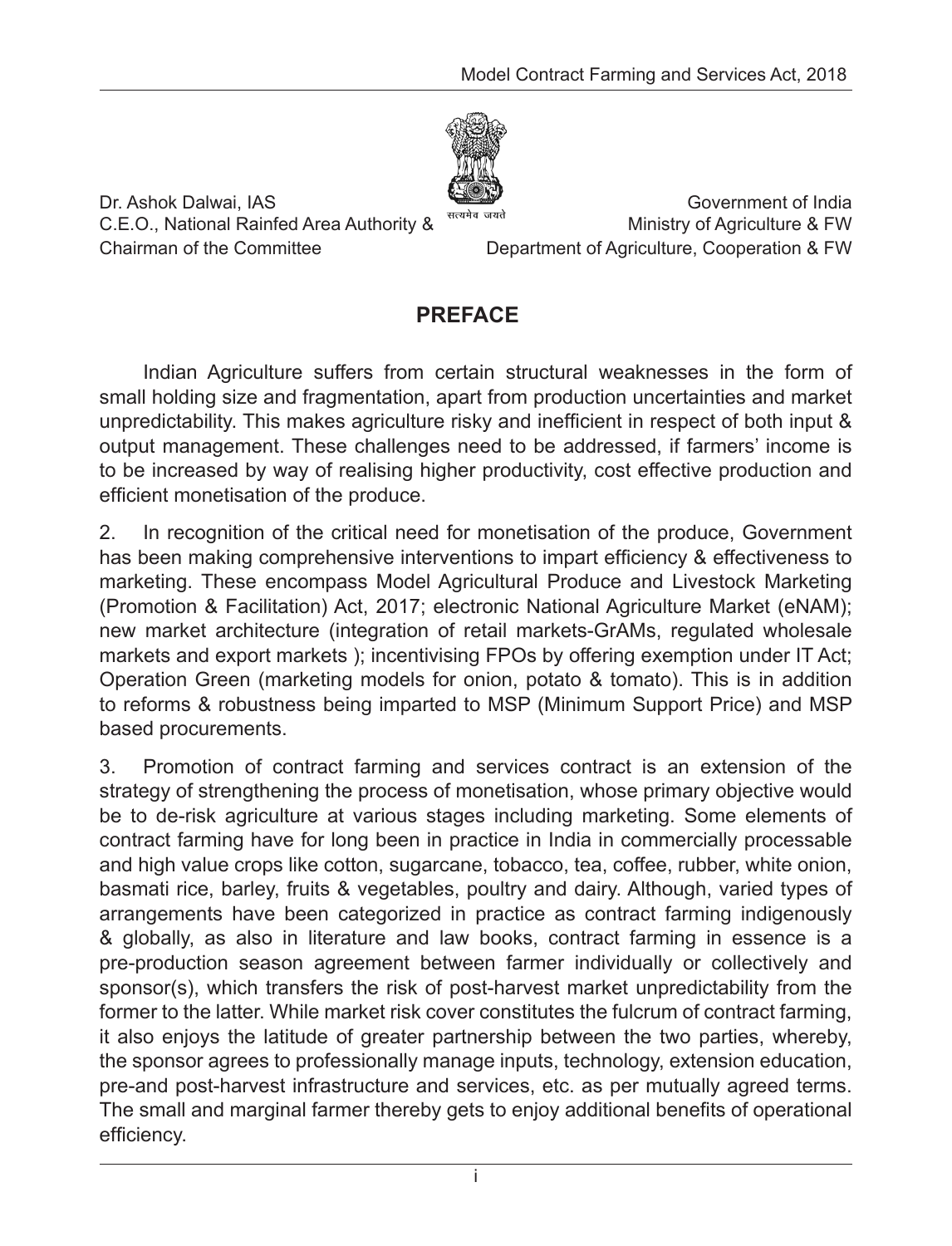4. Contracts are regulated under the Indian Contract Act, 1872 and under such other laws, considering both the contracting parties as being on an equal footing. Given a slightly different situation in case of farm contracts, it warrants a framework that facilitates the government to protect farmers' interests. The Union Government through its Model APMC Act, 2003 had suggested the states to promote contract farming. Over the span of more than 14 years since 2003, as many as 21 states have included the contract farming provisions in their respective APMC Acts; and Punjab alone is the state that has formulated a separate contract farming Act, 2013. However, Rules are yet to be notified. Notwithstanding this, the progress on the ground has been tepid across the country. The prime reasons are conflict of interest between the APMCs which were mandated to promote contract farming while themselves being market players, as also lack of positive facilitation in both promoting contract farming & protecting farmers' interests. This by implication necessitated a revisit of the legal framework vis-a-vis contract farming.

5. Pursuant to the announcement in the Union Budget, 2017-18 on drafting of a "Model Contract Farming Act", the Model APLM Act, 2017 consciously left out all provisions relating to contract farming and paved way for drafting of an exclusive model law on the latter subject. Further, the Minister for Agriculture and Farmers' Welfare approved constitution of a Committee vide Order dated 28<sup>th</sup> February, 2017 to formulate a Model Contract Farming Act. An important guiding factor that informed the Committee in formulating this law has been protecting and promoting the interests (land ownership, higher productivity, reduced cost, higher price returns) of the farmers in general and small & marginal farmers in particular with a view to de-risking market unpredictability in particular. Parallelly, the Committee was guided by the necessity of incentivizing the sponsor, if the latter was to find it attractive enough to buy the market risks of a farmer. The provisions, therefore, aim at building a win-win framework for the two principal parties to the Agreement. In harmony with its mandate, the Committee comprising members from different departments / ministries of the union government and from select states, has prepared a model law called "The ...... State / Union Territory Agricultural Produce & Livestock Contract Farming and Services (Promotion & Facilitation) Act, 2018", that is comprehensive, promotional, facilitative and liberal.

6. The Committee was particular about seeking and incorporating the views of the states & union territories who will be the principal stakeholders & anchors in promoting contract farming. The Committee was wedded to openness and democracy in drafting the Model piece of law, and therefore held extensive consultations with various stakeholders including farmers, trade & industry, economists, policy makers etc., besides relying on national & global laws. Field visits were also undertaken. The first draft was placed in public domain for a period of one month, which elicited huge response. There were bouquets & brickbats, both of which provided constructive suggestions for amendment. These came from across the country & a spectrum of interests. There were also responses from outside the country. All these views, as also those from sister departments/ministries of Government of India and also the states/ union territories were examined, harmonised and redrafted into a more expansive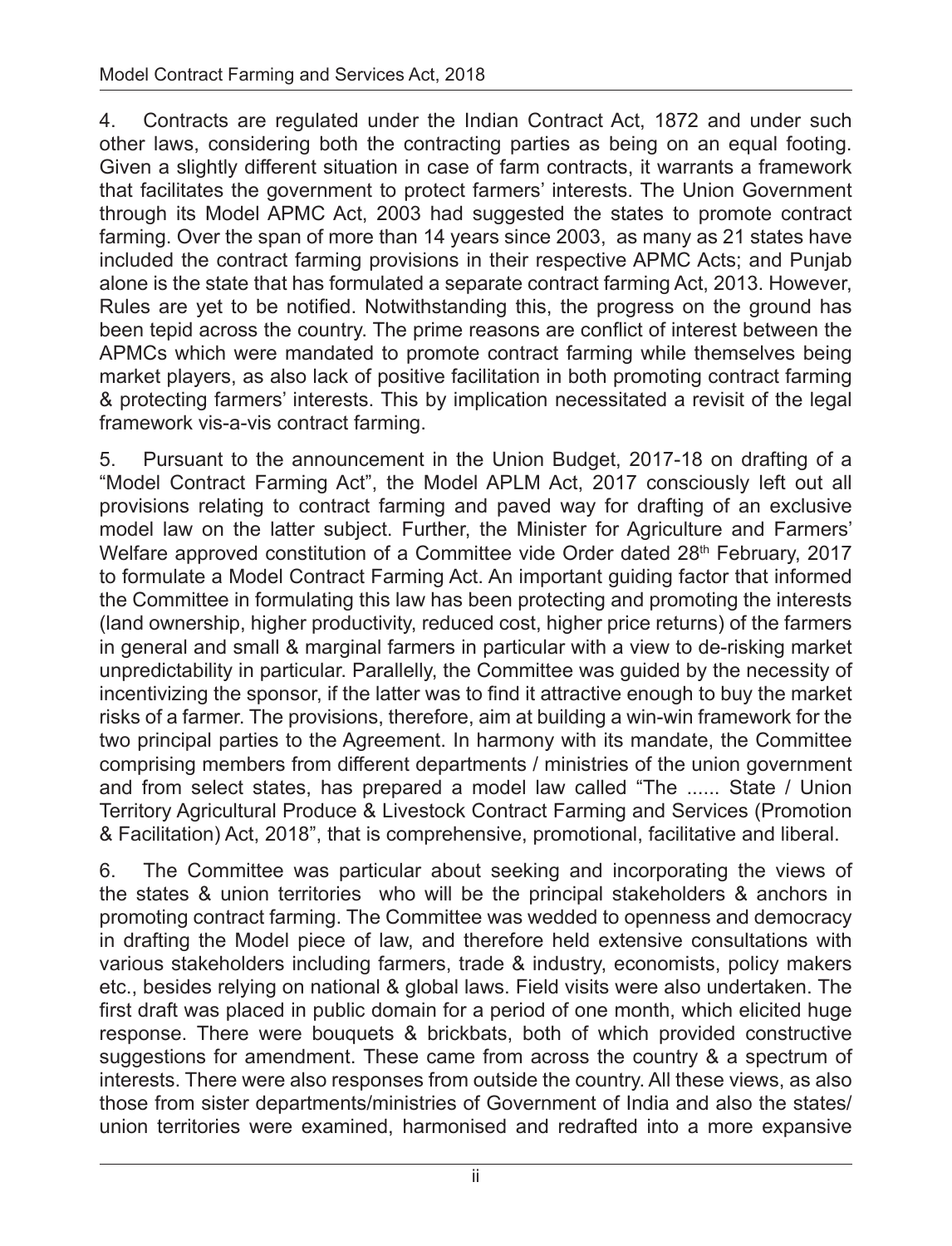Model Draft Act to cater to contracting of both farming & related services. This was once again hosted on the Ministry's website (for one month) for feedback from all interested parties, and the responses were further harmonised into the final draft put up for approval of the competent authority. The framework is broad enough to take care of multiple sub-sectors of agriculture from one end of the value chain to another. The need for facilitation in contrast to regulation, and enabling in opposition to control has been the watchword in building the legal framework. While the interests of both farmers and sponsoring companies have been kept in mind for making it practicable & viable, the Committee felt that farmers constitute the weaker of the two parties, and therefore, needed relatively stronger legal support.

7. On behalf of the Committee, it is my privilege to thank Shri Radha Mohan Singh, Hon'ble Union Minister for Agriculture & Farmers' Welfare and Hon'ble Ministers of State, Agriculture & Farmers' Welfare, Shri Parshotam Rupala, Shri Gajendra Singh Shekawat and Smt. Krishna Raj, as also Prof. Ramesh Chand, Member, Agri., NITI Aayog. I would also like to thank Dr. S.K. Pattanayak, Secretary, DAC &FW for his guidance & valuable inputs. Thanks are due to various central ministries/departments, state/union territory governments, farmers & farmers' bodies, trade & industry, professional bodies and informed citizens who responded by way of their constructive critique & comments.

8. I place on record active involvement and contributions of all Members of the Committee. Special thanks are to Shri Bijay Kumar (ACS, Agriculture & Marketing, Maharashtra), Smt. Ranjana Chopra (Principal Secretary, Cooperation, Odisha), Shri Vikas Garg (M.D., Punjab Agro), Shri Rajesh Gowda (M.D. KSAMB, Bangalore) and Dr. Suresh Pal (Director, ICAR-NIAP) for their intense participation & contributions. I record special appreciations in favour of Shri P.K.Swain and Dr. Alka Bhargava, who held charge of Marketing Division at different times and Dr. J.P.Mishra (Adviser, NITI Aayog) who demonstrated keen interest and engagement in drafting the Model Act. The one with all passion for the subject and professional competence was Dr. S.K. Singh, Dy. Agriculture Marketing Adviser, who as Member Secretary of the Committee made the major contribution.

9. Lastly, it is hoped that all the states and union territories would embark upon the process of legislating Contract Farming Act on the lines of Model Act "The ...... State / Union Territory Agricultural Produce & Livestock Contract Farming and Services (Promotion & Facilitation) Act, 2018, as early as possible. However, they would be free to adopt needed changes to suit the local variations, while all the time ensuring that the spirit of the law as a comprehensive, promotional, facilitative and soft model Act is maintained and the fulcrum of protecting the farmers' interest is intact.

ADalvai

(Ashok Dalwai)

Dated: the  $22<sup>nd</sup>$  May, 2018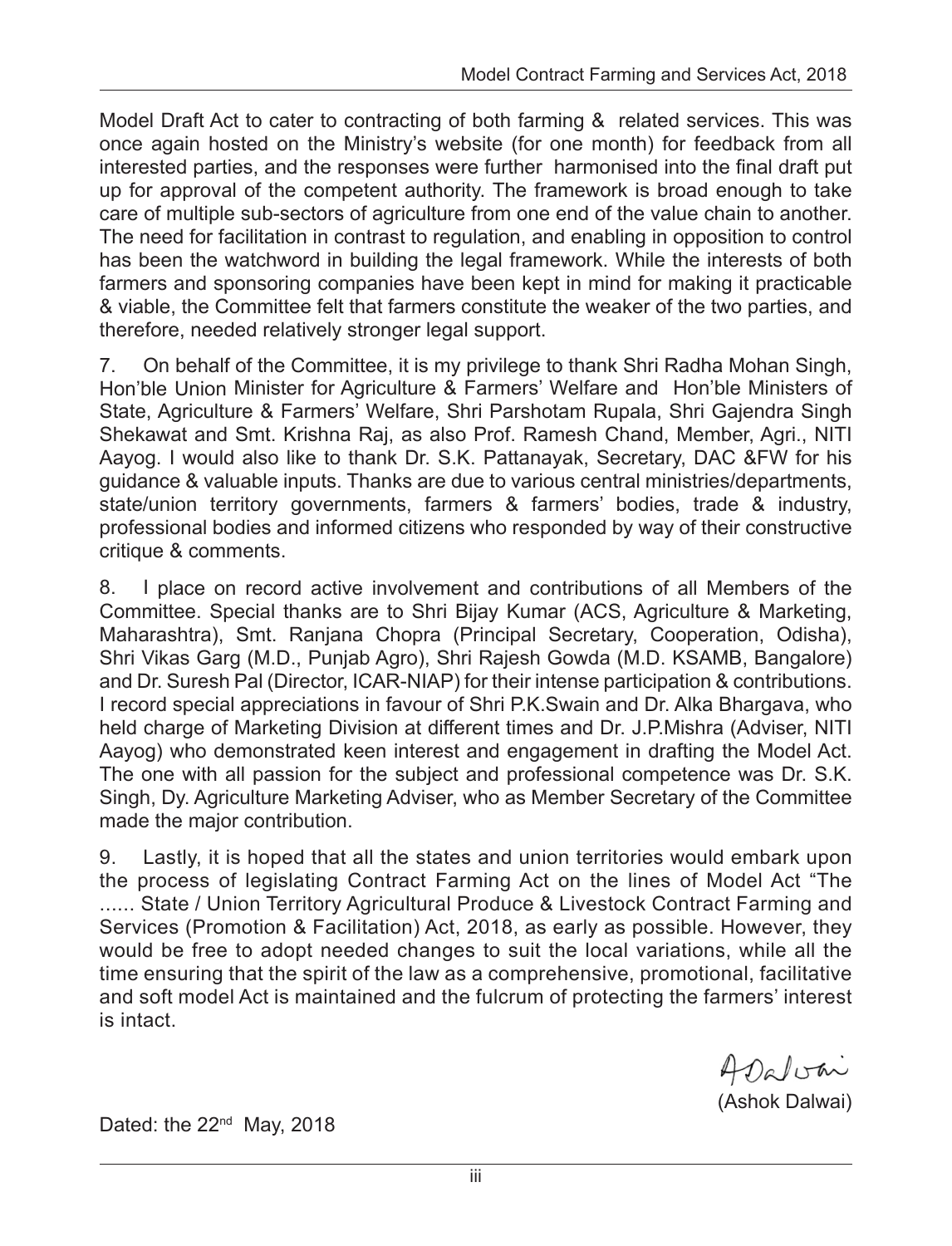#### **The ... State /UT Agricultural Produce & Livestock Contract Farming and Services (Promotion & Facilitation) Act, 2018**

# **CONTENTS**

 $\triangleright$  Statement of Objects and Reasons

| <b>SECTION</b> | <b>CHAPTER</b>                                                                                        | <b>PAGE</b>    |
|----------------|-------------------------------------------------------------------------------------------------------|----------------|
|                | <b>CHAPTER-I</b><br><b>PRELIMINARY</b>                                                                |                |
| 1.             | Short title, extent and commencement                                                                  | 1              |
| 2.             | <b>Definition</b>                                                                                     | 1              |
|                | <b>CHAPTER-II</b><br><b>CONTRACT FARMING AND SERVICES</b><br>(PROMOTION & FACILITATION) BOARD         |                |
| 3.             | Establishment and Incorporation of Contract Farming<br>and Services (Promotion & Facilitation) Board  | $\overline{7}$ |
| 4.             | Composition of the Board                                                                              | 9              |
| 5.             | Tenure of office and conditions of service of Chairperson<br>and official Members of the Board        | 11             |
| 6.             | Salary, allowances and other terms and conditions of<br>Chairperson and official Members of the Board | 12             |
| 7 <sub>1</sub> | Removal and suspension of Chairperson and official<br>Members of the Board                            | 12             |
| 8.             | Term of office of non-official Member of the Board                                                    | 13             |
| 9.             | Allowances to the non-official Member                                                                 | 13             |
| 10.            | Meetings of the Board, its Proceedings and Quorum                                                     | 13             |
| 11.            | Vacancies, etc., not to invalidate proceedings of the<br><b>Board</b>                                 | 14             |
| 12.            | Officers and employees of the Board                                                                   | 14             |
|                | <b>CHAPTER-III</b>                                                                                    |                |

### **POWERS AND FUNCTIONS OF THE BOARD AND ITS CHAIRPERSON**

13. Powers and Functions of the Board 15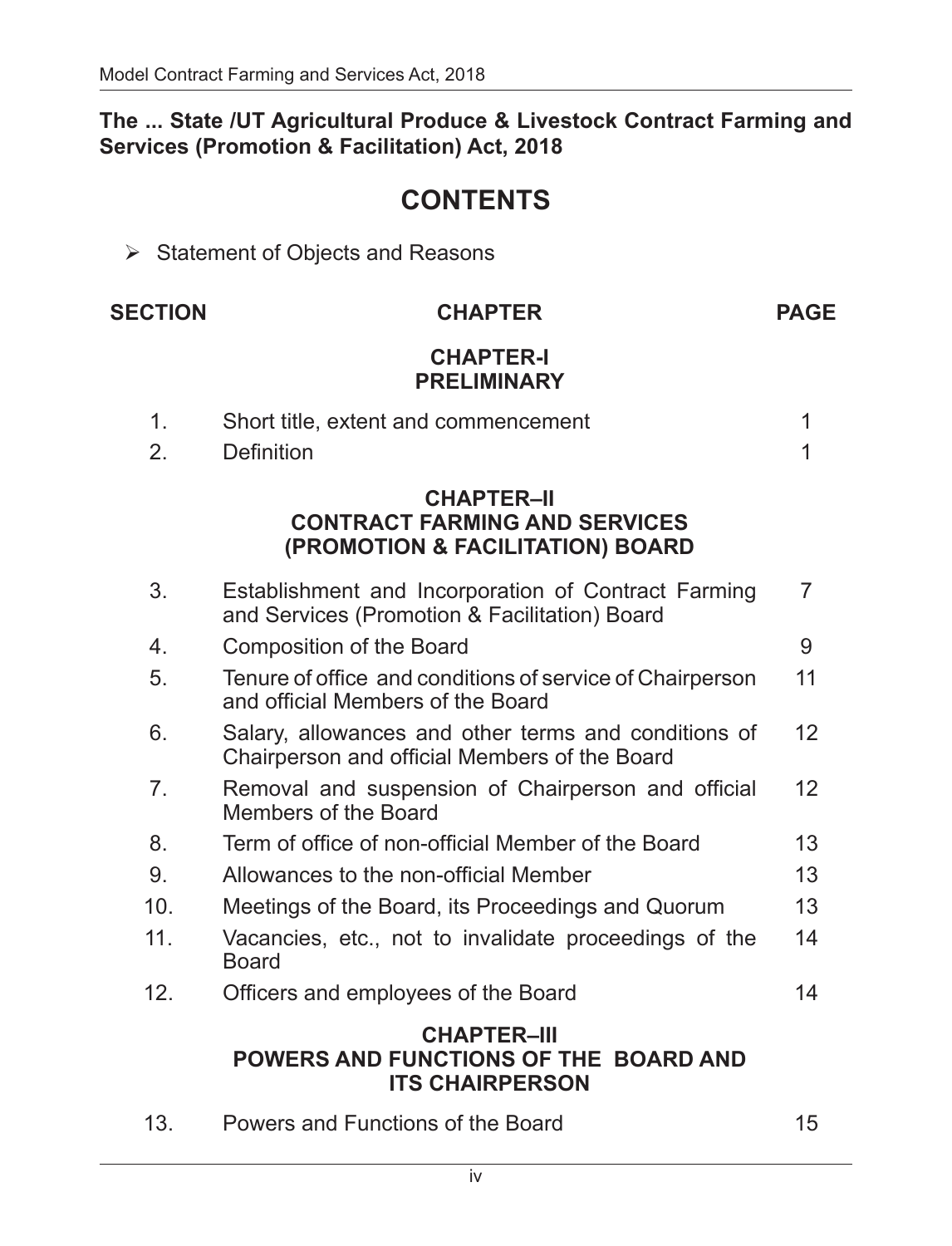| 14.<br>15. | Powers and Functions of the Chairperson<br>18<br>Board to make Regulations<br>19                       |    |  |  |
|------------|--------------------------------------------------------------------------------------------------------|----|--|--|
|            | <b>CHAPTER-IV</b><br><b>FINANCE, ACCOUNTS AND AUDIT</b>                                                |    |  |  |
| 16.        | by State Government/ UT Administration,<br>Grants<br><b>Constitution of Fund and Audit of Accounts</b> | 20 |  |  |
|            | <b>CHAPTER-V</b><br><b>REGISTRATION, RECORDING OF AGREEMENT</b><br><b>AND FACILITATIVE FRAMEWORK</b>   |    |  |  |
| 17.        | Registration of Contract Farming<br>Sponsor<br>and<br>Recording of Agreement                           | 22 |  |  |
| 18.        | <b>Produce under Contract Farming</b>                                                                  | 24 |  |  |
| 19.        | Support to agricultural production and rearing of<br>livestock                                         | 25 |  |  |
| 20.        | Sponsor prohibited from raising permanent structure on<br>Producer's land or premises                  | 26 |  |  |
| 21.        | No title, rights, ownership or possession shall be<br>transferred or alienated or vest in the Sponsor  | 26 |  |  |
| 22.        | Object and Period of Agreement<br>26                                                                   |    |  |  |
| 23.        | 27<br><b>Quality-Grade Standards</b>                                                                   |    |  |  |
| 24.        | Principles to determine pre-agreed price for produce<br>28                                             |    |  |  |
| 25.        | Principles to determine sale-purchase price of produce<br>28                                           |    |  |  |
| 26.        | Levy of Facilitation fee                                                                               | 29 |  |  |
| 27.        | Sale- purchase of Produce                                                                              | 29 |  |  |
| 28.        | <b>Insurance of Produce</b>                                                                            | 33 |  |  |
| 29.        | Other parties to the Contract                                                                          | 33 |  |  |
| 30.        | Obligation of contracting parties                                                                      | 33 |  |  |
| 31.        | Alteration and termination of Contract                                                                 | 33 |  |  |
|            | <b>CHAPTER – VI</b><br>DISPUTE SETTLEMNT, APPEAL AND PENALTIES                                         |    |  |  |

| 32. | Negotiation or third party mediation / conciliation | 34 |
|-----|-----------------------------------------------------|----|
|-----|-----------------------------------------------------|----|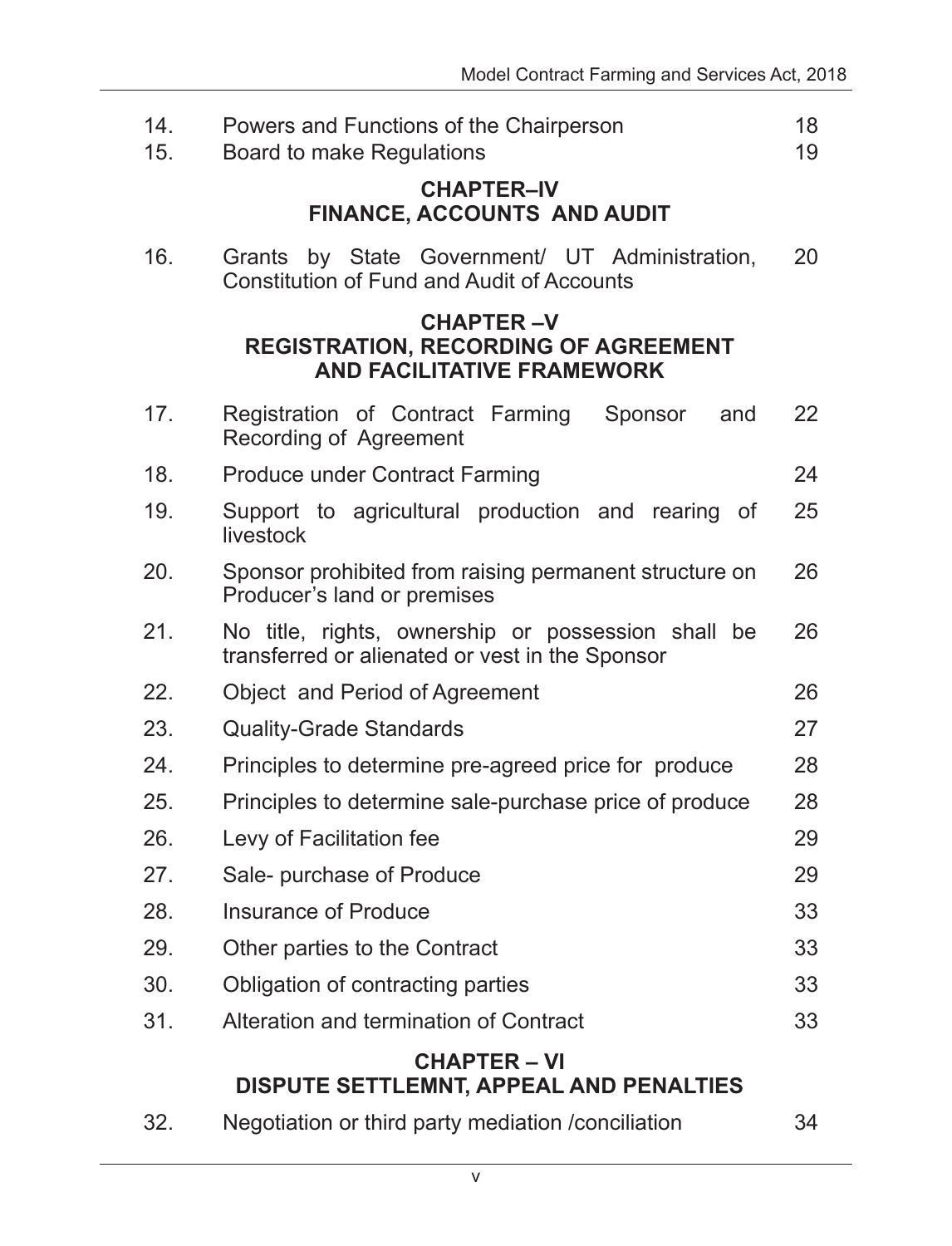| 33. | <b>Dispute Settlement Authority</b>                                                  | 34 |  |  |  |  |
|-----|--------------------------------------------------------------------------------------|----|--|--|--|--|
| 34. | Appeal                                                                               |    |  |  |  |  |
| 35. | <b>Alternative Dispute Resolution mechanism</b>                                      |    |  |  |  |  |
| 36. | <b>Penalties</b>                                                                     | 36 |  |  |  |  |
|     | <b>CHAPTER - VII</b><br>MISC.                                                        |    |  |  |  |  |
| 37. | Submission of annual reports of accounts                                             | 36 |  |  |  |  |
| 38. | Recovery of dues from any party to the Agreement                                     | 36 |  |  |  |  |
| 39. | Recovery of loans and advances given by Sponsor to<br>the Producer                   | 36 |  |  |  |  |
| 40. | The Chairperson and the Members or employees of the<br>Board to be public servants   | 37 |  |  |  |  |
| 41. | Protection of action taken in good faith                                             | 37 |  |  |  |  |
| 42. | Action taken by the Government/Administration on the<br>recommendations of the Board | 37 |  |  |  |  |
| 43. | Power of the Government/Administration to restrict the<br>produce for contract       | 37 |  |  |  |  |
| 44. | Power to make Rules                                                                  | 38 |  |  |  |  |
| 45. | Power of Government/Administration to give direction                                 | 38 |  |  |  |  |
| 46. | Power of Government/Administration to supersede<br><b>Board</b>                      | 38 |  |  |  |  |
| 47. | Bar of Jurisdiction of Civil Court                                                   | 40 |  |  |  |  |
| 48. | Delegation of powers                                                                 | 41 |  |  |  |  |
| 49. | Act to have overriding effect                                                        | 41 |  |  |  |  |
| 50. | Power to remove difficulties                                                         | 41 |  |  |  |  |
| 51. | Saving                                                                               | 41 |  |  |  |  |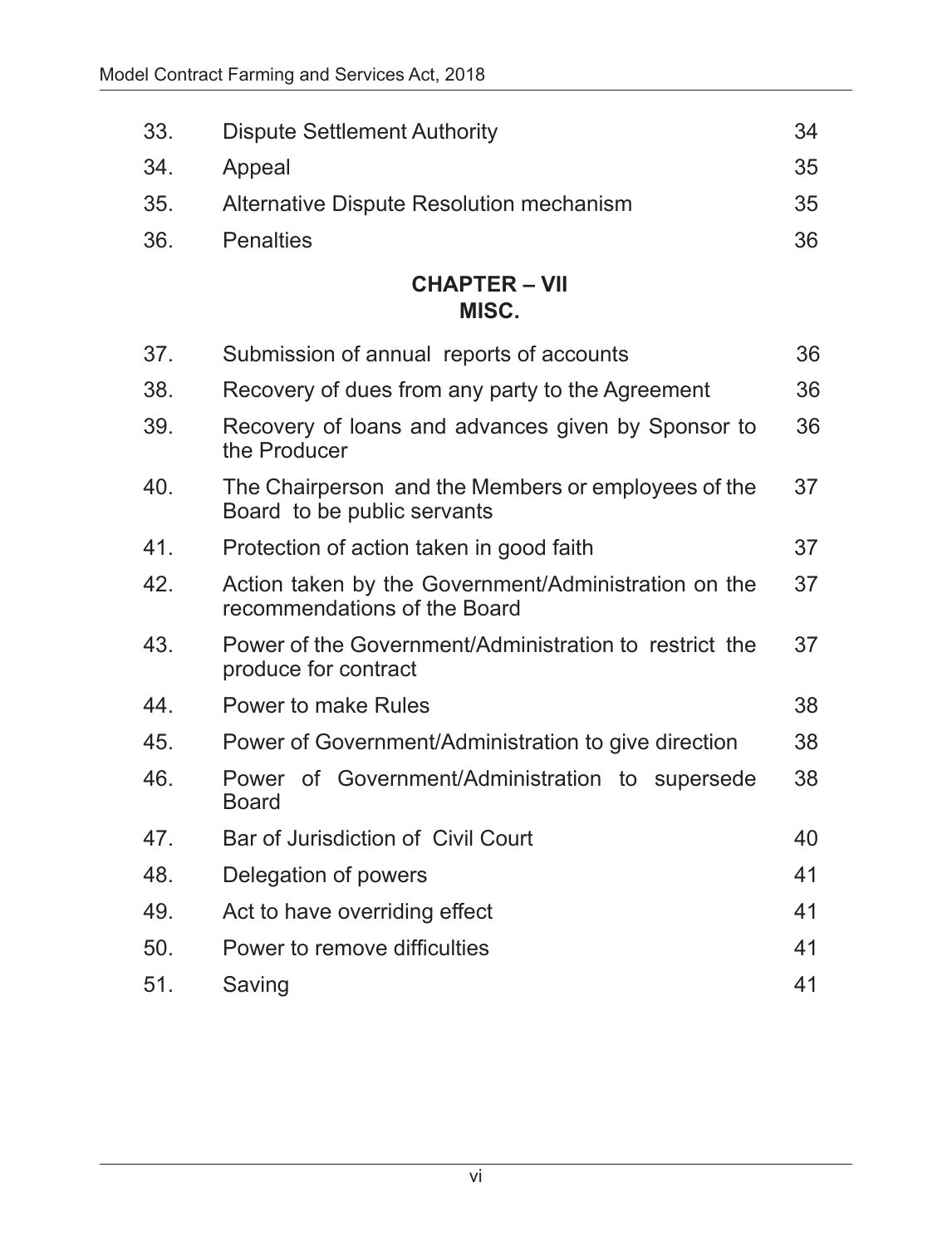#### **STATEMENT OF OBJECTS AND REASONS-**

The combined impact of inelastic nature of land, steadily increasing population density and continued dependence of a vast majority for their livelihood on agriculture and prevailing laws of inheritance has been causing division and fragmentation of arable land in India. More than 86 per cent of close to 120 million agricultural households are small (less than or equal to 2 ha. of cultivable land) and marginal (less than or equal to 1 ha. of cultivable land). As per census 2011, the average size of landholdings in India was 1.1 ha. The situation has only been worsening over time. The farms in the country can be called as 'family farms'.

2. The small size of farms has brought in challenges of farm viability, particularly in case of marginal parcels. Even if this hypothesis is countered, as some do, there is no doubt about the operational inefficiency that these handkerchief size farms are subject to. As long as farming remained subsistence in character, involving minimal outputs, most of which was just sufficient to meet family's food consumption needs and the meager surplus could be disposed off in local or near markets, efficiency did not count. Thanks to increasing Marketable Surplus Ratios (MSRs) for many commodities and growing consumption expenditure of the family, Input – Output ratio has come to demand critical attention.

3. As noticed from CACP (Commission for Agricultural Costs and Prices) estimates of cost of production, they are registering annual increases. This has an impact on the net returns of the farmers. The farm income is also a function of the prices one receives on the produce. This too does not present a satisfactory picture. In order to improve the efficiency of input and output management at farm level, one of the determinants is the scale of operations. When small parcels of farmers' land are pooled, not by dispossession, but by mobilizing the owners into some form of collective operational unit, the advantages of scales of economy can be harvested to benefit small and marginal farmers. Contract farming is one of many other tools that holds such a positive potential.

4. Contract farming which in essence is a pre-production season agreement between farmers (either individually or collectively) and sponsor(s), transfers the risk of post-harvest market unpredictability from the former to the latter. While market risk cover constitutes the fulcrum of contract farming, it also enjoys the latitude of greater partnership between the two parties, whereby, the sponsor agrees to professionally manage inputs, technology, extension education, pre and post-harvest infrastructure and services, etc. as per mutually agreed terms. The small and marginal farmer thereby gets to enjoy additional benefits of operational efficiency.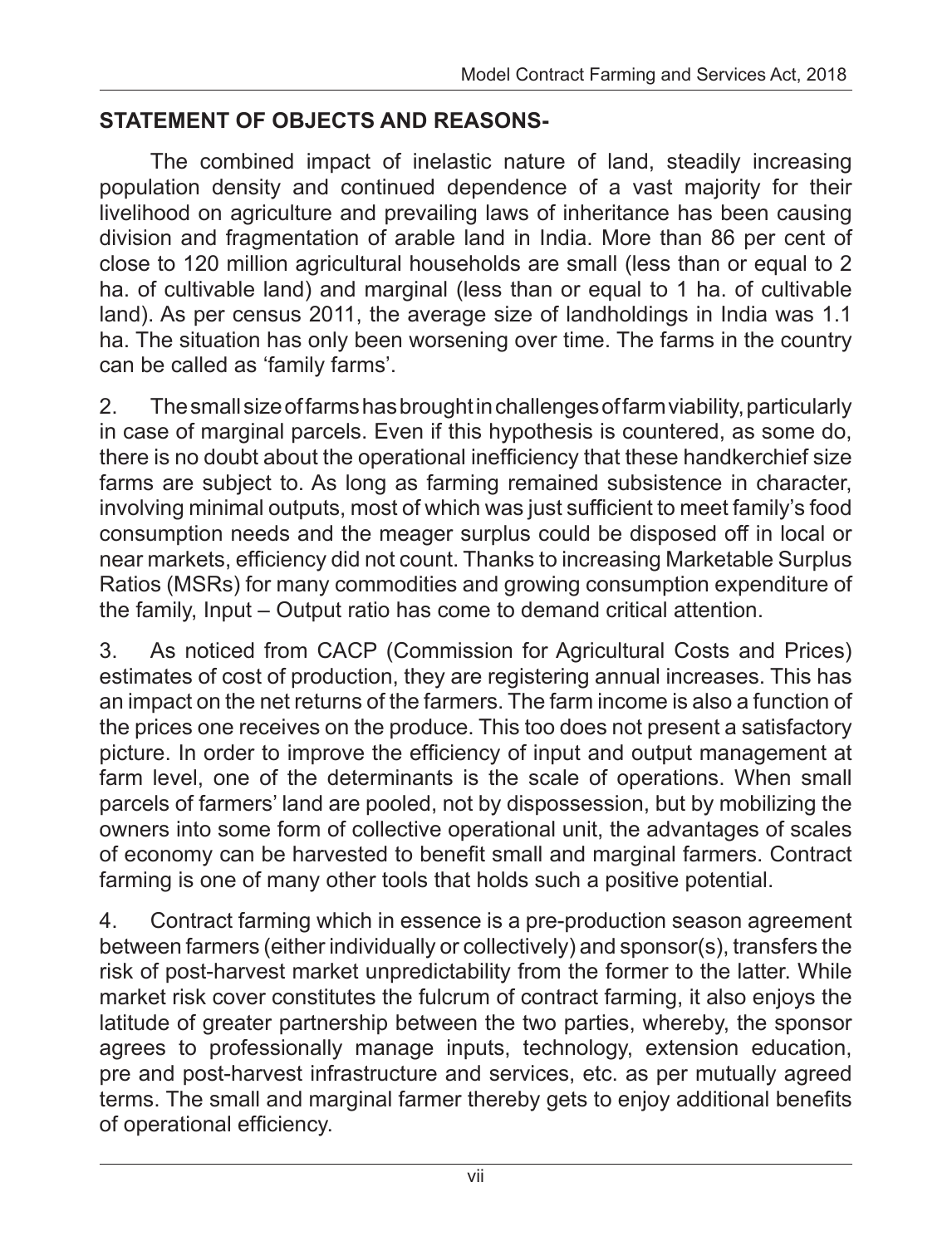5. Continuing with a basket of reforms in the agriculture sector, as a natural corollary to its commitment to doubling the farmers' income by 2022, the Union Government in its budget, 2017-18 announced, that a "Model Contract Farming Act" shall be drafted and shared with all the States and Union Territories. Respecting this sentiment necessitated removal of the conflict of interest that plagued the system of contract farming under the provisions of the state APMC Acts. This was addressed in the Model Agricultural Produce and Livestock Marketing (Promotion & Facilitation) Act, 2017 which left out all provisions relating to contract farming and paved way for drafting an exclusive model law on the subject of contract farming.

6. It is in response to the announcement of Union budget, 2017 that the model provision called "The ........ State / Union Territory Agricultural Produce & Livestock Contract Farming and Services (Promotion & Facilitation) Act, 2018" has been brought out.

7. The singular guiding factor that informed the Committee in formulating this law has been protecting and promoting the interests (land ownership, higher productivity, reduced cost, higher price returns) of the farmers in general and small & marginal farmers in particular. Parallelly, the Committee was guided by the necessity of incentivizing the sponsor, if the latter was to find it attractive enough to buy the market risks of a farmer. The provisions, therefore, aim at building a win-win framework for the two principal parties to the Agreement. The role of a guide and an umpire has been recognized, and hence the creation of a Board has been facilitated. Keeping in mind the spectrum of agricultural activities that Indian farmers practice, the Model Act has been tailored comprehensively to include all categories of agronomic & horticultural crops, as also the diverse universe of livestock, dairy, poultry and fishery. It further encompasses outputs that are both raw and primary processed in form. Apart from providing for contract relating to marketing, the Model Act also enables entering into one or more services relating to pre-production, production and post–production. The salient features of this Model Contract Farming and Services Act are as follows:

(i) Setting up of an appropriate and unbiased state level agency called "Contract Farming and Services (Promotion & Facilitation) Board" to carry out the assigned mandates under the provisions relating to contract farming, services contract and such other contracts and popularize it among the stakeholders. Alternatively, existing organization/ institution in the State/UT deemed appropriate to take on such a role to be recognized.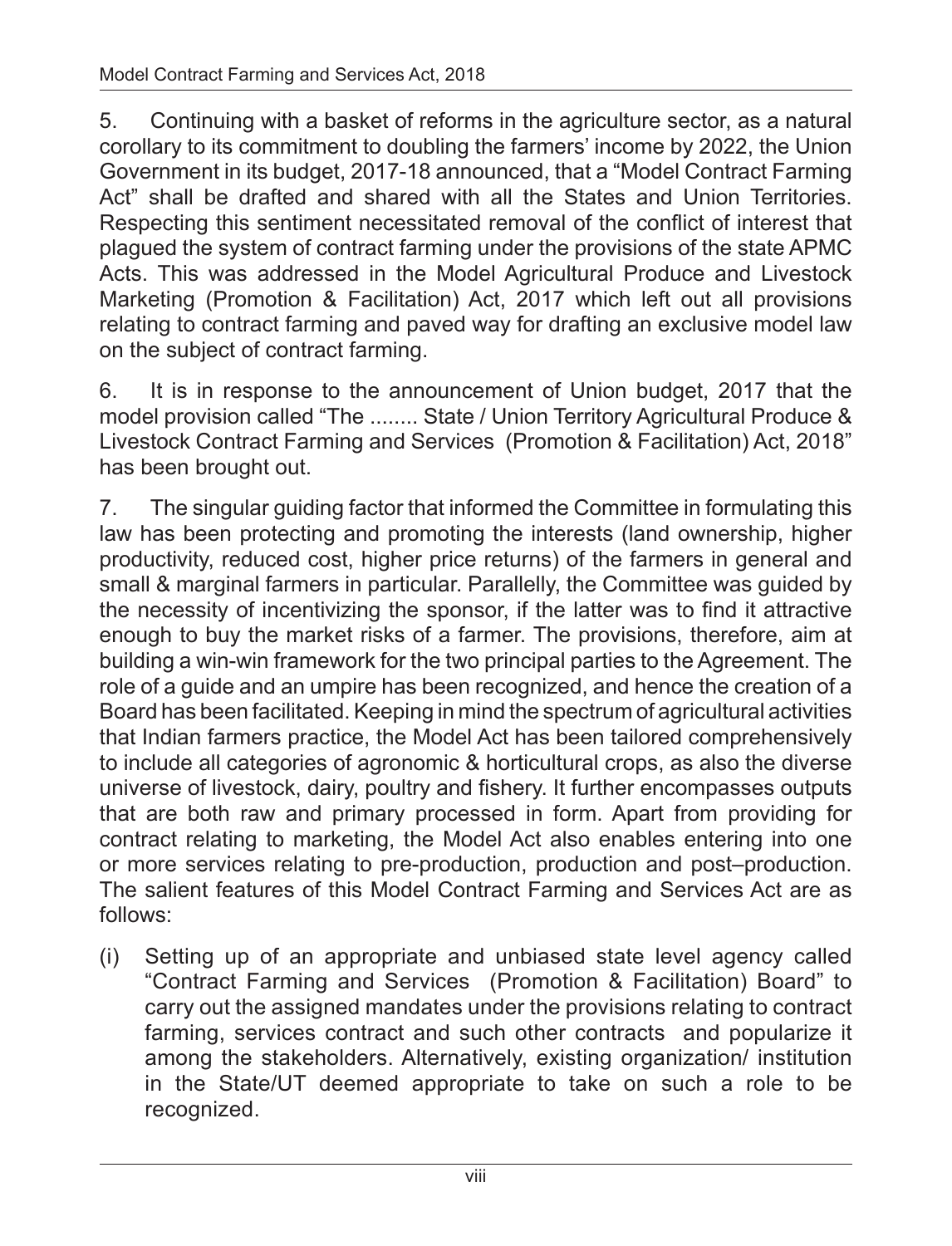- (ii) Constitution of a "Registering and Agreement Recording Committee" or alternatively designation of "Registering and Agreement Recording Officer" at district/block/taluka level for registration of contract farming sponsor, services contract sponsor & such other sponsors and recording of contract thereof, so as to implement the same effectively.
- (iii) Enable production support, including extension services to the contracting farmers or group of farmers through supply of quality inputs, scientific agronomic package of practices, technology, managerial skills and necessary credit. Contracted produce is to be covered under crop / livestock insurance in operation.
- (iv) Contract farming, services contract and such other contracts under this Act to remain outside the ambit of respective Agricultural Produce Marketing Act of the states. The additional benefit in consequence to the buyers is freedom from market fee and commission charges, resulting in a saving of 5 – 10 per cent to their transaction costs.
- (v) Services contracted may be varied in nature and at various stages in the end to end supply chain like seeds/planting materials/fingerlings , fertilizer, manure, irrigation, farm machinery, agri- logistics, transportation, postharvest management & marketing and so on. It also includes land/soil development and marketing support to value added produce of farmers.
- (vi) Regulating the sponsor in respect of raising permanent structure (s) on contract farming producer's land or premises. If any such structure is raised to fulfill the objective of the contract, and as agreed to by contracting parties , it shall be binding on the sponsor to remove if desired by farmer/ producer.
- (vii) Promoting Farmer Producer Organization (FPOs) / Farmer Producer Companies (FPCs) to mobilize small and marginal farmers to benefit from scales of economy in production and post-production activities. FPO/FPC can be a contracting party if so authorized by the farmers.
- (viii) No rights, title ownership or possession to be transferred or alienated or vested in the contract farming sponsor etc.
- (ix) Ensuring buying of entire pre-agreed quantity of one or more of agricultural produce, livestock or its product of contract farming producer as per contract, consistent with the provisions of this Act and Rules made thereunder.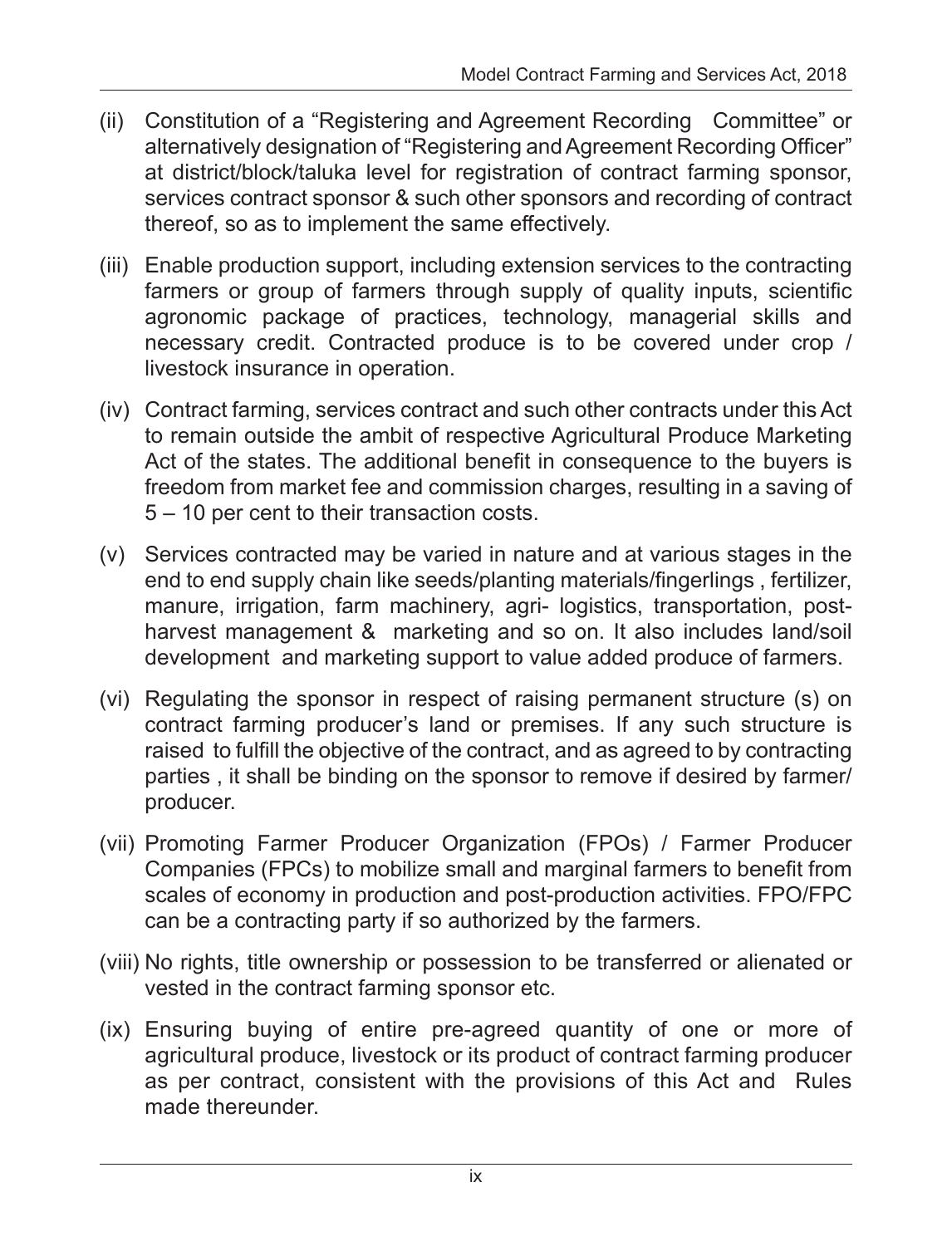- (x) Making provision to guide the contracting parties to fix pre-agreed price and also to decide sale-purchase price in case of violent movement (upswing or downswing) of market price vis-à-vis pre-agreed price as a win-win framework.
- (xi) Providing Contract Farming Facilitation Group (CFFG) for promoting contract farming and services at village /panchayat level to take quick and need based decision relating to production and post-production activities of contracted agricultural produce, livestock and/or its product.
- (xii) Purchasing of agricultural produce, livestock and/or its product based on quality parameters as per contract farming agreement.
- (xiii) Catering to a dispute settlement mechanism at the lowest level possible for quick disposal of disputes arising out of the breach of contract or contravention of any provision of the Act.
- 8. The Act falls under Entry 7- "*Contracts, including partnership, agency, contracts of carriage, and other special forms of contracts, but not including contracts relating to agricultural land"* of the List-III (Concurrent List) of the Seventh Schedule (Article 246) of the Constitution. Hence, the State Legislature, in accordance with Article 246 (2), is competent to enact the law on farming contract.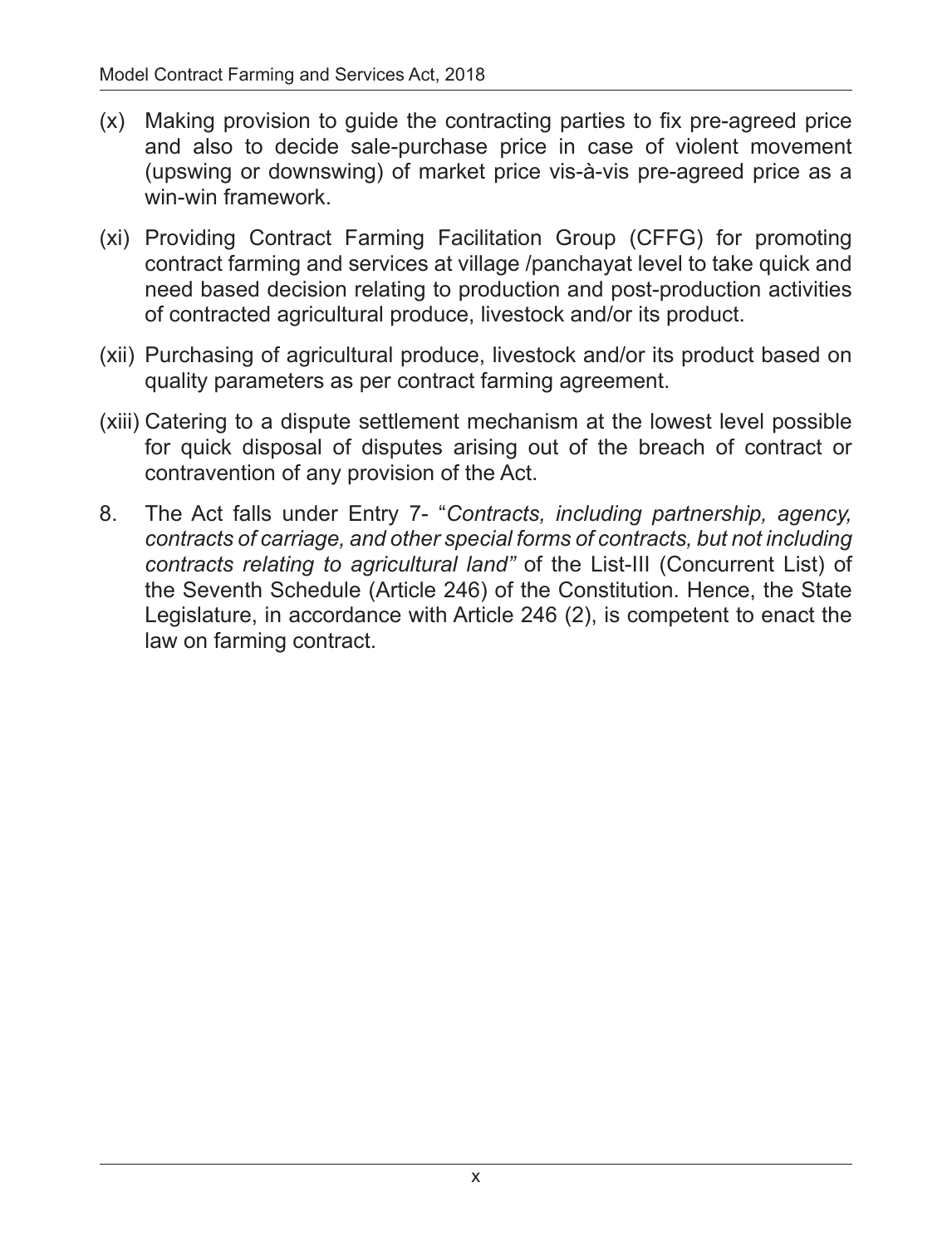#### **The ........ State/UT Agricultural Produce & Livestock Contract Farming and Services (Promotion & Facilitation) Act, 2018**

#### An

#### Act

to provide for improved production and marketing of agricultural produce and/or livestock and/or its product through holistic contract farming and to promote the farmers' interest and facilitate the contracting parties to develop mutually beneficial and efficient contract farming system, and also promote services contract, by putting in place a friendly and effective institutional mechanism and conducive regulatory and policy framework for contract farming and services contract or such other contracts and lay down procedures and systems and the matters connected therewith and incidental thereto.

B<sub>E</sub> it enacted by the ..... State Legislature in the Sixty Ninth year of the Republic of India as follows:

#### **CHAPTER –I PRELIMINARY**

| commencement. |         | <b>Short title, extent and 1.</b> (1) This Act may be called "The  State/UT Agricultural<br>Produce & Livestock Contract Farming and<br>Services (Promotion & Facilitation) Act, 2018".                                                                                                                      |
|---------------|---------|--------------------------------------------------------------------------------------------------------------------------------------------------------------------------------------------------------------------------------------------------------------------------------------------------------------|
|               | (2)     | It extends to the whole of State/ Union Territory<br>$(UT)$ .                                                                                                                                                                                                                                                |
|               | (3)     | It shall come into force on such date as the State<br>Government/Union Territory Administration may,<br>by notification, appoint.                                                                                                                                                                            |
| Definition.   | $2_{-}$ | In this Act, unless the context otherwise<br>requires,-                                                                                                                                                                                                                                                      |
|               | (a)     | "Administration" means an administration of a<br>UT;                                                                                                                                                                                                                                                         |
|               | (b)     | "Agreement" means the Contract Farming<br>Agreement between the Contract Farming Sponsor,<br>who offers to participate in any component or entire<br>value chain including pre-production, nursery/<br>hatchery/breeding & purchase the agricultural<br>produce and/or livestock and/or its product, and the |

Contract Farming Producer, who agrees to produce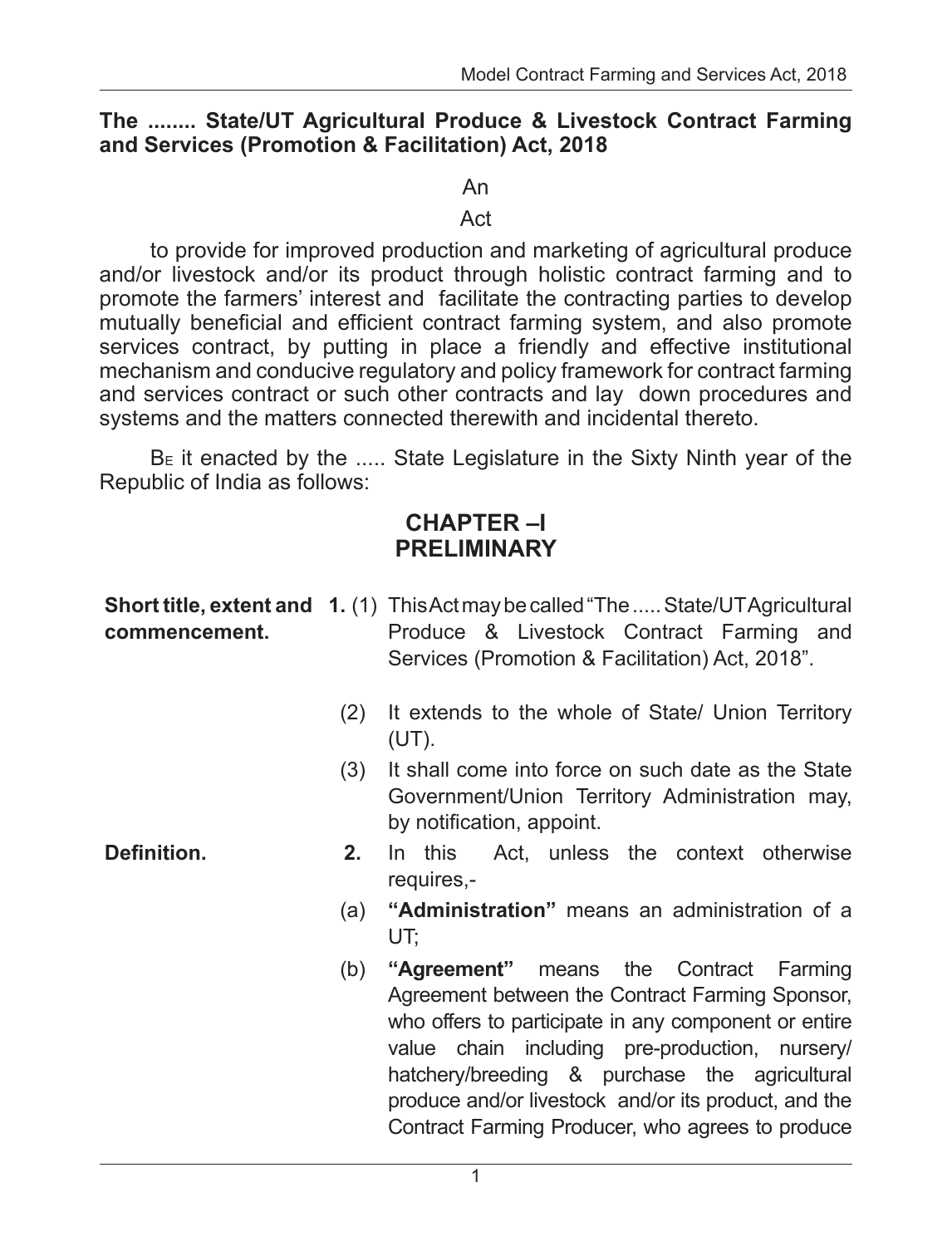the crop and/or rear the livestock, under which the production/rearing and marketing of an agricultural produce and/or livestock and/or its product, as the case may be, is carried out as per the provisions laid down in the Agreement not inconsistent with this Act or any other law for the time being in force. Agreement also includes the Agreement between Services Contract Sponsor or such other Sponsors and Farmer(s) / FPO made under this Act;

- (c) **"agriculture"** means and includes growing or cultivation of plants or produce of agriculture, horticulture, apiculture, sericulture, or permissible forest species, or of medicinal & aromatic usage, or any other such activity for the purpose of seed/ plantation material, food, fodder, fiber, bio-fuel and also raw materials for agroindustries as decided by contracting parties under section 18 (1) for the purpose of this Act;
- (d) **"agricultural produce"** includes all produce, whether minimally processed or not, of agriculture, horticulture, apiculture, sericulture, permissible forest species and medicinal & aromatic plants, or any other such produce like seedlings/saplings raised in nursery as planting material, as decided by contracting parties under section 18 (1) for the purpose of this Act;
- (e) **"Authority"** means dispute settlement Authority constituted under section 33 of this Act;
- (f) **"Board"** means Contract Farming and Services (Promotion and Facilitation ) Board established under section 3 of this Act;
- (g) **"Chairperson"** means Chairperson of the Contract Farming and Services (Promotion & Facilitation) Board appointed by Government/ Administration under section 4 of this Act;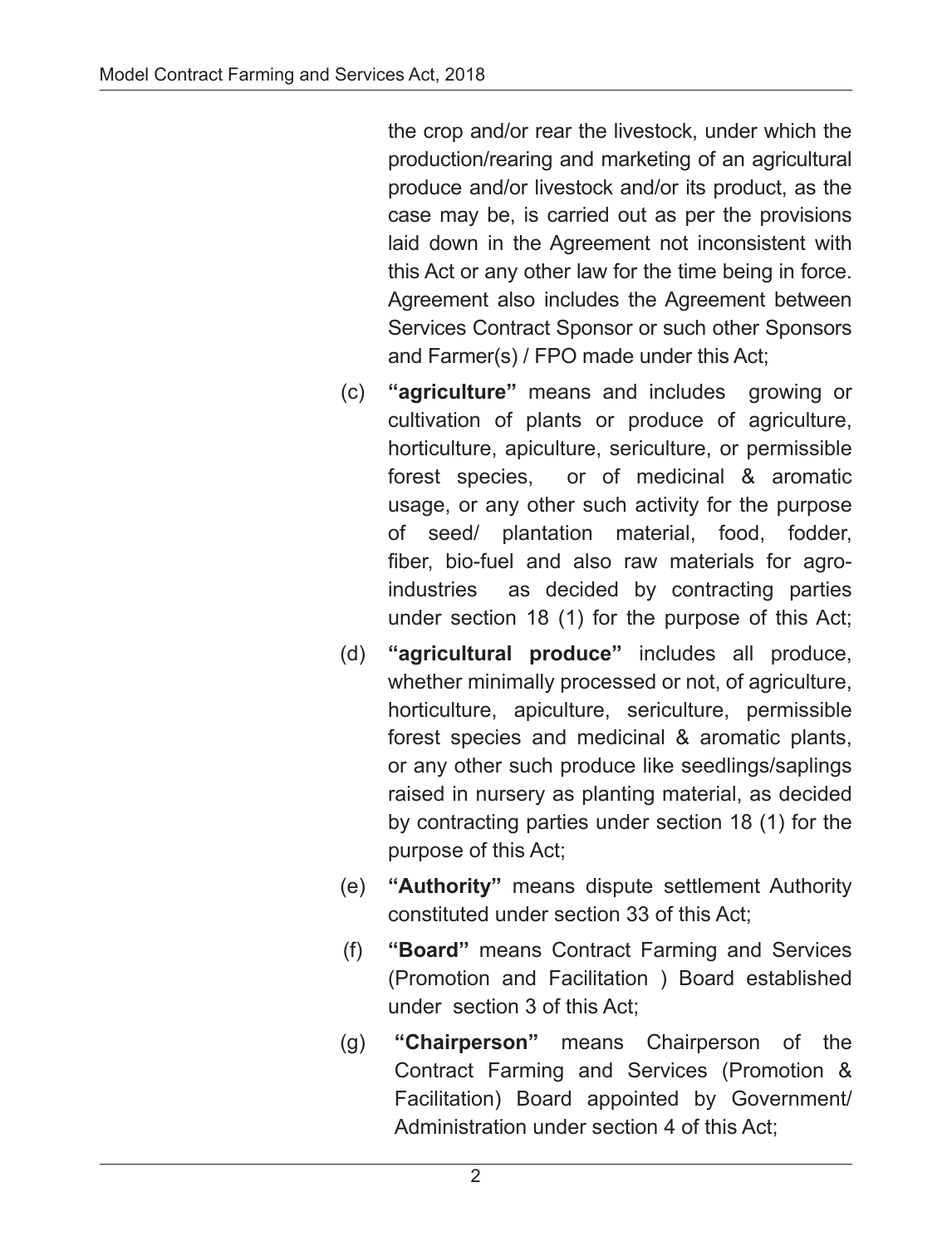- (h) **"Committee"** means "Registering and Agreement Recording Committee" constituted under section 17 (2) of this Act;
- (i) **"company"** means a company incorporated under the Companies Act, 1956 as amended from time to time or under any other law for the time being in force;
- (j) **"Contract**" means law enforceable agreement made under this Act;
- (k) **"Contract Farming"** means farming by a Contract Farming Producer as specified under Agreement with Contract Farming Sponsor to the effect, that agricultural produce and /or livestock and /or its product shall be purchased by the Contract Farming Sponsor or by duly authorized agent therefor, as specified in the Agreement;
- (l) **"Contract Farming Producer"** means a farmer or FPO, who has agreed to produce/rear the crop and/or livestock and/or its product, as specified and in the manner set forth in the agreement and supply the same to the Contract Farming Sponsor, or Services Contract Sponsor or such other Sponsors, as the case may be, or duly authorized agent therefor, as specified in the Agreement;
- (m) **"Contract Farming Sponsor"** means a person who has entered into Contract Farming Agreement under this Act;
- (n) **"farmer"** means a person**,** who is engaged in production of agricultural produce or rearing of livestock by himself or by hired labour or otherwise, including lessee, tenant and sharecropper;
- (o) **"Farmer Producer Company (FPC)"** means a company of farmer producer members as defined in Section IXA of the Companies Act, 1956, including any amendments thereto, re-enactment thereof and incorporated with the Registrar of Companies;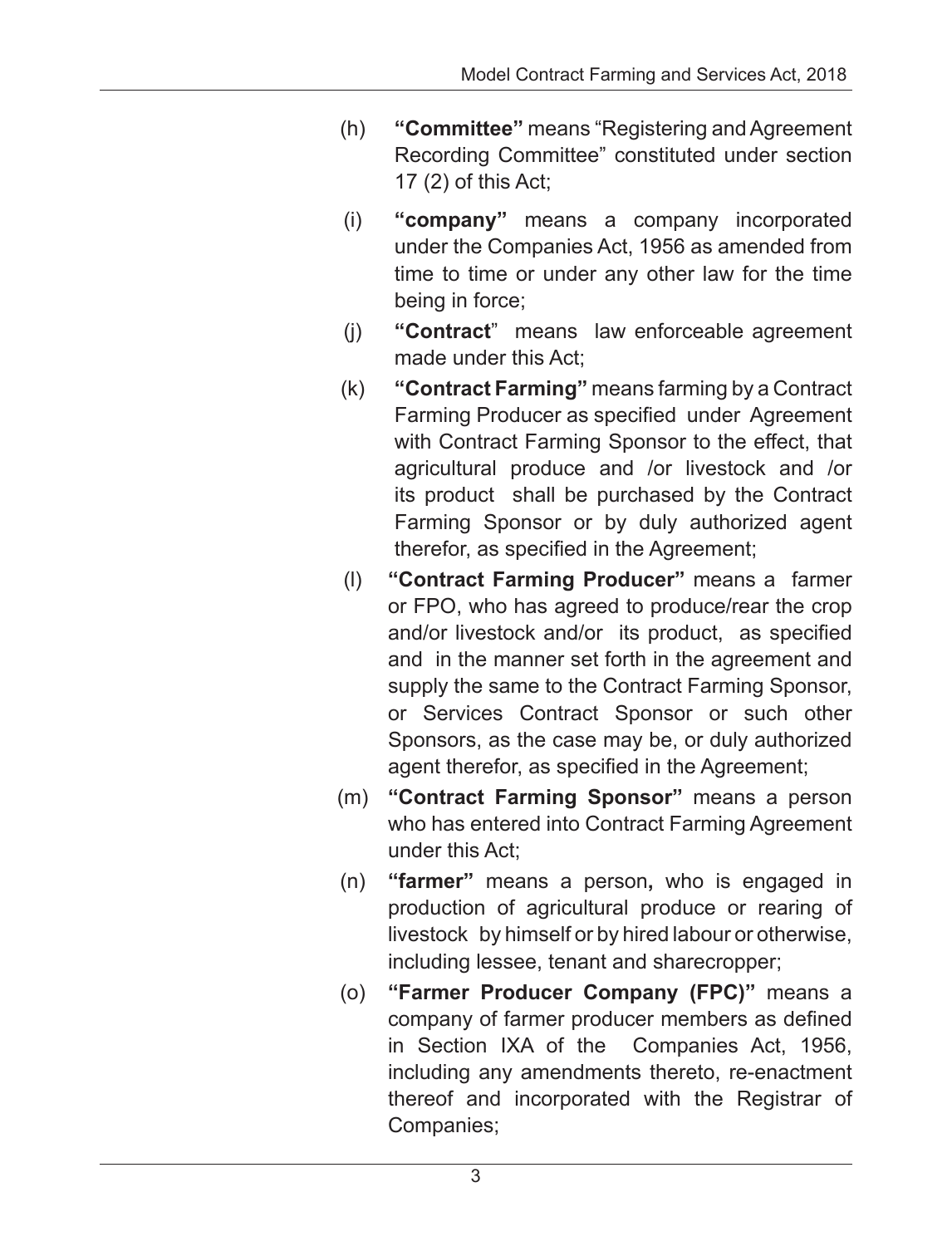- (p) **"Farmer Producer Organisation" (FPO)** means an association of farmers, by whatever name/ form it is called/ exists, registered under any law for the time being in force, which is to mobilize farmers and build their capacity to collectively leverage their production and marketing strength;
- (q) **"firm"** means a firm as defined under Indian Partnership Act, 1932 including any amendment thereto;
- (r) *"force majeure"* means an event that is unforeseeable, unavoidable and outside the control of contracting parties', comprising flood, drought, bad weather, earthquake, epidemic outbreak of disease and insect-pests and such other events;
- (s) **"Fund"** means Contract Farming and Services (Promotion and Facilitation) Fund constituted under section 16 (2) of this Act;
- (t) **"Government"** means the State Government;
- (u) **"lease"** means a contract between the land/ premises owner –Lessor and the Contract Farming Sponsor-Lessee for contract farming under this Act, not inconsistent with any law for the time being in force**;**
- (v) **"livestock"** includes domesticated animals like cattle, buffalo, goat, sheep, pig, and also includes other species like poultry, fish, birds and such other animals species, as decided by contracting parties under section 18 (1) for the purpose of this Act;
- (w) **"livestock product"** means all products of livestock including those obtained through hatchery and breeding-farm management, as decided by contracting parties under section 18 (1) for the purpose of this Act;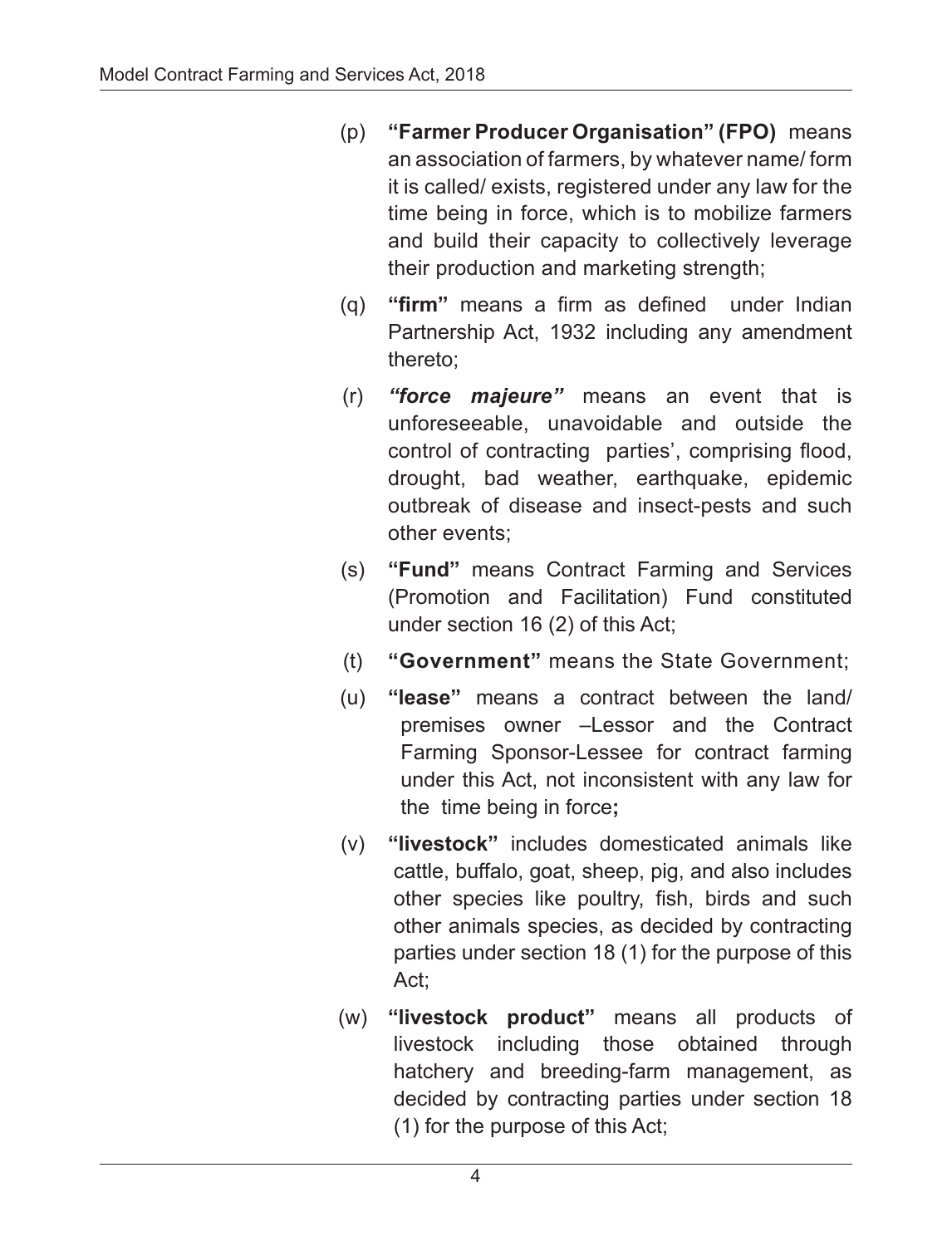- (x) **"marketing"** means all activities involved in the flow of agricultural produce and /or livestock and/ or its product from production point commencing at the stage of harvest or otherwise, as the case may be, till the same reaches the ultimate consumers viz. grading, processing, storage, transport, buying-selling , channels of distribution and all other functions involved in the process;
- (y) **"Person"** includes individual, Hindu Undivided Family, a co-operative society or a company or firm or an association or a body of individuals, whether incorporated or not;
- (z) **"premises"** include building, structure, enclosure and surroundings thereof meant for rearing of livestock and structures/ activities connected and incidental thereto**;**
- (za) **"prescribed**" means prescribed by Rules made under this Act;
- (zb) **"Prescribed Officer"** means Registering and Agreement Recording Officer designated by Government/Administration under section 17 (3) for the purpose of this Act;
- (zc) **"Presiding Officer"** means Presiding Officer of Dispute Settlement Authority constituted under section 33(1);
- (zd) **"price volatility**" refers to the degree to which prices rise or fall over a period of time;
- (ze) **"processing**" means any one or more of a series of treatment including powdering, crushing, decorticating, de-husking, parboiling, aging, polishing, ginning, pressing, curing, tendering , chilling and pasteurization or any other manual, mechanical, chemical or physical treatment to which raw agricultural produce, livestock or its product is subjected to; and processing also includes such post-harvest activities like cleaning, sorting, grading and such other value additions;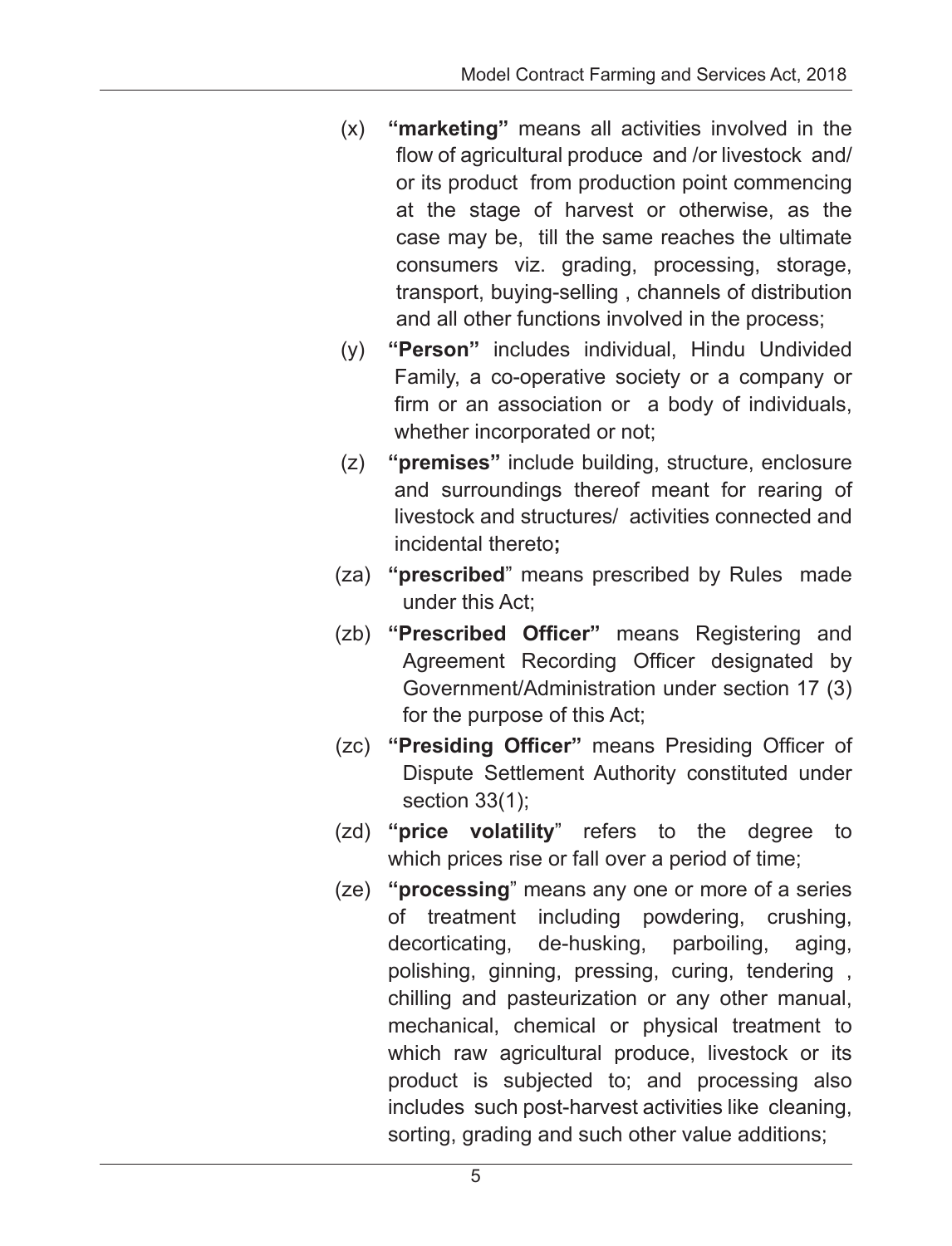- (zf) "**Processor**" means a person that undertakes processing of any agricultural produce, livestock or its product on his own accord or on payment of a charge;
- (zg) **"produce"** includes agricultural produce, livestock and/or its product, agreed by the contracting parties for contract farming, services contract or any such other contract consistent to this Act;
- (zh) **"Recording of Agreement"** means recording of Contract Farming Agreement made between Contract Farming Sponsor, or Services Contract Sponsor, or such other Sponsors and Contract Farming Producer under section 17 of this Act;
- (zi) **"registration"** means registration of Contract Farming Sponsor or Services Contract Sponsor, or such other Sponsor made under section 17 ;
- (zj) **"Regulation"** means regulation made by the Board under section 15 in accordance with the provisions of this Act;
- (zk) **"Rules"** means the rules made under this Act;
- (zl) **"Schedule"** means the Schedule appended to this Act;
- (zm) **"Services Contract**" means the agreement between the Farmer(s)/ FPO(s) and Services Contract Sponsor wherein former supplies the produce or offers the activity and latter provides any one or more pre-production and production services like land/soil development, seeds/planting materials / fingerlings, fertilizer, manure, feed, fodder, irrigation, farm machinery, harvesting and such other services ; and postharvest management and marketing services like transportation, storage, primary value addition, processing and such other services. Services contract also includes services , wherein, Farmer / FPO offers value added produce and Services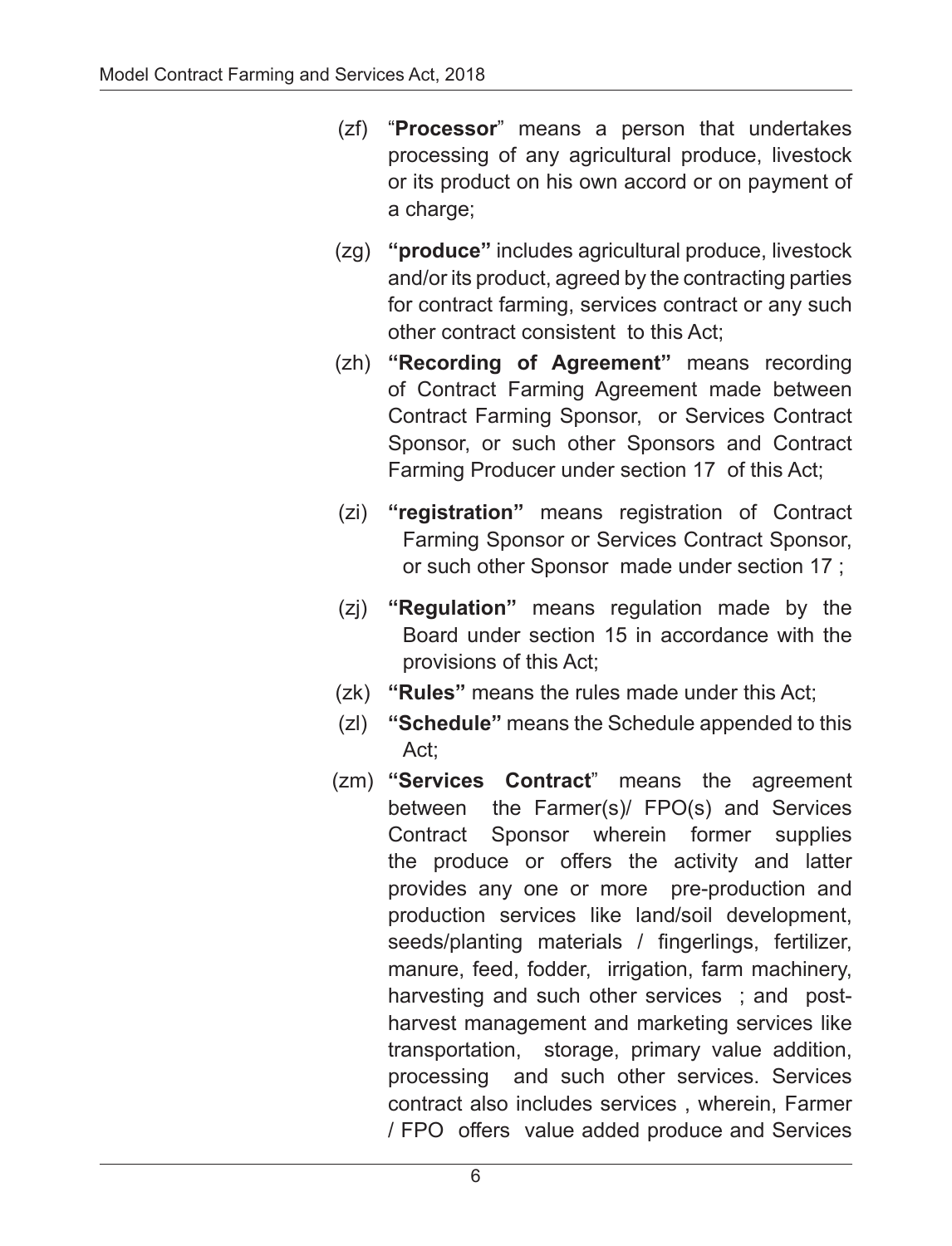Contract Sponsor provides marketing support in the form of its trade brand name and such other supports, as mentioned in the Agreement.

- (zn) **"Services Contract Sponsor"** means a person who has entered into pre-production, production and post-harvest management and marketing services contract under this Act;
- (zo) **"Sponsor"** includes Contract Farming Sponsor and Services Contract Sponsor or such other Sponsors under this Act;
- (zp) **"State"** means a State as specified in the first Schedule of the Constitution of India;
- (zq) **"UT"** means Union Territory, as specified in the first Schedule of the Constitution of India;
- (zr) **"Year"** means the year as may be notified by the State Government / UT Administration;

#### **CHAPTER–II**

#### **CONTRACT FARMING AND SERVICES (PROMOTION & FACILITATION) BOARD**

**Establishment and Incorporation of Contract Farming and Services (Promotion & Facilitation) Board.** 

**3.** (1) With effect from such date as the Government/ Administration may, by notification, specify in this behalf, there shall be established a Board to be called the Contract Farming and Services (Promotion and Facilitation) Board, hereinafter called Board, to exercise the powers conferred on, and to perform the functions assigned to it by or under this Act:

> Provided that till such time the Board is not established by the Government/ Administration, it may, by notification, nominate any officer to perform the functions and exercise the powers of the Board under this Act.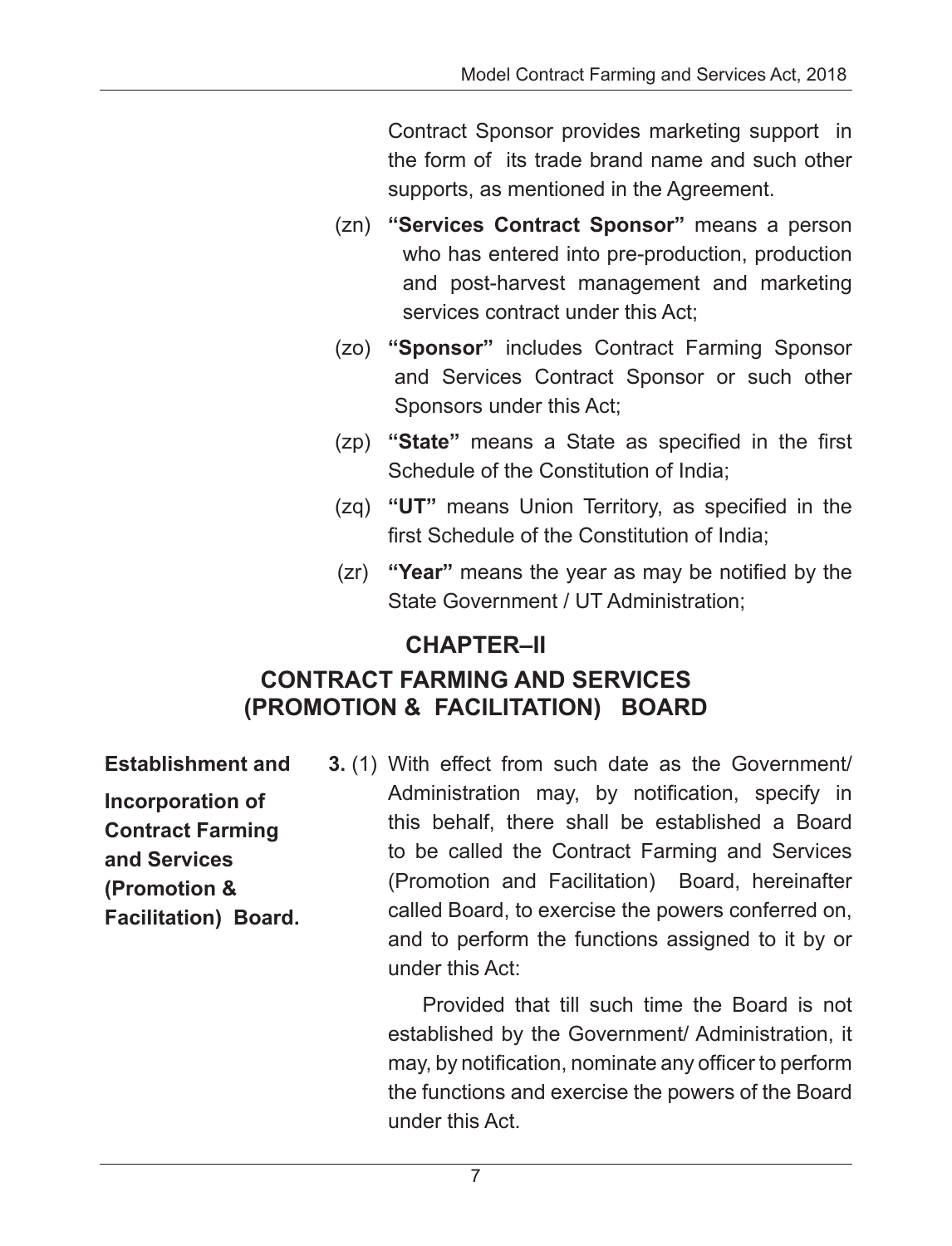- (2) The Board shall be a body corporate by the name aforesaid having perpetual succession and a common seal with power, subject to the provisions of this Act, to acquire, hold and dispose of property, both movable and immovable, and to contract and sell, by the said name, sue or be sued.
- (3) The head office of the Board shall be at State/ UT capital or at such place, as the Government/ Administration may notify from time to time; and the Board may establish its office(s) at other places in State/UT.
- (4) Save as otherwise provided under sub-section (1), the Government/Administration may also alternatively designate any existing organization/ institution, excepting organization/ institution dealing with agricultural marketing and has conflict of interest with the activities of contract farming, services contract and such other contracts under this Act. The designated organization/ institution shall–
	- (i) have at least two expert incumbents, with experience and/or of status *mutatis mutandis* to that of official Members of Board, appointed by Government / Administration, as may be prescribed;
	- (ii) have ex-officio and non- official Members same as , *mutatis mutandis,* to that of Board appointed by Government /Administration, as may be prescribed; and
	- (iii) exercise the powers and perform functions in the manner and capacity *mutatis mutandis* to Board.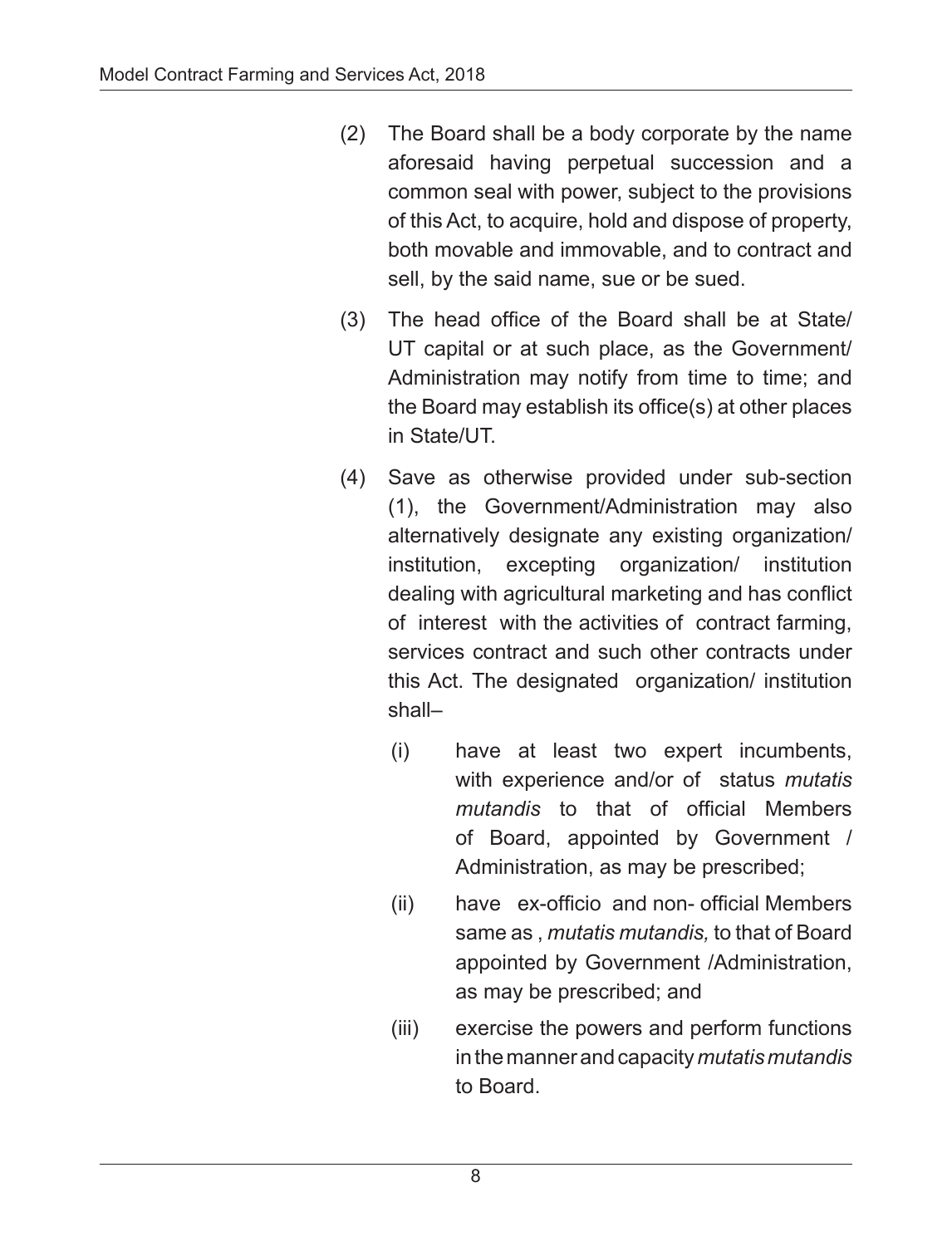**Composition of the 4.** (1) The composition of the Board shall be-**Board.**

- (a) Chairperson, as head of the Board, to be appointed by the Government/ Administration from amongst the persons of eminence in the field of agricultural sciences, agricultural marketing, agri-business, agri-trade & commerce, land revenue & management, judiciary, general administration, development administration, banking or in other like areas with cumulative experience of not less than 20 years in one or more of the above areas or in public life or from amongst the persons from the administration who has been associated with the subject and is holding or has held the position of not below the rank of Additional Chief Secretary of State/UT or Additional Secretary to the Government of India;
- (b) Official Members-
	- (i) two Members to be appointed by the Government/ Administration from amongst the persons having the experience of agriculture, agricultural marketing, agri-business and agritrade & commerce of not less than 20 years, or from amongst the persons from the administration who have been associated with the subject and are holding or have held the position not below the rank of Principal Secretary of State/UT or Joint Secretary to the Government of India. In case of exceptional suitability, Government / Administration may relax the aforesaid eligibility, as may be prescribed;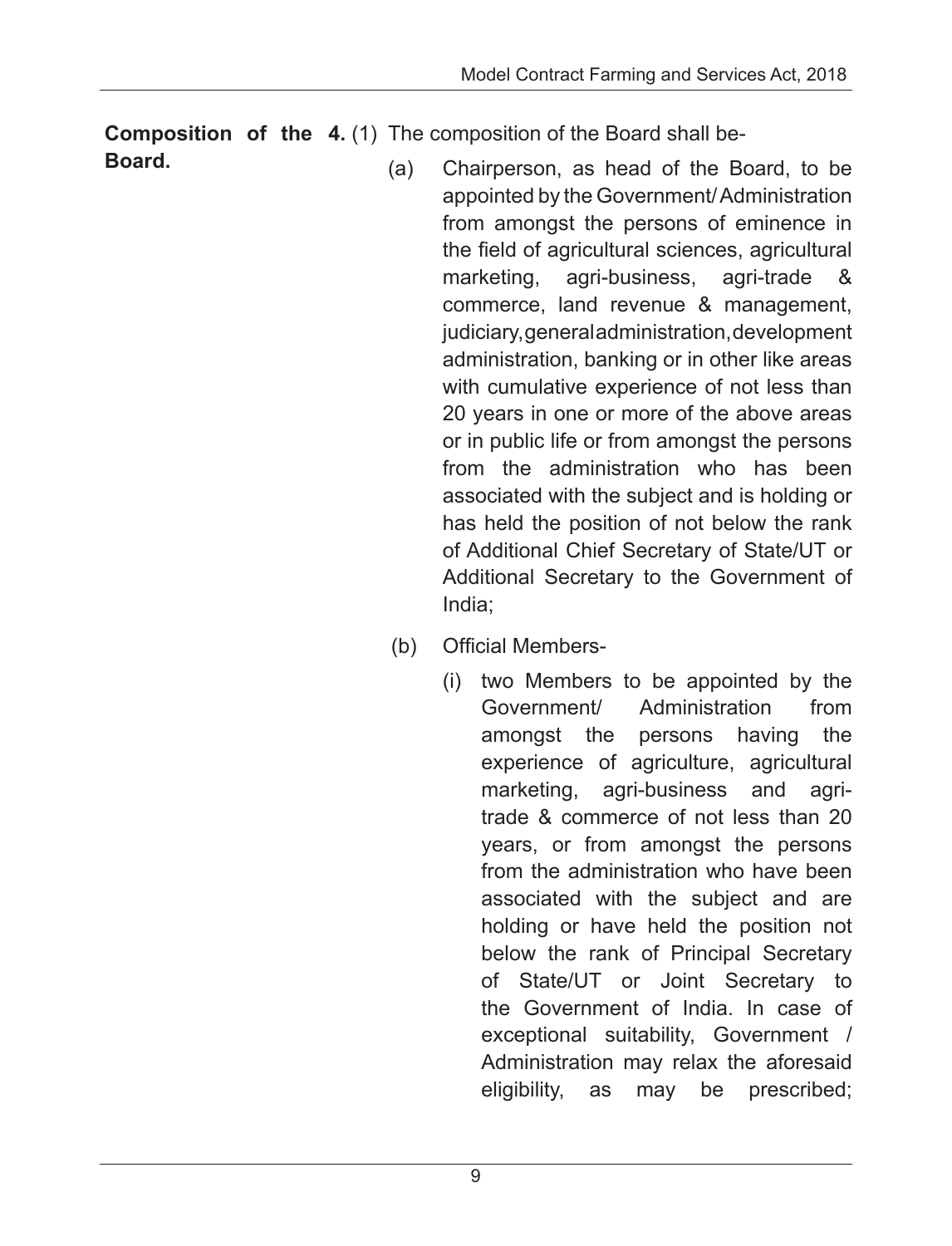- (c) Non- official Members-
	- (i) upto three Members to be nominated by the Government/ Administration to represent broadly the Food Processors, Seed Processors, Exporters, Bulk-Buyers linked with retail chain, Sponsors including those engaged in Poultry / Broiler sector, as non-official Members;
	- (ii) upto two Members to be nominated by the Government / Administration, to represent the farmers or their groups or association by whatever name it is called, as non- official Members.
- (d) Ex-officio Members, one each from (i) and  $(ii)$  –
	- (i) Principle Secretary/ Secretary, in-charge of agriculture, horticulture, agriculture marketing, cooperation, animal husbandry and fisheries or his nominee not below the rank of Deputy Secretary to the Government of India;
	- (ii) Representative of the All India Financial Institutions (AIFIs) or such other institutions.
- (e) preferably there may be at least two women among the Chairperson and Members inclusive of official and non-official Members;
- (f) one Chief Executive Officer (CEO) to be appointed on deputation by the Government/ Administration from amongst the officers of State/UT/central government not below the rank of "Director" of State / UT/Central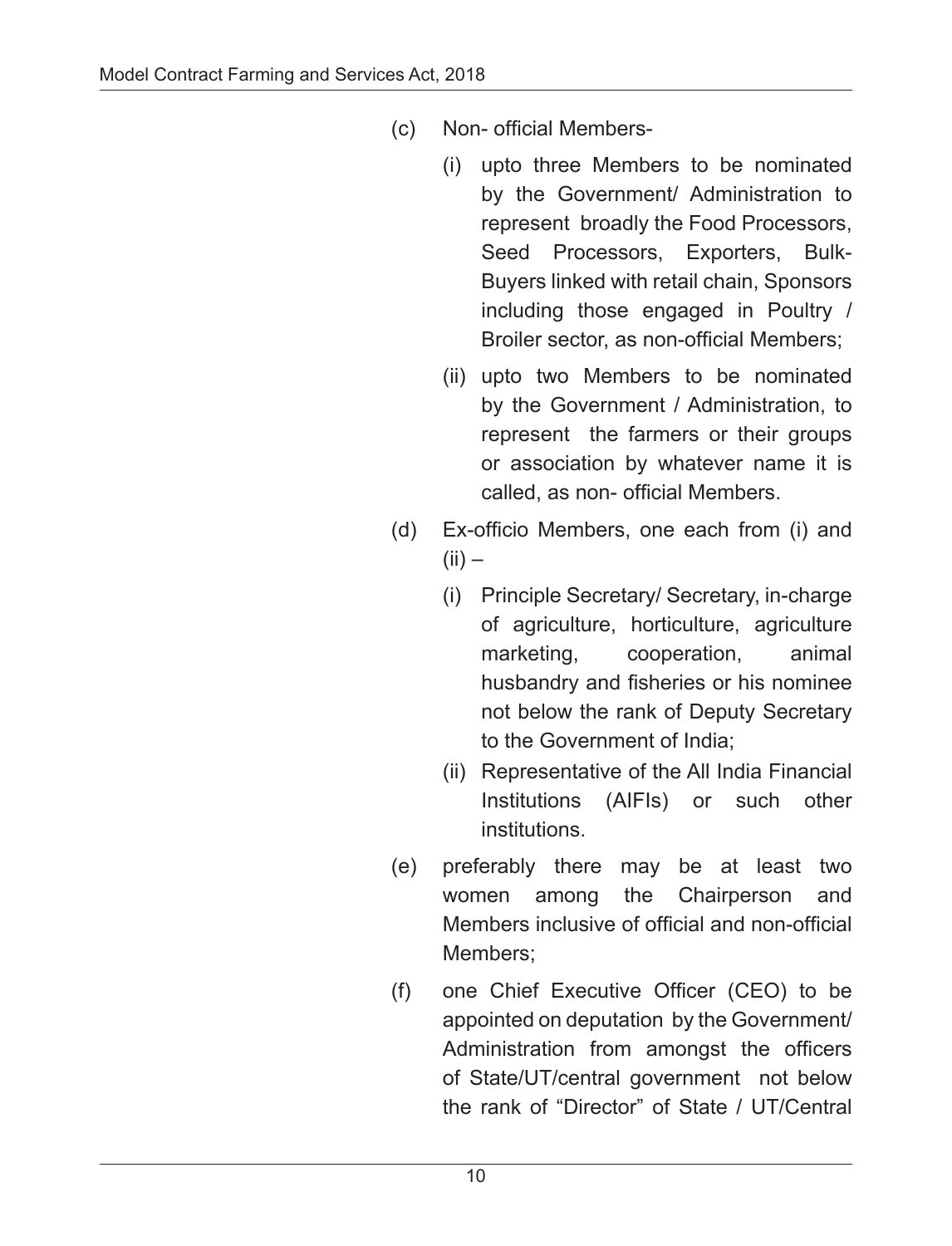Government, as the case may be. The CEO, under the control of Chairperson, shall have administrative control over the officers and other employees of the Board.

**Tenure of office and 5.** (1) The Chairperson and every official Member shall hold office for a term not exceeding five years from the date of assuming the office and shall not be eligible for reappointment in the Board:

> Provided that no person shall hold office as the Chairperson or as an official Member after he has attained the age of sixty-five years:

> Provided further, that every official Member may be reappointed as Chairperson.

- (2) The person already holding an office, on appointment as Chairperson or official Member in the Board, shall have to resign or seek retirement from that office before joining the Board. In case of exceptional suitability, Government/Administration may appoint any person on deputation also, as may be prescribed.
- (3) The Chairperson and official Members shall, before entering the office, make and subscribe before the Governor / Lt. Governor/ Administrator or any officer authorized in this behalf, an oath or affirmation according to the form set out for this purpose in the Schedule.
- (4) Notwithstanding anything contained in sub-section (1), the Chairperson and every official Member may-
	- (a) relinquish the office by giving in writing to the Government/ Administration a notice of not less than three months; or
	- (b) be removed from the office in accordance with the provisions of this Act.

**conditions of service of Chairperson and official Members of the Board.**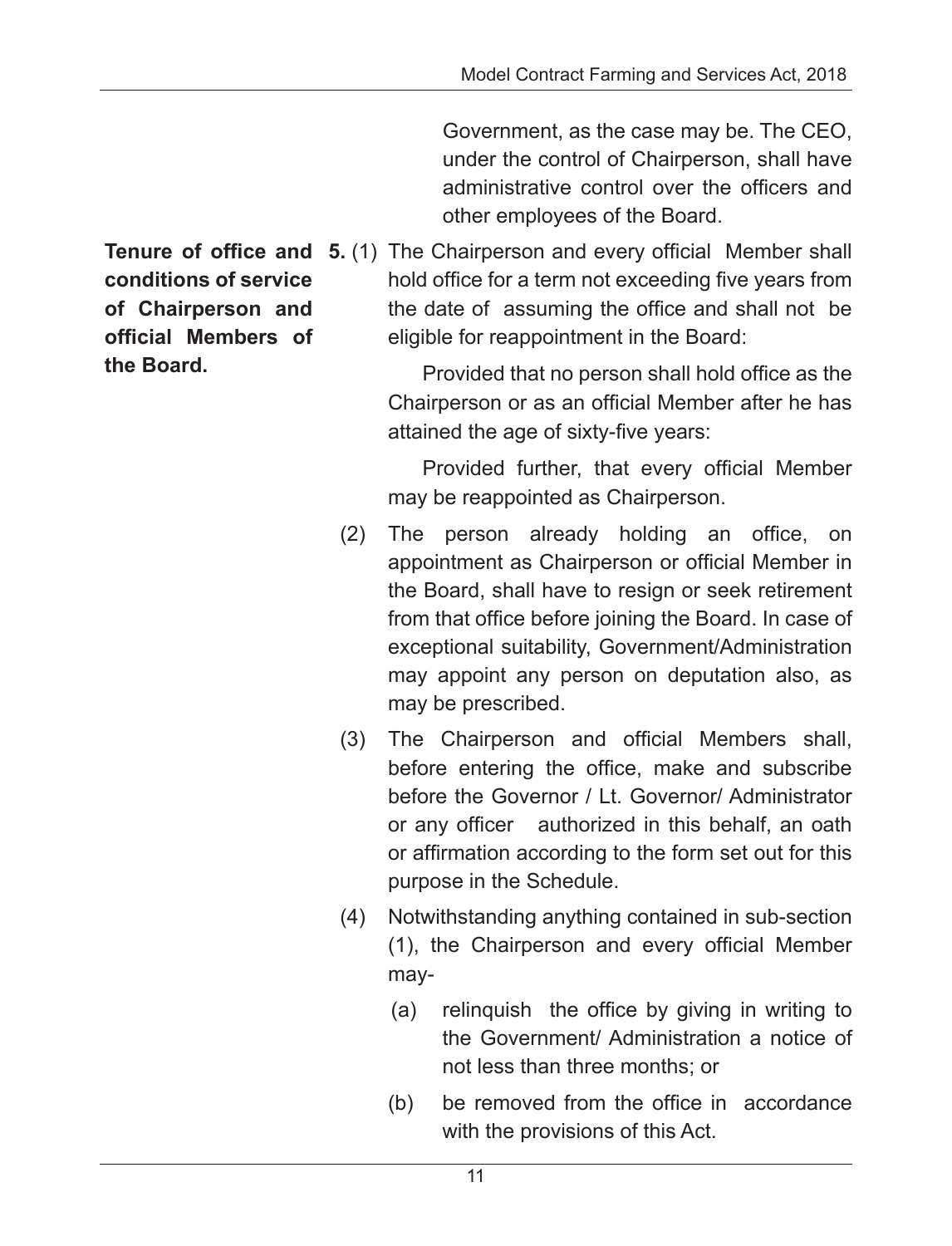**Salary, allowances and other terms and conditions of Chairperson and official Members of the Board.**

**Removal and suspension of Chairperson and official Members of the Board.**

- **6.** (1) Subject to the Rules as may be made in this behalf, the salaries and allowances payable to and other terms and conditions of service of-
	- (a) the Chairperson shall be *mutatis mutandis,* at par to the post as held/ holding and drawing the salary before this appointment; and
	- (b) the official Members of the Board shall be *mutatis mutandis,* at par to the post as held/ holding and drawing the salary before this appointment.
- **7.** (1) The Government /Administration may remove the Chairperson or any official Member from office, who-
	- (a) is, or at any time has been, adjudged as an insolvent; or
	- (b) has become physically or mentally incapable of acting as a Chairperson or Member, as the case may be; or
	- (c) has been convicted of an offence which, in the opinion of the Government/Administration, involves moral turpitude; or
	- (d) has acquired such financial or other interest as is likely to affect prejudicially his functions as a Chairperson or Member, as the case may be; or
	- (e) has so abused his position as to render his continuation in office detrimental to the public interest; or
	- (f) has been adjudged as non-performing and non-committal.
	- (2) No Chairperson and any official Member shall be removed under sub-section (1) unless has been given a reasonable opportunity of being heard in the matter.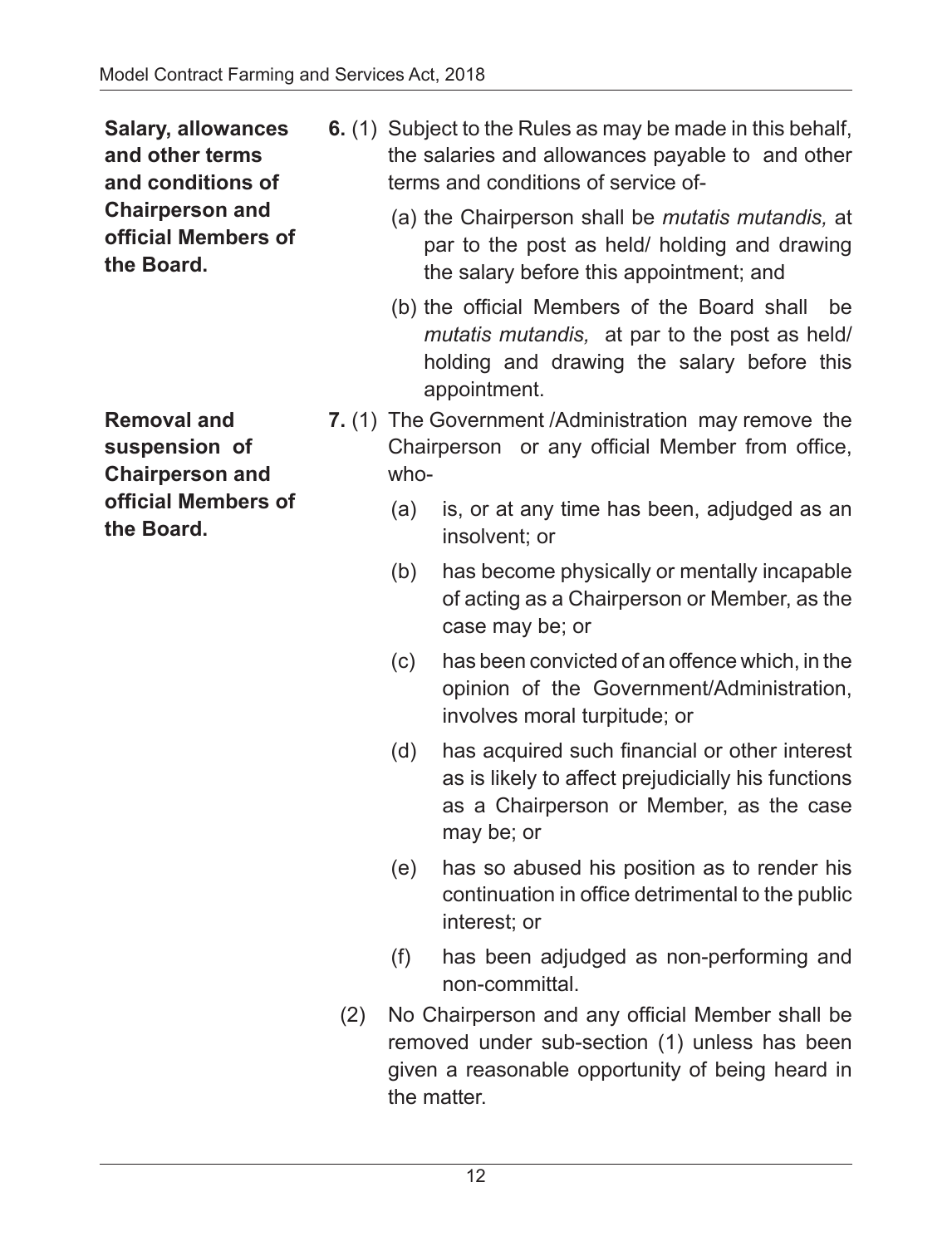- (3) Government/ Administration may suspend Chairperson or any official Member in respect of whom the process of removal from service is pending.
- **Term of office of 8.** (1) The term of office of the non-official Member of the **non- official Member of the Board.** Board shall be for five years. However, the Member may hold office at the pleasure of the Government/ Administration. The Government/ Administration may, if it thinks fit on the ground, as prescribed, remove any non-official Member of the Board before expiry of term of office.
	- (2) No person may be non-official Member of the Board twice consecutively.
	- (3) No non- official Member shall be removed under sub-section (1) unless has been given a reasonable opportunity of being heard .
- **Allowances to the non-official Member. 9.** The non-official Member of the Board shall be paid from the Contract Farming and Services (Promotion and Facilitation) Fund, such sitting fee and allowances for attending its meeting and/or attending to any other work as may be assigned by the Board.
	- **10.** (1) The Board shall meet for the transaction of its business at least once in every month on such date and at such time, as the Chairperson may determine:

Provided that the Board may, in special circumstances meet at any time and at any place in the State/UT, as may be prescribed.

(2) In the absence of the Chairperson due to leave etc., the Chairperson will authorize any of the other Members to function as Chairperson and shall preside over its meeting. In case of vacancy of Chairperson arising out of suspension, resignation, dismissal or death etc., the Government/

**Meetings of the Board**, **its Proceedings and Quorum.**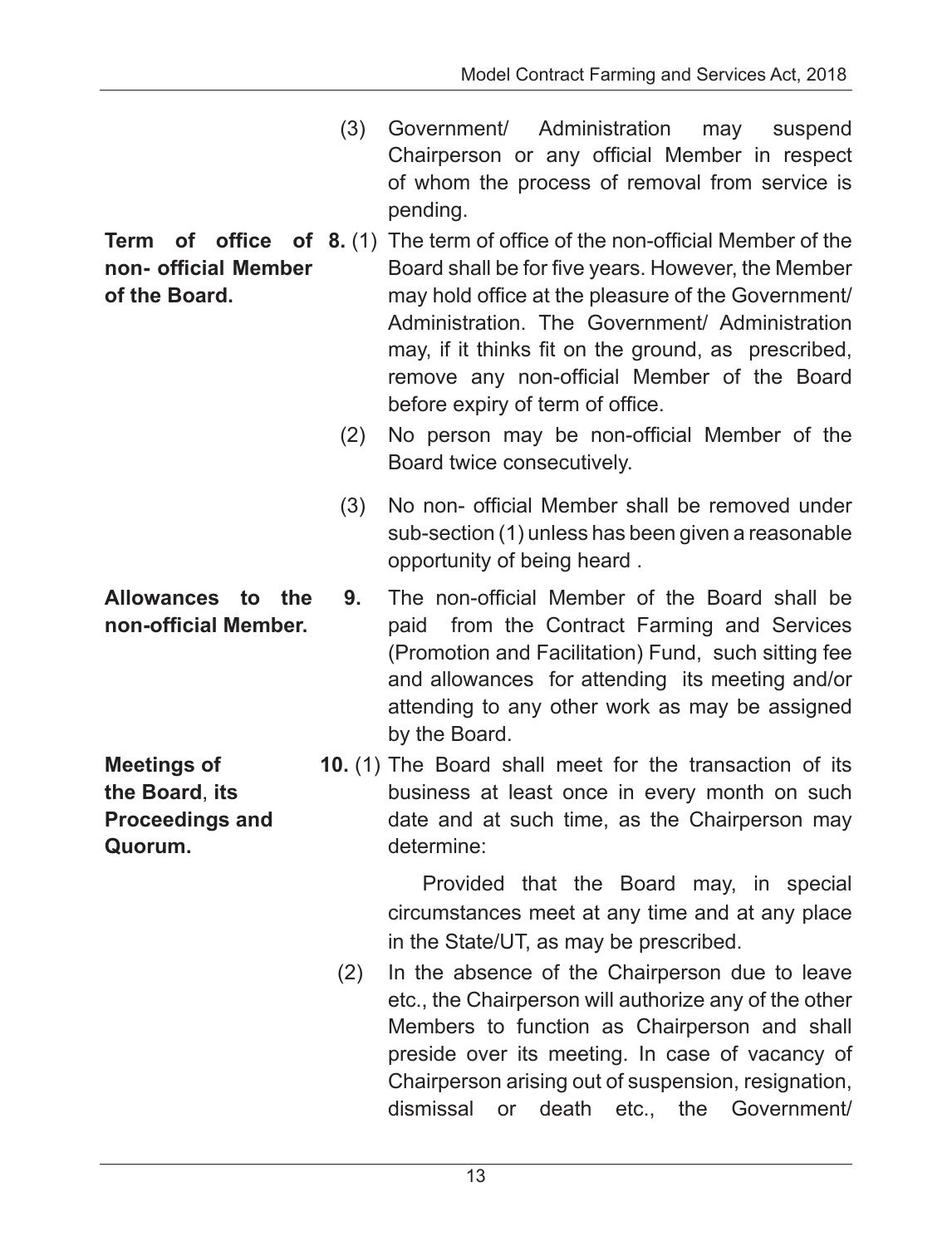| Administration will nominate any of the other     |  |  |  |
|---------------------------------------------------|--|--|--|
| Members to function as Chairperson till such time |  |  |  |
| as a regular incumbent assumes the office.        |  |  |  |

- (3) The Member so authorized or nominated to discharge the functions and powers of the Chairperson under sub-section (2) shall not be entitled to any compensation, allowance or facility in addition to what he would be entitled to as a Member.
- (4) Minimum half of the total number of Members of the Board shall form the quorum for transacting the business at the meeting of the Board.
- (5) All questions which come up before any meeting of the Board shall be decided by a majority of the Members present, and in the event of tie, the Chairperson, or the person presiding shall have a second or casting vote.
- **11.** (1) No act or proceeding of the Board shall be invalid merely by reason of-
	- (a) any vacancy in, or any defect in the constitution of, the Board; or
	- (b) any defect in the appointment of a person acting as a Member of the Board; or
	- (c) any irregularity in the procedure of the Board not affecting the merits of the case.
- **12.** (1) The Government/ Administration shall provide the Board with such officers and employees as may be necessary for the efficient discharge of its functions under this Act.
	- (2) The terms and conditions of service of officers and other employees of the Board appointed under sub-section (1) shall be governed by regulations to be approved by the Government/ Administration.

**Vacancies, etc., not to invalidate proceedings of the Board.**

**Officers and employees of the Board.**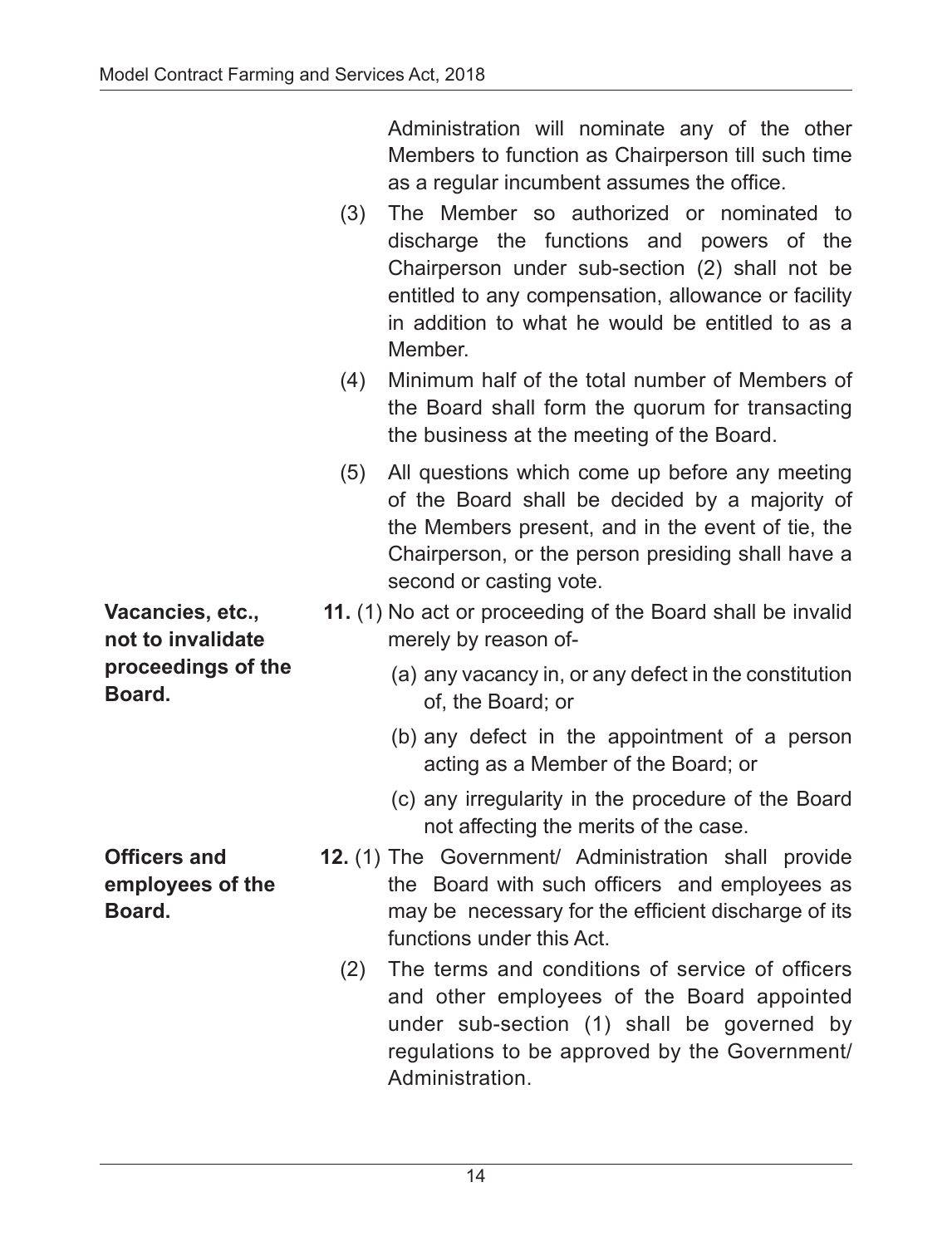### **CHAPTER –III**

#### **POWERS AND FUNCTIONS OF THE BOARD AND ITS CHAIRPERSON**

**Powers and Functions of the Board.** 

- **13.** (1) It shall be the duty of the Board to ensure proper implementation of this Act and to make suggestions to the State/UT for promotion and efficient performance of contract farming, services contract and such other contracts. For this purpose, the Board shall-
	- (a) entertain and dispose of appeal under section 34;
	- (b) take *suo motu* notice of failure to perform as per agreement and refer such cases for decision to the concerned Authority of the Sub-Division, pass such order, as may be appropriate;
	- (c) carry out inspections of offices entrusted with the task of contract farming, services contract and such other contracts under this Act, and also the office of the Authority of the Sub-Division concerned;
	- (d) recommend departmental action against any officer or employee of the Government/ Administration who has failed in due discharge of functions cast upon under this Act:

Provided that before making such a recommendation, the Board shall consult the administrative Secretary in-charge of the department concerned to whom the matter relates;

(e) undertake changes in procedures for contract farming, services contract and such other contracts in consultation with Government / Administration, which will make the subject more transparent, objective, simpler and successful;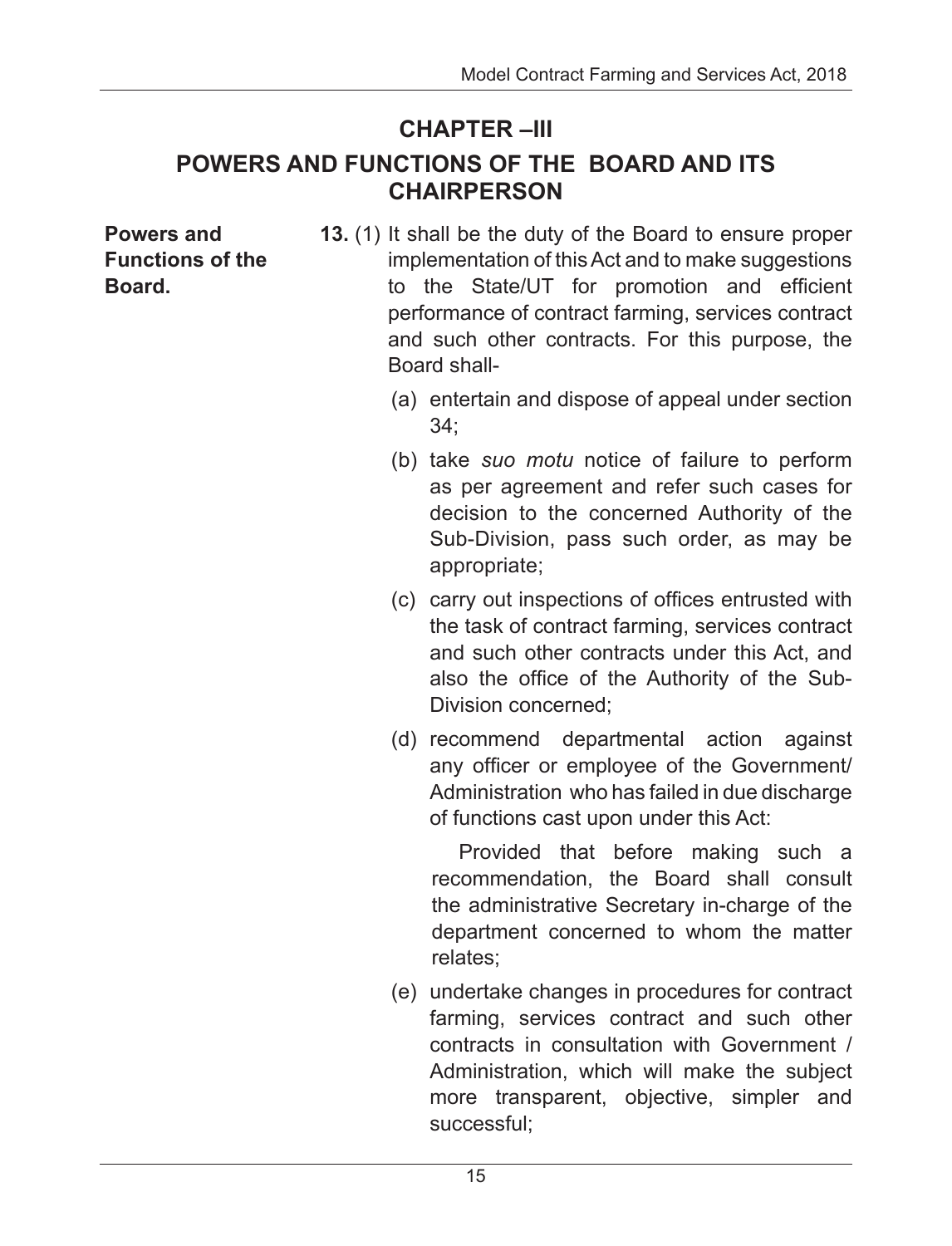- (f) categorize the produce and place in the Schedule under section 18 and also add or delete the produce from Schedule; and
- (g) issue general instructions, not inconsistent with the provisions of this Act for the guidance of Authority of Sub-Division concerned and related to it.
- (2) Where the Board is satisfied that there are reasonable grounds to inquire into a matter arising out of the provisions of this Act, it may, *suo motu*, initiate an inquiry in respect thereof.
- (3) The Board shall, while inquiring into any matter under this section, have the same powers as are vested in a Civil Court while trying a suit under the Code of Civil Procedure, 1908, in respect of the following matters, namely-
	- (a) summoning and enforcing the attendance of persons, compelling them to give oral or written evidence on oath and producing documents or things;
	- (b) requiring the discovery and inspection of documents;
	- (c) receiving evidence on affidavits;
	- (d) requisitioning any public records or copies thereof from any court or office;
	- (e) issuing summons for examination of witness or documents; and
	- (f) any other matter which may be prescribed.
- (4) The Board shall, under section 26, levy and collect facilitation fee and ensure that not less than fifty per cent of such total annual collection is spent on promotion of contract farming like training, engaging specialists/experts for formulation of grade standards and undertaking arbitration, research and such other activities connected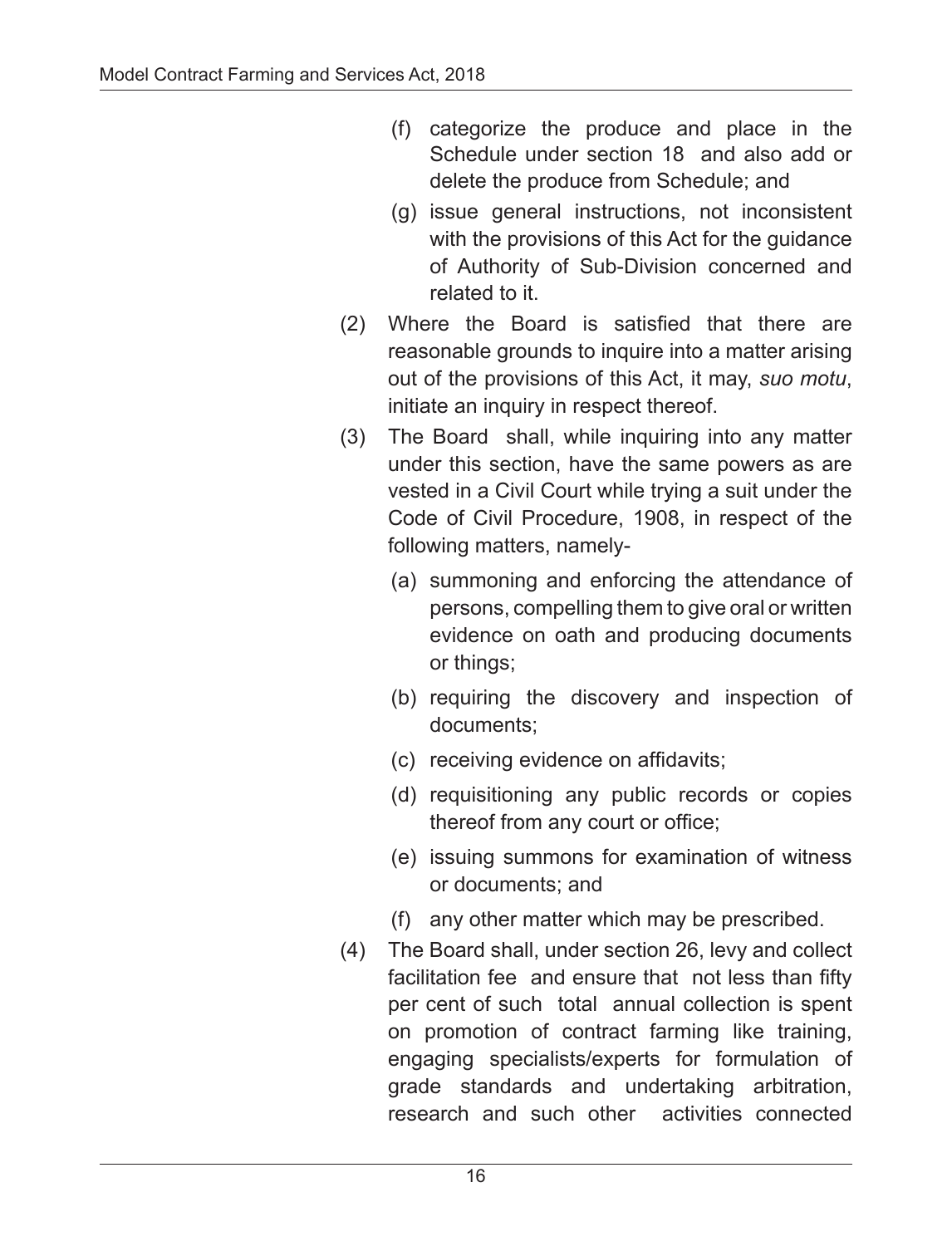therewith and incidental thereto. The Board may also spend of such collection in formulating and implementing welfare and contract farming promotional schemes, as may be prescribed.

- (5) Every year, the Board shall also prepare-
	- (a) a general report covering all the activities of the Board in the previous year;
	- (b) programmes of work;
	- (c) the annual accounts of the previous year; and
	- (d) the budget for the coming year clearly indicating the probable revenue including grants from Government/Administration, if any, and expenditures to constitute the Contract Farming and Services (Promotion and Facilitation ) Fund made under section 16  $(2)$ .
- (6) The Board shall forward the general report and the programmes to the Government/Administration and shall publish it.
- (7) The Board shall approve its financial expenditure for the contract farming in the State/UT as well as for day to day activities of the Board and report to the Government/Administration.
- (8) The Board may prepare a Standard Operating Procedure (SOP) to facilitate the efficient contract farming and services contract activities; and may also undertake periodical capacity building programmes through awareness & training on contracts and holistic produce value chains under this Act, including quality inputs, good production & marketing practices, farm management and other areas/activities related or incidental thereto, with particular focus on youth & women, the producers processors, the sponsors and other such stakeholders.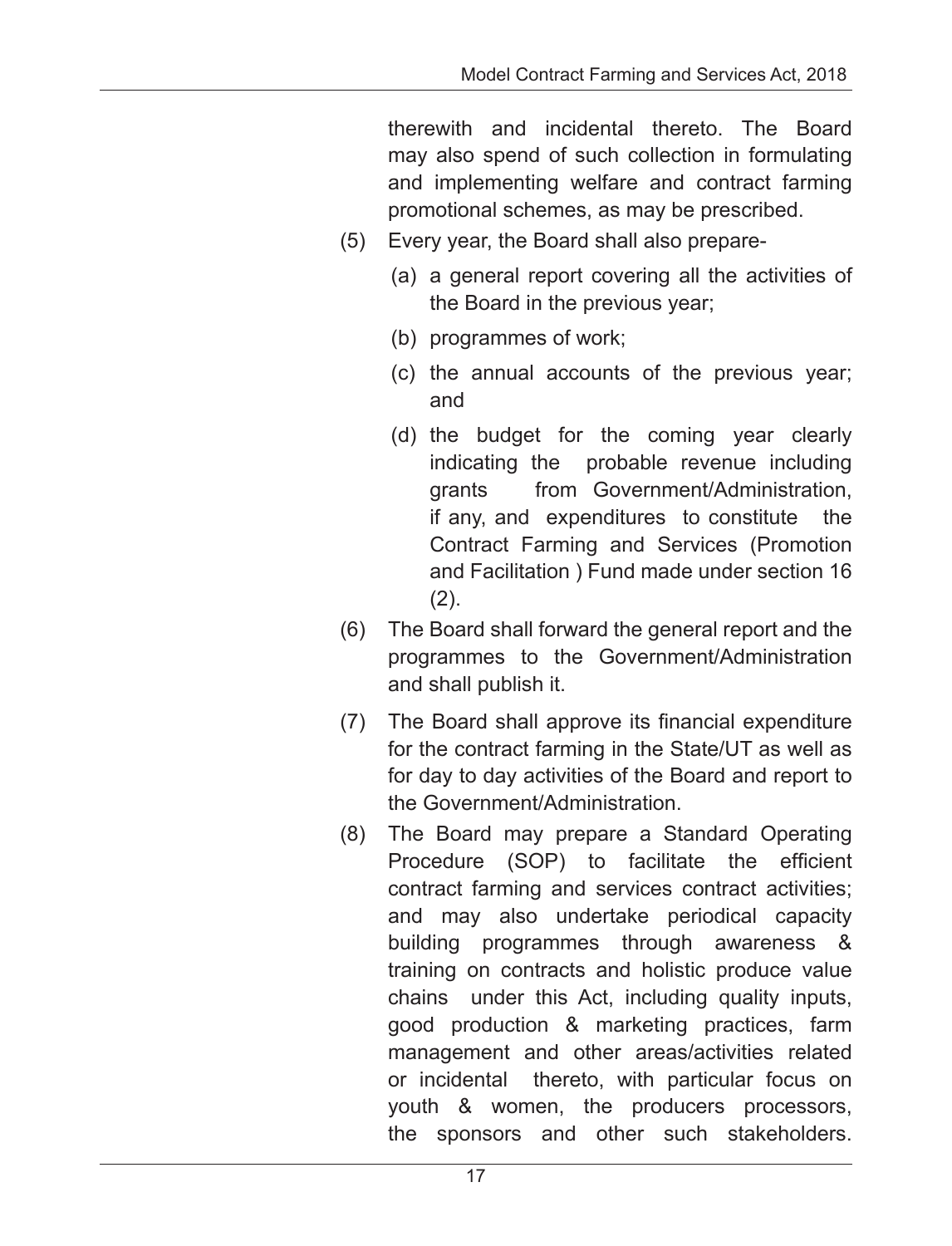The Board will also undertake an extensive and periodical publicity programme to publicize contract farming and services contracts among the stakeholders.

- (9) The Board may, on its own or by engaging experts, formulate grade standards for produce to be contracted upon, undertake capacity building and publicity programmes .
- (10) The Board as a neutral facilitator should foster a dialogue between Producers and Sponsors, by organizing joint meetings/ workshops, to discuss contractual terms, their duties, obligations and also doubts, apprehensions & misconceptions, if any and suggest appropriate remedies.
- (11) The Board may also represent in the meetings/ workshops of farmers and FPOs organized by Sponsor to facilitate them to understand the contracts under this Act, the relevant law and other things incidental thereto.
- (12) The Board may endeavour to popularize the contracted product under this Act in domestic and overseas markets as brand of contract farming produce.
- (13) The Board shall develop and maintain suitably designed Management Information System (MIS) for operations of contract farming, services contract and such other contracts including digital registration and recording of Agreements in the State/UT.
- (14) The Board shall maintain a panel of experts to perform the functions and discharge the duties as Arbitrators under this Act, as may be prescribed.
- **14.** (1) The Chairperson shall have powers of general superintendence and direction in the conduct of the affairs of the Board. The Chairperson shall preside over the meetings of the Board as well as exercise and discharge the powers and functions

**Powers and Functions of the Chairperson.**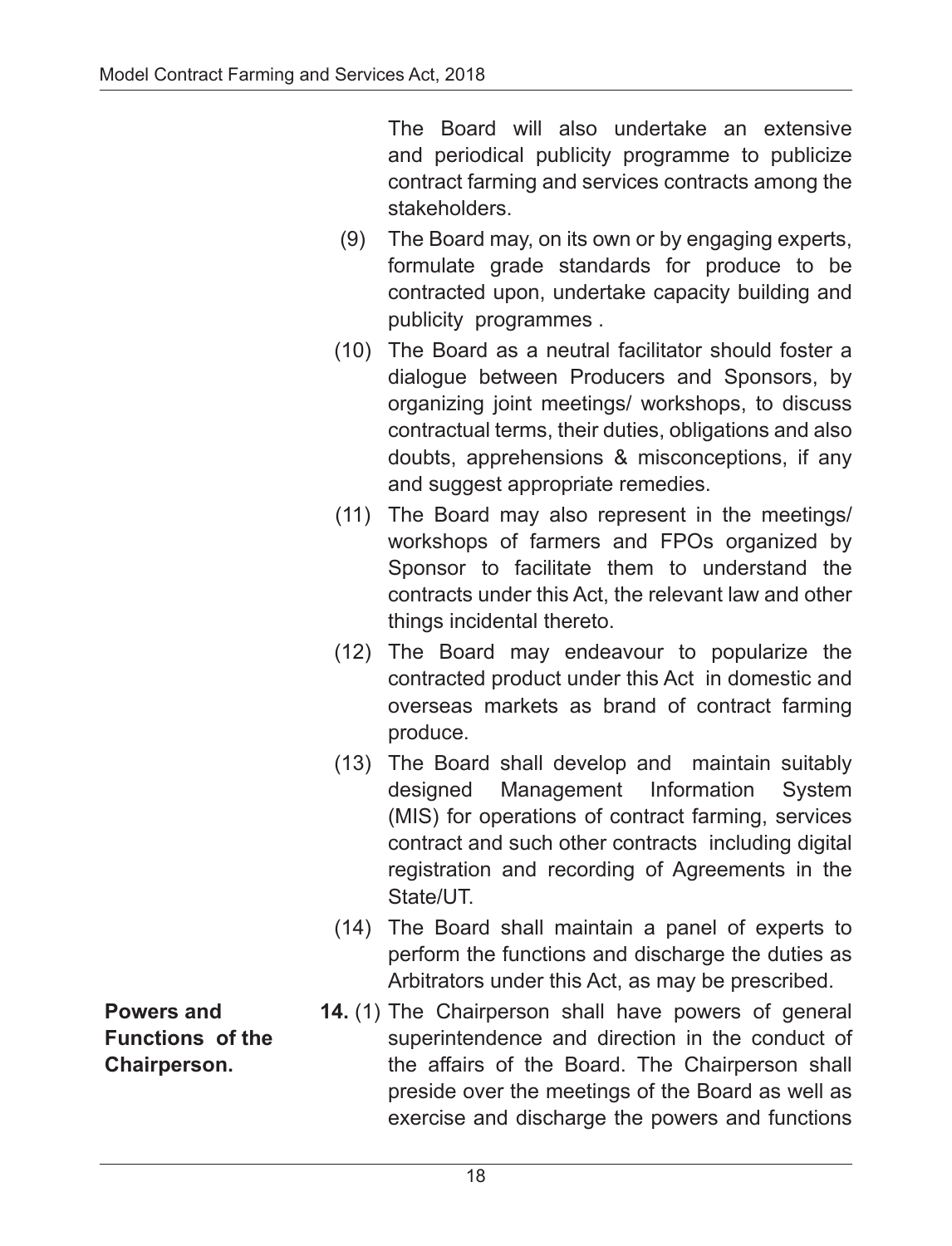of the Board vested in him in accordance with the rules framed under this Act.

- (2) The Chairperson shall also be responsible for:-
	- (a) the day-to-day administration of the Board;
	- (b) drawing up of proposal for the Board's work programmes in the State/UT;
	- (c) implementing the work programmes and the decisions adopted by the Board;
	- (d) ensuring that the Board carries out its tasks in accordance with the requirements of its users, in particular with regard to the adequacy of the services provided and the time taken;
	- (e) the preparation of the statement of revenue and expenditure and the execution of the budget of the Board; and
	- (f) any other activity as necessary to carry out the affairs of the Board smoothly and in accordance with the applicable provisions of this Act and the Rules made thereunder.
- (3) In case of absence of the Chairperson or vacancy in its office, the Member, so authorized or nominated, as under section 10 (2), shall perform the functions and exercise the powers vested in the Chairperson as long as the vacancy or absence continues.
- **15.** (1) The Board may, with the previous approval of the Government/ Administration, make regulations, not inconsistent with this Act and Rules made thereunder for the administration of the affairs of the Board.
	- (2) In particular and without prejudice to the generality of the foregoing power, such regulations may provide for all or any of the following matters, namely:-

**Board to make Regulations.**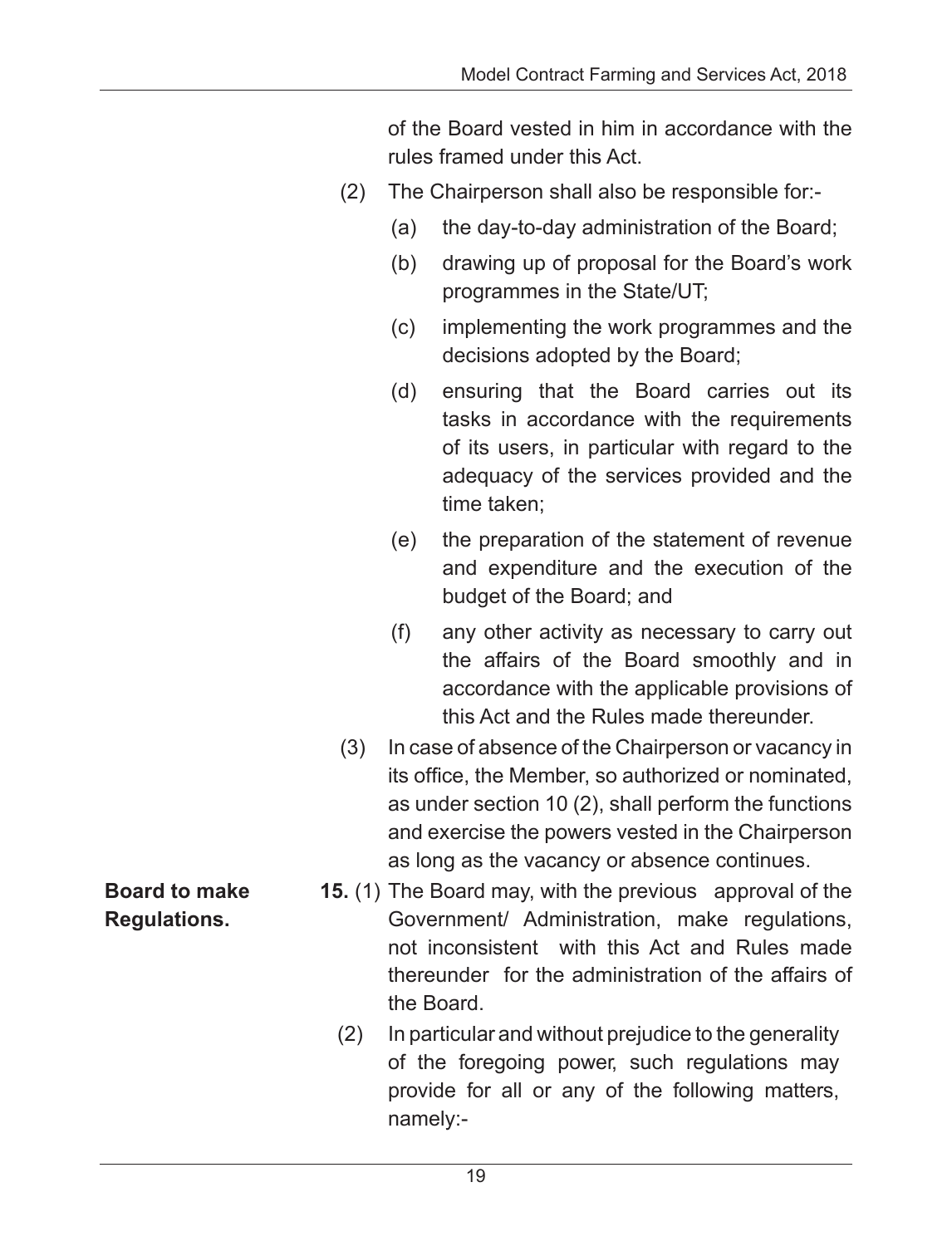- (a) summoning and holding of meetings of the Board;
- (b) powers and duties of the officers and other employees of the Board;
- (c) salaries and allowances and other conditions of service of officers and other employees of the Board;
- (d) management of the property of the Board;
- (e) maintenance of accounts and the preparation of balance sheet by the Board;
- (f) procedure for carrying out the functions of the Board under this Act; and
- (g) other matter for which provision is to be or may be made in regulation.

# **CHAPTER–IV FINANCE, ACCOUNTS AND AUDIT**

**Grants by State Government/UT Administration, Constitution of Fund and Audit of Accounts.** 

- **16.** (1) The Government/ Administration may, after due appropriation made by the State/UT Legislature by law in this behalf, or by other appropriate mechanism in case of UT without Legislature, make to the Board grants of such sums of money, at the initial stage, as may be prescribed, for being utilized for the purposes of this Act.
	- (2) There shall be constituted a Fund to be called Contract Farming and Services (Promotion and Facilitation) Fund, hereinafter called "Fund":
		- (a) The Fund shall be credited thereto-
			- (i) all grants provided by the Government/ Administration, facilitation fee, etc. received by the Board;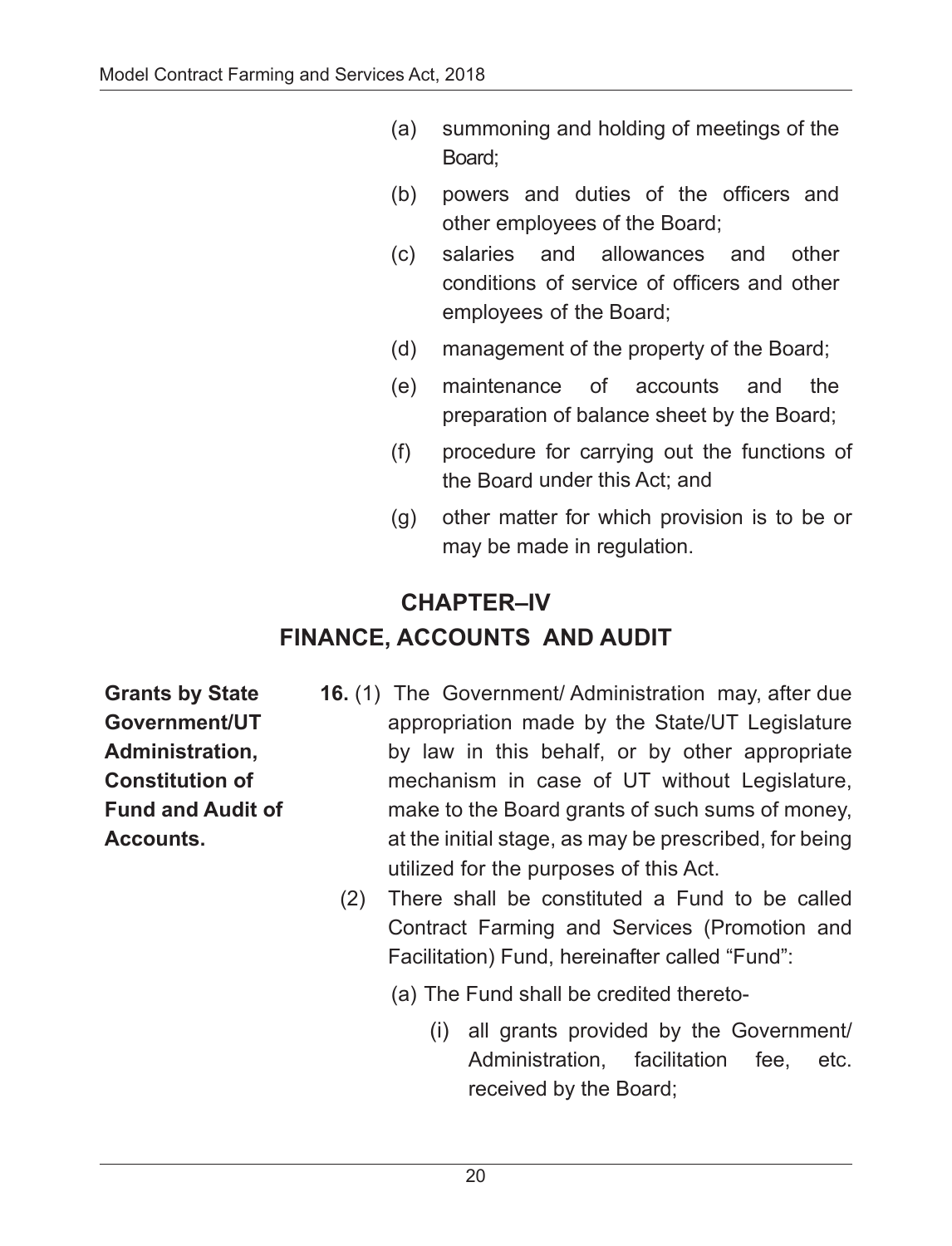- (ii) all sums received by the Board from such other source as may be decided upon by the Government/ Administration; and
- (iii) all sums realized by way of penalties under this Act.
- (b) The Fund shall be applied for meeting-
	- (i) the salaries, allowances and other remuneration of the Members, officers and other employees of the Board; and
	- (ii) the other expenses of the Board in connection with the discharge of its functions and for the purposes of this Act.
- (3) The Board shall maintain proper accounts and other relevant records and prepare an annual statement of accounts in such form and manner as may be prescribed by the Government/ Administration.
- (4) The accounts of the Board shall be subject to audit by an agency as the Government/ Administration deems fit. The Board may also make arrangement for internal audit of accounts.
- (5) The Board shall furnish to the Government/ Administration at such time and in such form and manner as may be prescribed, or as the Government/ Administration may direct to furnish such returns, statements and other particulars in regard to any proposed or existing programme for the promotion and development of contract farming and services contract and such other contracts at State/UT level, as the Government/ Administration may, from time to time, require.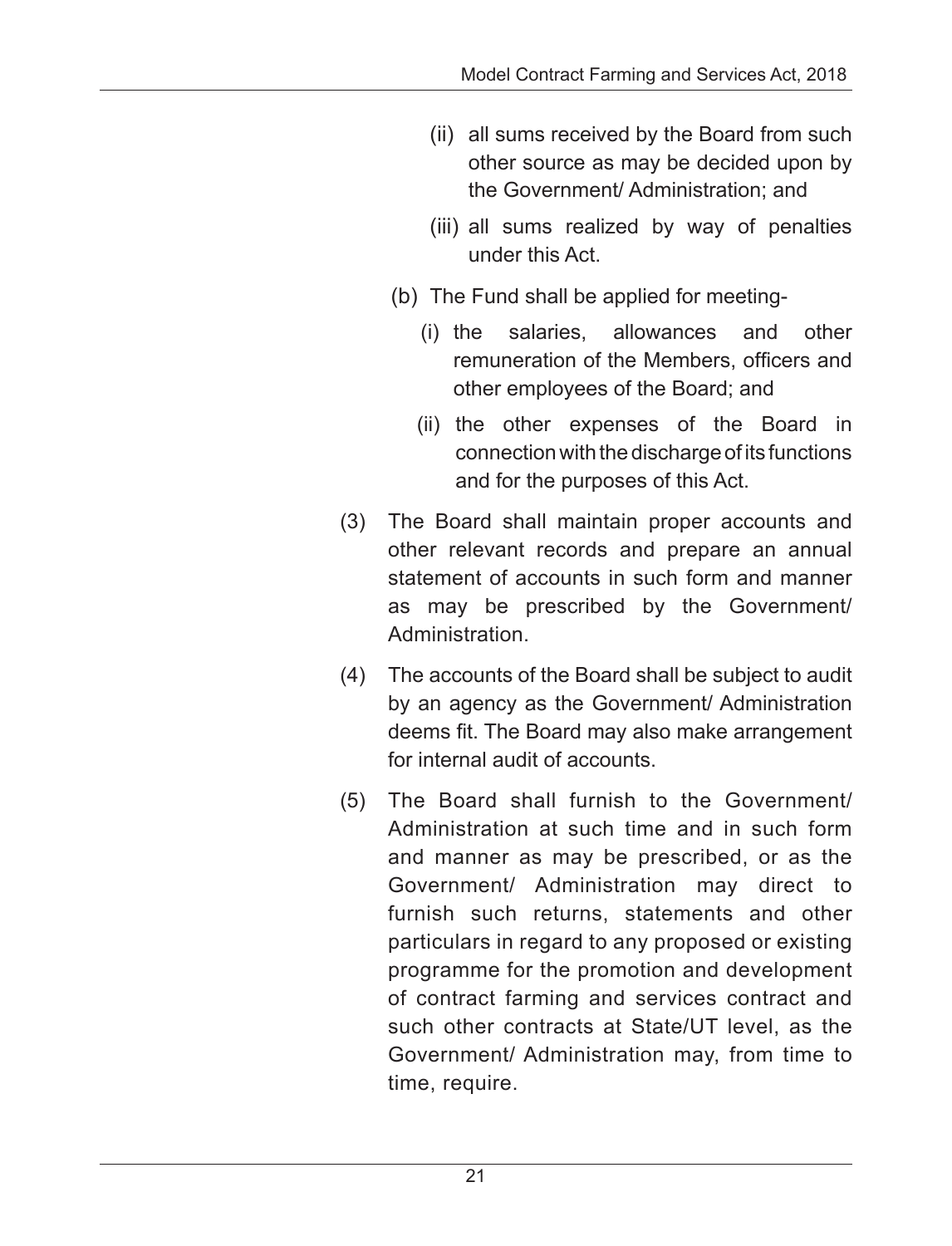### **CHAPTER–V**

### **REGISTRATION, RECORDING OF AGREEMENT AND FACILITATIVE FRAMEWORK**

**Registration of Contract Farming Sponsor and Recording of Agreement.**

**17.** (1) Every Contract Farming Sponsor, Services Contract Sponsor and any other such Sponsor, before entering into the Agreement under this Act, hereinafter called "Sponsor", shall be registered and "Agreement" recorded in such a manner and form as may be prescribed and no such Agreement shall be valid under this Act unless the Sponsor is so registered and Agreement recorded with the prescribed "Registering and Agreement Recording Committee", hereinafter called "Committee", constituted under sub-section (2) or with the designated "Registering and Agreement Recording Officer" hereinafter called "Prescribed Officer" as designated under sub-section (3):

> Provided that a Sponsor carrying on the contract farming or services contract or such other contracts immediately before the commencement of this Act, may continue to do so for a period as mentioned in the contract from such commencement.

- (2) Government/Administration may constitute a Committee, as provided in Rules, comprising officials of stakeholder Departments headed by an Officer as nominated by the Government/ Administration. The officers so nominated by the Department to constitute such Committee should at the minimum be a member of group "B" gazette service.
- (3) Notwithstanding anything contained in subsection (2), Government / Administration may, as prescribed, designate a Prescribed Officer, as it deemed fit, taking care and ensuring to avoid conflict of interest with the contract farming .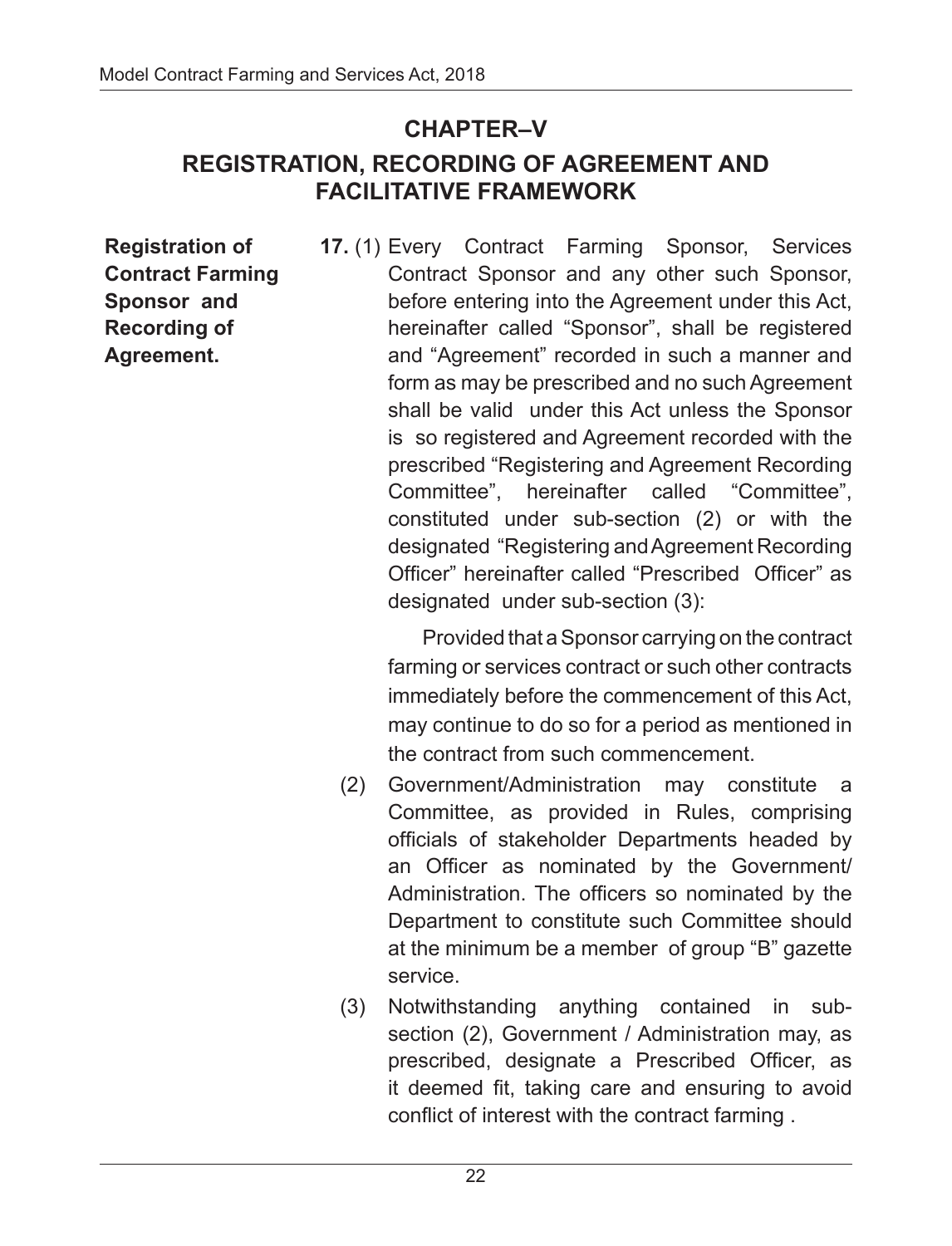- (4) The "Committee" constituted under sub-section (2) or the "Prescribed Officer" designated under sub-section (3) shall facilitate registration of Sponsor and recording of Agreement, as may be prescribed.
- (5) The Sponsor shall digitally register and get its Agreement recorded with the designated "Committee" or "Prescribed Officer" of the jurisdiction within which the produce is to be grown / raised/ serviced , as the case may be, in such a form and in such manner with a requisite fee, as may be prescribed, and for such a period as contained under section 22(2):

Provided that if produce is partly or fully grown /raised/serviced in jurisdictions of more than one "Committee" or "Prescribed Officer", the Sponsor shall digitally register and get its Agreement recorded with any one of the Committees/designated Prescribed Officer and the same will be forwarded to the concerned Committees/ designated Prescribed Officer in the State/UT considering it single point registration and Agreement recording.

- (6) There may be one or more than one Agreements as per categorization of produce under section 18 (2). The Agreement shall be prepared bilingually with one regional/local language clearly understandable to the Producer and shall be in such legally acceptable "Form (s)"**,** containing such particulars and terms and conditions unambiguously and explicitly mentioned, as may be specified in the Rules, not inconsistent with this Act and any law for the time being in force.
- (7) The Contract Farming Producer may enter into Contract with one Sponsor or with multiple Sponsors without any overlap of same produce.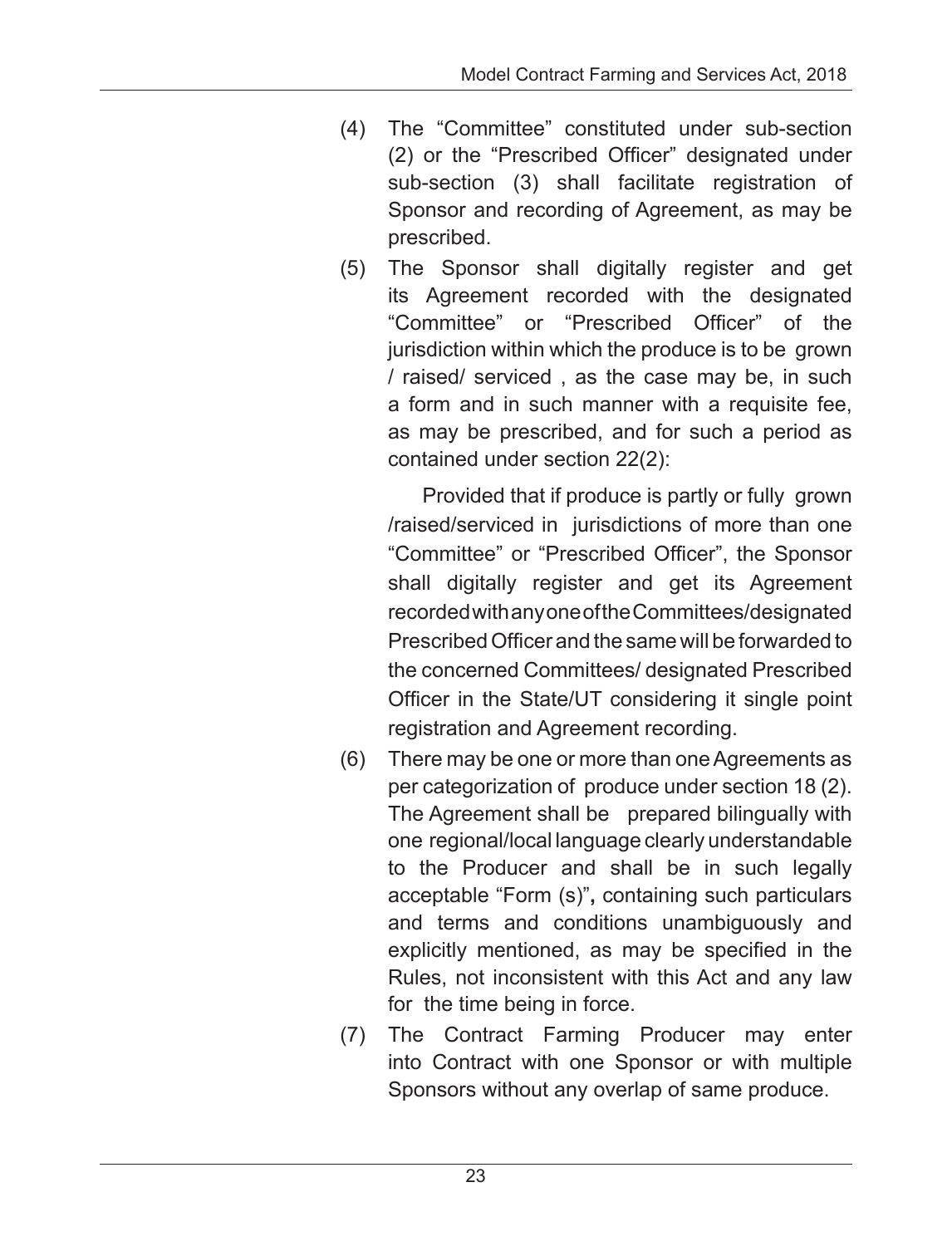| (8) | Notwithstanding anything contained in any law for  |
|-----|----------------------------------------------------|
|     | the time being in force, Agreement under this Act  |
|     | shall be made on one legal stamp paper only in     |
|     | denomination minimally required in the law for the |
|     | time being in force.                               |

- (9) The FPO may, on behalf of farmers on being so authorized, be a party to the contract.
- (10) While recording Agreement, the "Committee" or Prescribed Officer may ensure that the title of land is, as reflected in latest record of rights.
- **18.** (1) Considering the significance of the produce for the purpose of contract farming, services contract and such other contracts under this Act, contracting parties may mutually decide the name of the produce and such decided produce will be explicitly mentioned in the Agreement.
	- **(**2) The Board may, based on varied factors such as price volatility and/or other such criteria, as may be prescribed in the Rules, categorize the produce from time to time for contract farming, to guide the contracting parties to benchmark the preagreed and sale-purchase price as provided in the Agreement under this Act, and such categorized produce may be placed in the Schedule to this Act:

Provided that Board may add, delete the produce from Schedule or alter its categorization, as it deems fit.

Provided further that if such produce is not categorized and mentioned in the Schedule to this Act, contracting parties shall be free to mutually decide the pre-agreed and sale-purchase price as explicitly mentioned in the Agreement.

**Produce under Contract Farming.**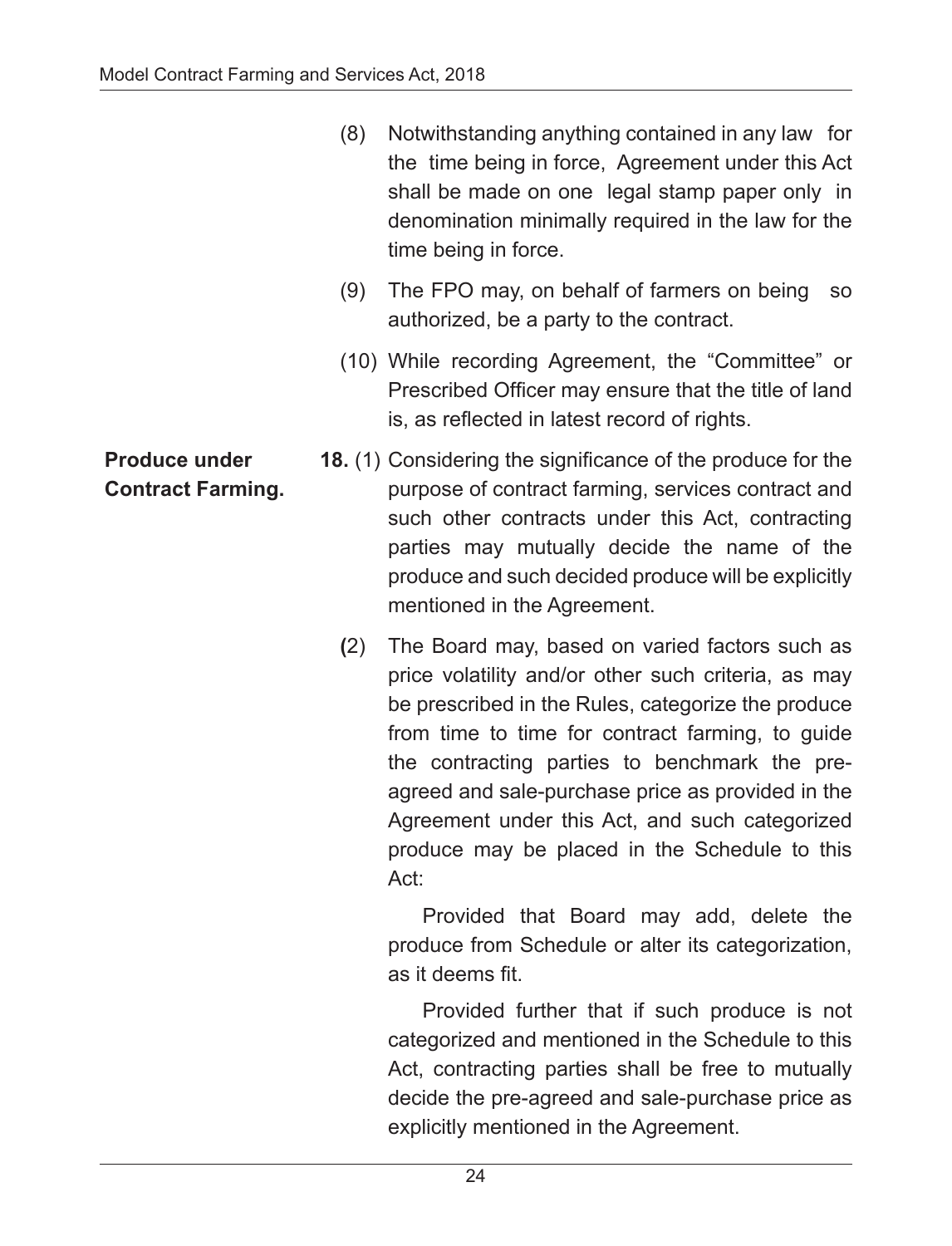**Support to agricultural production and rearing of livestock.** 

- **19.** (1) The Contract Farming Producer, hereinafter called "Producer", may get support from Sponsor for improving production and productivity by way of land/soil management, seeds/saplings/fingerlings, inputs, feed & fodder, technology and other such service(s) related thereto as specified in the Agreement.
	- (2) The latitude of the Contract under the Act may include holistically from pre-production to postproduction or any component(s) thereof; and may also include varied types of contracts based on nature of produce, its production and shelf life etc., with all terms and conditions, mentioned explicitly in the Agreement, not inconsistent with this Act.
	- (3) Save as otherwise provided in sub-sections (1) and (2), Farmer (s)/FPO may also enter into pre-production, production and post-production services or any other such contract with Service Contract Sponsor or such other Sponsor, as may be prescribed and explicitly specified in the Agreement, not inconsistent with this Act and Rules made thereunder.
	- (4) Farmer-Producer Organizations (FPOs), by whatever name/ form it is called/ exists, including Farmer-Producer Companies (FPCs) will be promoted among small and marginal farmers and other such farmers engaged in rearing of livestock for scale of economy in production and postproduction activities.
	- (5) There may be a Contract Farming Facilitation Group (CFFG) for every contract comprising the members from contracting parties, as may be prescribed, to facilitate in selection of inputs, feeds, good agriculture practices, sorting, grading, packing and delivery of produce and such other pre-production, production and post-production activities of contracted produce.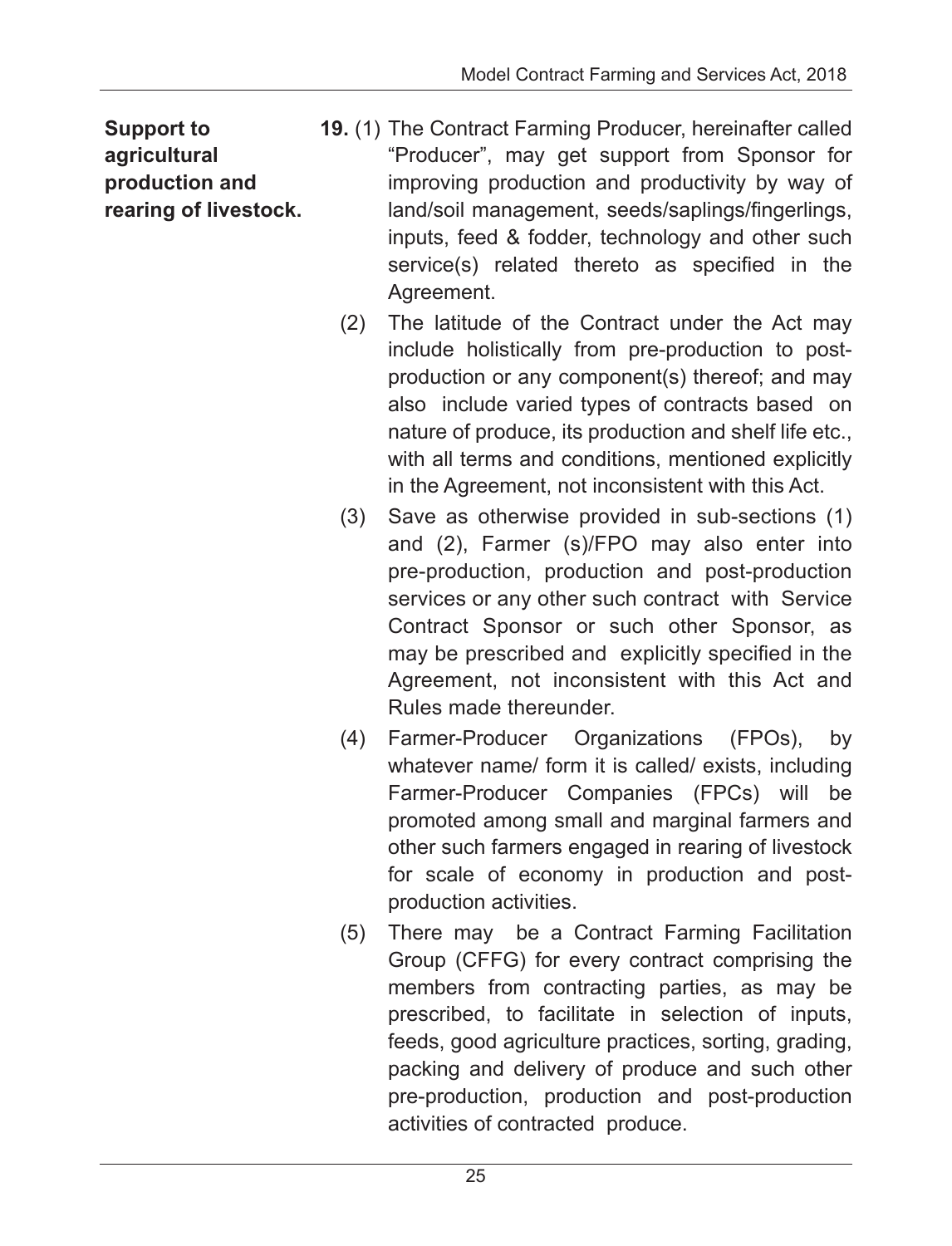**Sponsor prohibited from raising permanent structure on Producer's land or premises.**

**20.** Notwithstanding anything contained in the Agreement or any law for the time being in force, the Sponsor is prohibited from raising any permanent structure or creating any kind of leasehold rights or any kind of charge of whatever nature on the land or premises of the Producer:

Provided that any kind of structure can be raised as agreed upon in the Agreement being related to production processes of produce and / or rearing of livestock or its marketing, including services contracted, and shall be removed, if desired and so agreed by the Producer/Farmer, and land restored to pre-contract condition before the expiry of the Agreement, and if not removed, its ownership shall vest in the Producer/Farmer after the expiry of the Agreement.

- **21.** Notwithstanding anything contained in the Agreement, no title, rights, ownership or possession of land or premises or other such property shall be transferred or alienated or vest in the Sponsor or its successor or its agent as the case may, as a consequence of the Agreement. As a corollary to this, no charge, whatsoever, on the land of the Producer shall be validly created by any act or omission of the contracting parties.
- **Object and Period of Agreement. 22.** (1) The Agreement shall be made by the Sponsor exclusively for the purchase of produce and may also include pre-production and production activities like land /soil management, nursery management (seedlings/saplings/fingerlings/etc.), supply of inputs, feed & fodder, medicine and technology or any other activity related thereto as specified in the Agreement.

26

**No title, rights, ownership or possession shall be transferred or alienated or vest in the Sponsor.**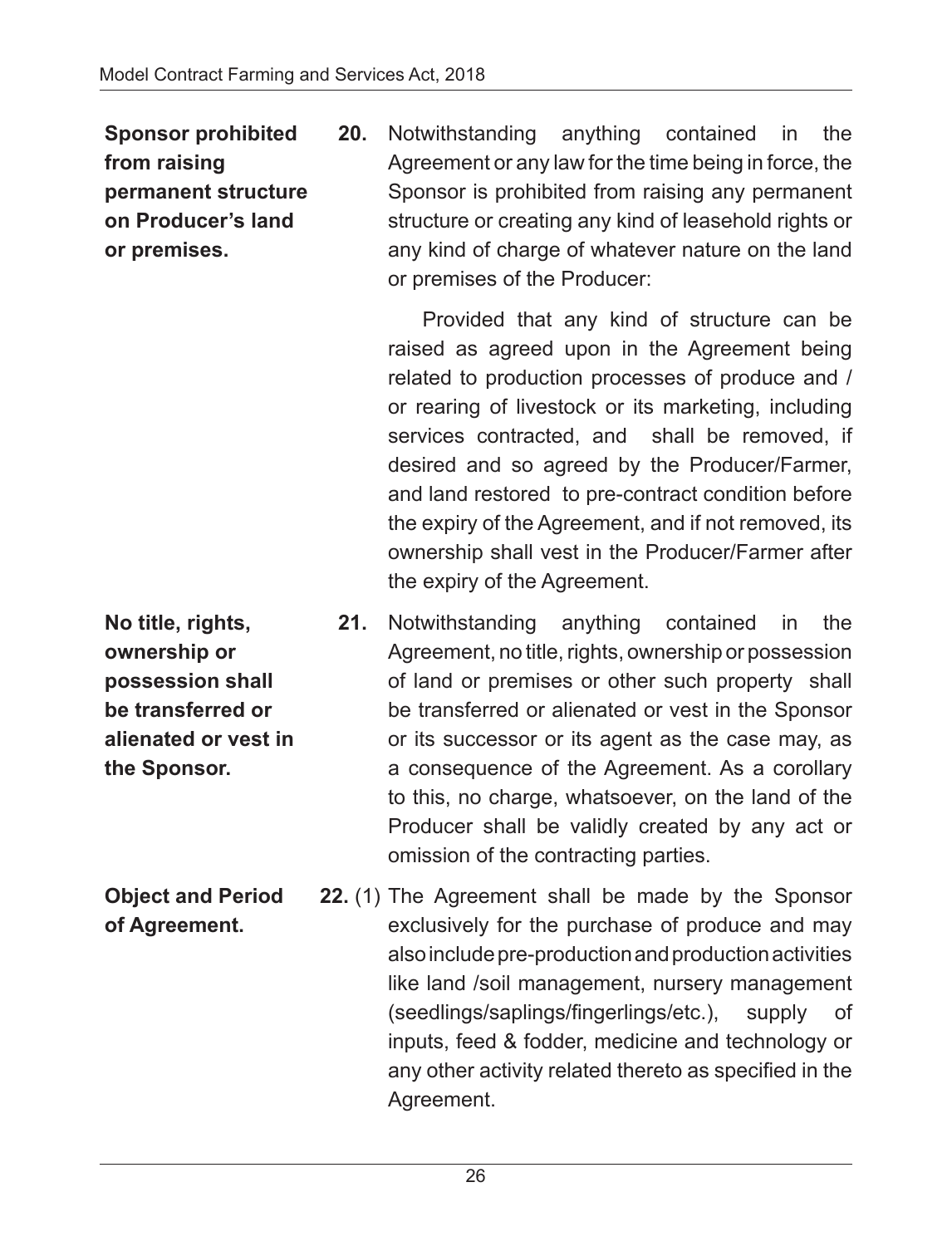(2) The minimum period of the Agreement shall be for one production cycle of contracted produce and further continuance subject to renewal thereafter, as mutually decided by Producer and Sponsor and explicitly mentioned in the Agreement:

Provided that in case of multiple produce contract, the produce with more than one year production cycle may have separate Agreements.

**Explanation:** More than one produce upto one year production cycle may be in one Agreement itself and produce with longer duration production cycle exceeding one year may be in separate Agreement.

- **(**3) Save as otherwise provided in sub-section (1), there may be a services contract or such other contracts for the period as may be mutually agreed by the contracting parties, not exceeding five years and renewable thereafter.
- (4) Notwithstanding anything contained in subsections (1) & (3), Producers (land/premises owner–lessor), may lease out their agricultural land and/or premises to the Sponsor-lessee for contract farming under this Act, not inconsistent with respective state's law or any law for the time being in force.
- **23.** (1) The contracting parties may, considering the channel of outlet, end use, agronomic practices, agro-climate and such other factors, also work out mutually acceptable quality grade standards or adopt any such standards formulated by an agency of the State/UT or Commission for Agriculture Costs and Prices (CACP) of Government of India or any other agency authorized by the Board, explicitly mentioned in the Agreement, to execute the quality standard based sale-purchase.

**Quality Grade Standards.**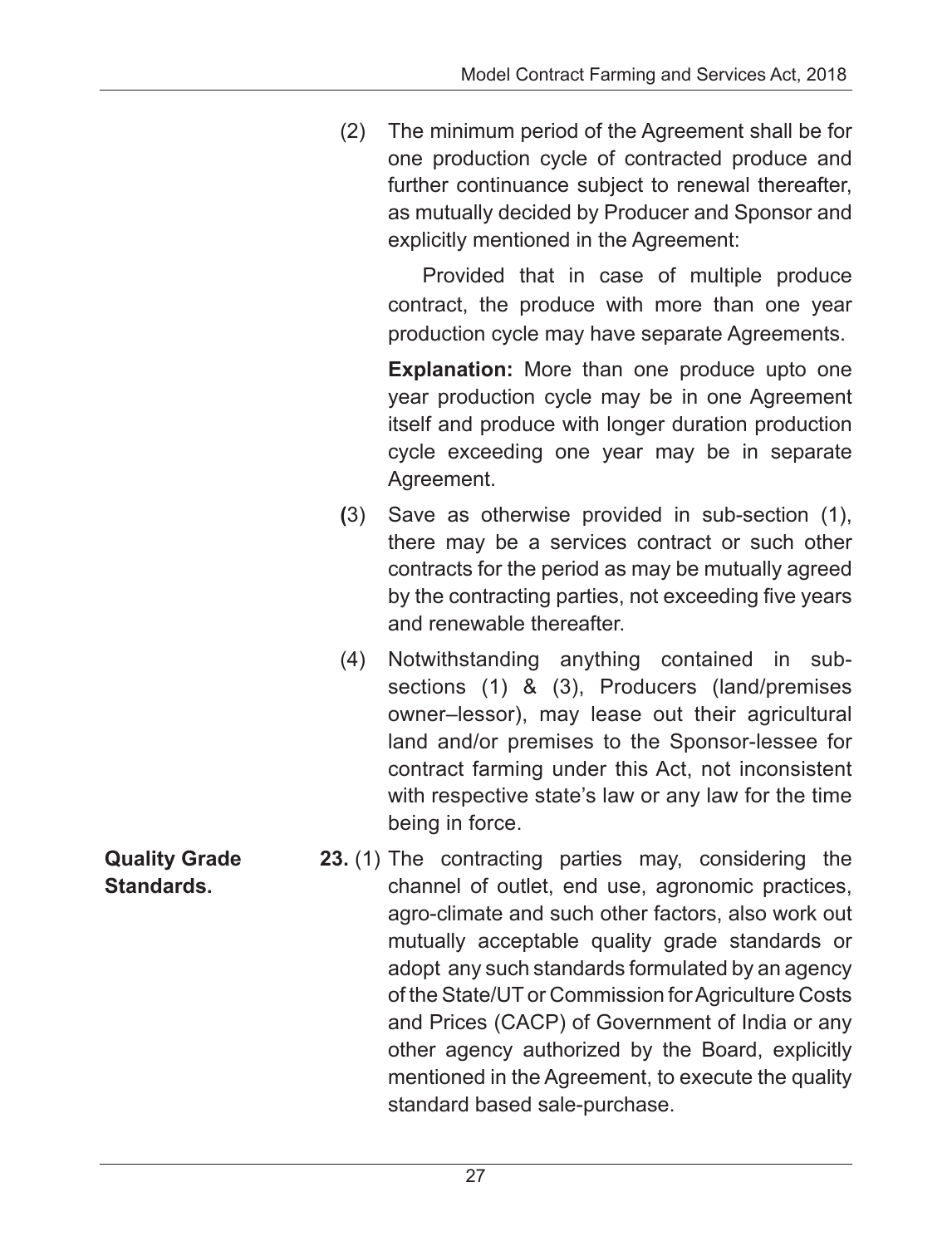- **(**2) Save as otherwise provided under sub-section (1), the Board may also formulate quality grade standards for produce for adoption by the contracting parties explicitly mentioned in the Contract.
- (3) The quality grade standards may be categorized into (i) premium quality; (ii) fair average quality; and (iii) below fair average quality, or contracting parties as mentioned in the Agreement may, mutually otherwise categorise quality grade standards based on their marketing and other such requirements, not inconsistent with any law for the time being in force.
- (4) While identifying and defining quality parameters and their values, generic and specific use of the produce may be taken into consideration.

**Explanation:** In case of contract farming for seed production, genetic purity, germination percentage, Viability, etc., as the case may be in the contract, may be important parameters.

- (5) Contracting parties may mutually identify any 3rd party quality assayer, as prescribed and mentioned in the Agreement, to facilitate in determining the quality grade standards of the contracted produce before delivery.
- **24.** To provide reasonable protection to the weaker party to the agreement, i.e., the Producer, the preagreed price, category-wise as under section 18(2), may be determined in accordance with the guiding criteria as provided in the Rules and mentioned in the Agreement.
- **25.** Notwithstanding anything contained in this Act or any other law for the time being in force, the sale-purchase prices, explicitly mentioned in the Contract, may be determined in accordance with the guiding criteria as provided in the Rules.

**Principles to determine preagreed price for Produce.**

**Principles to determine Sale-purchase price of Produce.**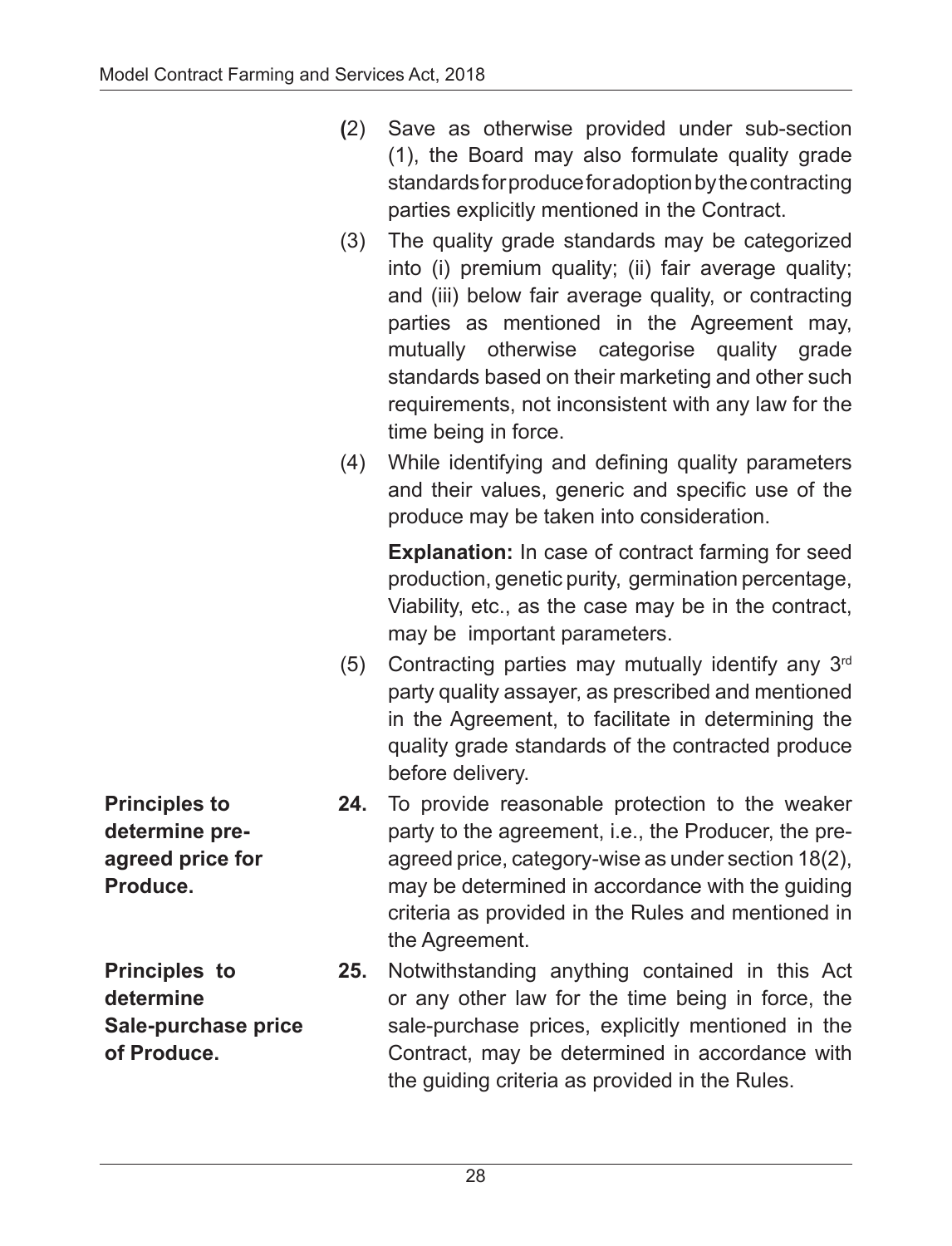**Levy of Facilitation fee. 26.** (1) The Board shall levy and collect facilitation fee from the Sponsor as prescribed in respect of contracted produce, at such rate, as may be notified by the Government/ Administration, but not exceeding 0.3 per cent *ad valorem* on contracted produce:

> Provided that the Government/ Administration may, in consultation with the Board, exempt levy of facilitation fee at initial stage of implementation of the Act, as it deems fit, or at any time in the course on any or all contracted produce.

- (2) Notwithstanding anything contained in this section, Government /Administration may, in order to promote contract farming, services contract & such other contracts under this Act and to attract investment, exempt levy of facilitation fee.
- (3) In case of excess collection/ deposition of facilitation fee, the Board will refund the same within 30 days of notice of such collection / deposition.
- **27.** (1) The contracted produce shall be outside the ambit of regulation of State /UT Agricultural Produce Marketing Act.
	- **(**2) The Sponsor shall buy the entire pre-agreed quantity of contracted produce of the Producer:
		- (a) In case, production support under section 19 has been provided for in the Contract,-
			- (i) the Sponsor shall buy entire pre-agreed quantity of the contracted produce commensurate to quality standards as provided in the Agreement, but not less than fixed percentage of pre-agreed quantity of the produce, as may be prescribed and as provided in the Agreement; and

**Sale-purchase of Produce.**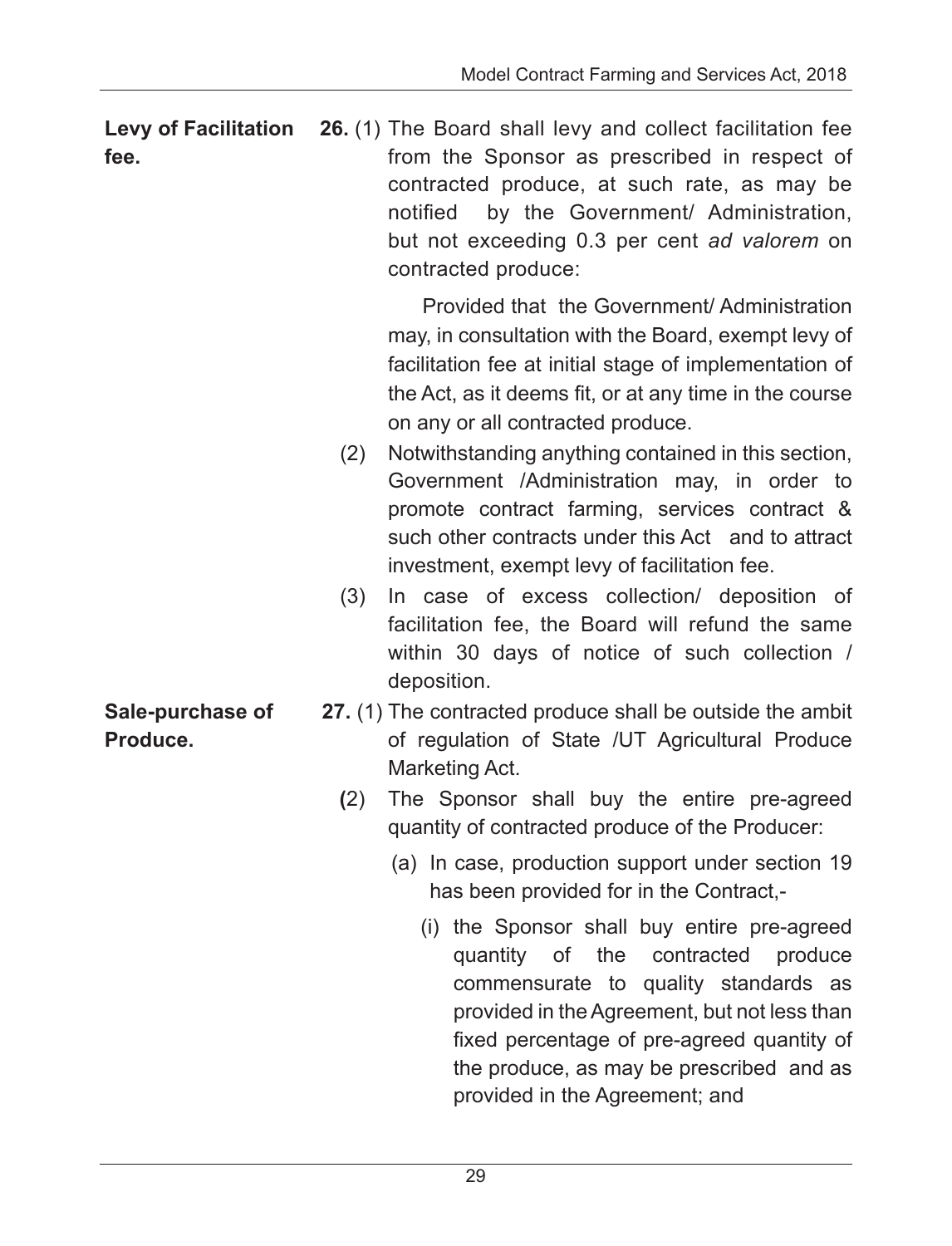(ii) the Sponsor shall also buy rest of the pre-agreed quantity not purchased under sub-section (2) (a) (i) at lower rate mutually acceptable to both parties, as may be prescribed, and as provided in the Agreement :

 Provided that the Producer and Sponsor shall be free to mutually decide, and as mentioned in the Agreement, to sell the remaining quantity as under sub-section  $(2)$  (a) (ii) to other desirous buyer (s).

- (b) In case of only buying Contract,-
	- (i) the Sponsor shall buy entire pre-agreed quantity of the contracted produce commensurate to quality standard as provided in the Agreement but not less than fixed percentage of pre-agreed quantity of the produce, as may be prescribed and as provided in the Agreement; and
	- (ii) the Sponsor shall also buy rest of the pre-agreed quantity not purchased under  $sub$  – section (2) (b) (i) at lower rate mutually acceptable to both parties, as may be prescribed, and as provided in the Agreement:

 Provided that the Producer and Sponsor shall be free to mutually decide, and as mentioned in the Agreement, to sell the remaining quantity as under sub-section (2) (b) (ii) to other desirous buyer(s).

- (c) In the event of windfall gains,-
	- (i) the Sponsor may, *suo motu* share a portion of such margin with contracting Producers in the form of "bonus" to sustain their interest in contract farming; and/or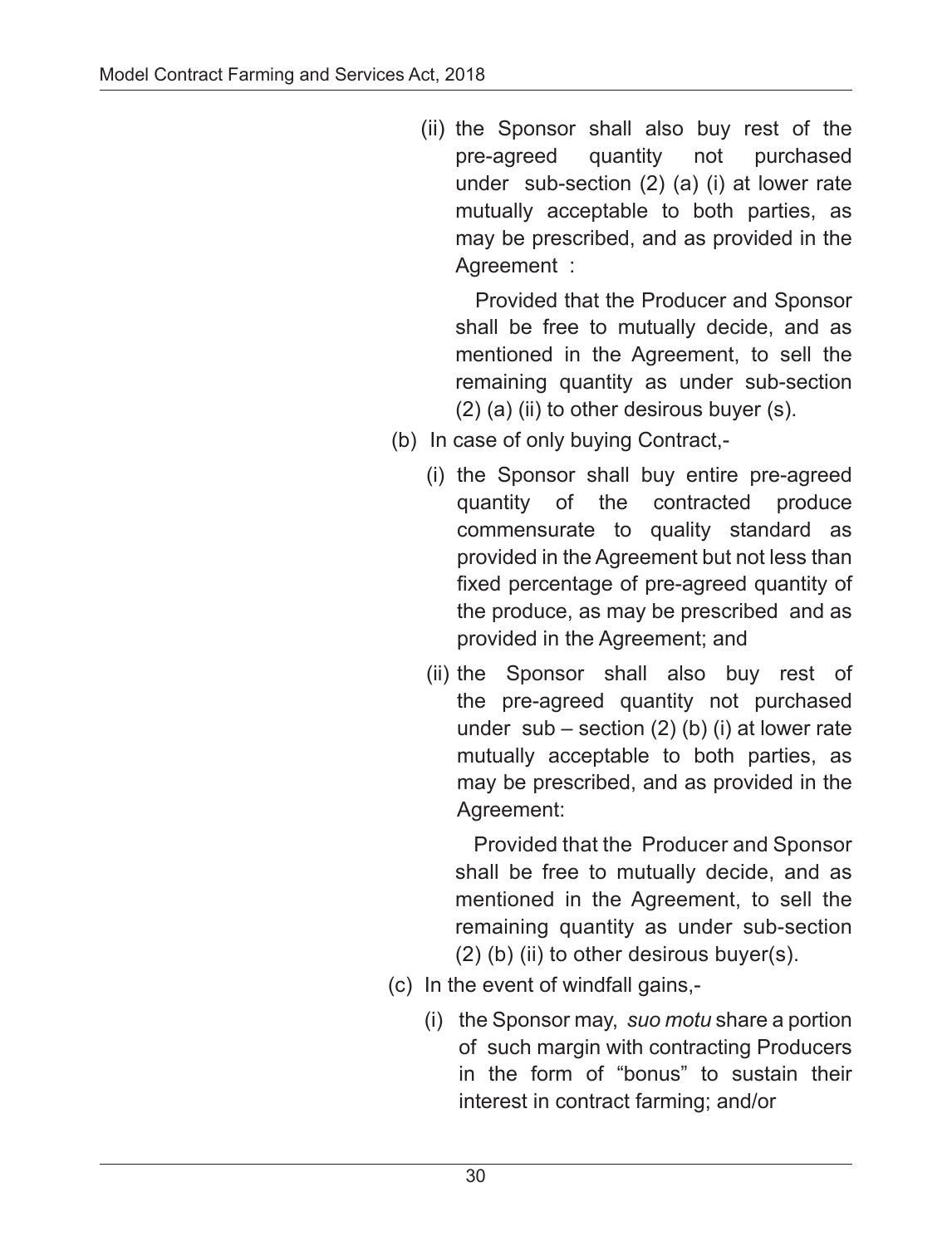- (ii) the producer may, as mutually agreed, be allowed to sell certain percentage of the pre-agreed quantity of the produce, as decided in the open market; and/or
- (iii) contracting parties may, to mutual satisfaction through negotiation, agree on any other option provided in the Agreement or acceptable to both the parties when not provided in the Agreement.
- (3) Notwithstanding anything contained in the Essential Commodities Act, 1955 and Control Orders issued thereunder or any other law for the time being in force, the provision of stock limit shall not be applicable on such Sponsor purchasing produce for trade/ processing/ export to the extent of quantity purchased under contract farming.
- (4) Only electronic weighing instruments or other such instruments, which satisfy the requirements of such weights and measures, as prescribed by "The Legal Metrology Act, 2009" or any other provisions of law for the time being in force for such purpose, shall be used for weighing or measuring produce.
- (5) The Sponsor shall, as provided in the Agreement, make all arrangements for purchase and provide materials required for filling and weighing/ measuring of the produce, in advance, when the produce is to be taken by the Producer for delivery to the Sponsor at the agreed place. The Sponsor shall also be responsible to make the weighment/ measurement immediately and after the weighment / measurement is over, shall take the delivery of the produce, forthwith by issuing a receipt slip with the details of sale proceeds, as may be prescribed.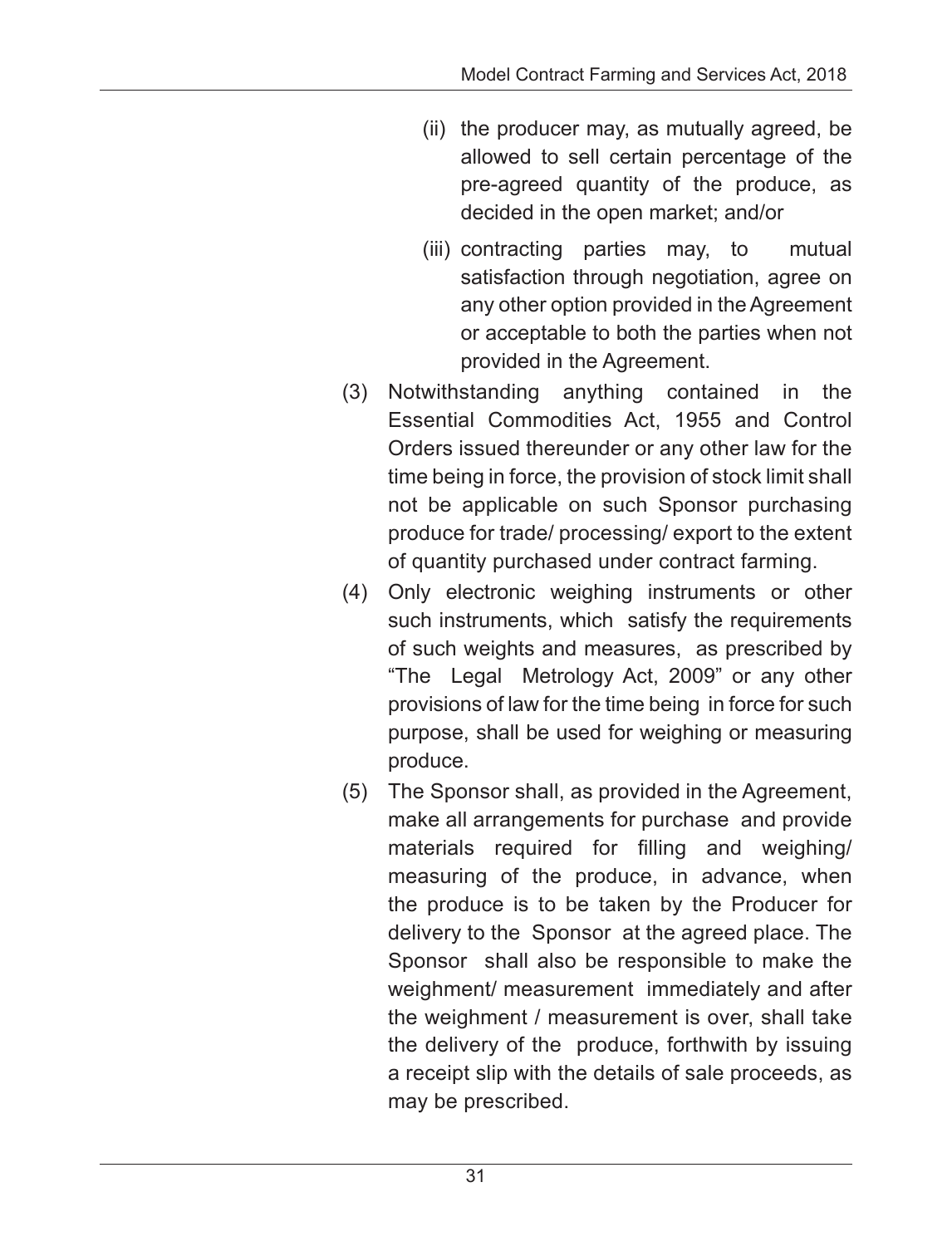(6) The Sponsor shall be considered to have thoroughly inspected the produce at the time of delivery and have subsequently no right to retract it:

Provided that in case of seed and such other produce where quality assessment is made later on, the quality issue will be settled after quality assessment report, as may be prescribed.

(7) Sponsor shall make the full payment to the Producer of the value of the produce, delivered as per the Agreement, and shall be made through bank or electronic clearance on the same day or in the maximum next day, if procedurally so required, or on the day as mutually agreed and mentioned in the Agreement:

Provided that in case of seed and such other produce where quality is to be assessed later on,  $2/3<sup>rd</sup>$  of the value is to be made at the time of delivery of the produce or on the day as mutually agreed and mentioned in the Agreement; and remaining 1/3<sup>rd</sup> soon after receipt of quality assessment report as prescribed.

(8) In case, Sponsor does not make payment as under sub-section (7), in accordance with the terms of Contract, a penal interest as prescribed, will be levied for late payment upto thirty days. If the said payment is not made within thirty days, it shall be recovered as an arrear of land revenue with interest as prescribed, till such time as it is recovered and paid to the Producer :

Provided that in case of pendency of dispute, charge of penal interest and recovery as an arrear of land revenue with interest, as the case may be, will be decided under dispute settlement mechanism as per chapter VI and as provided in the Agreement.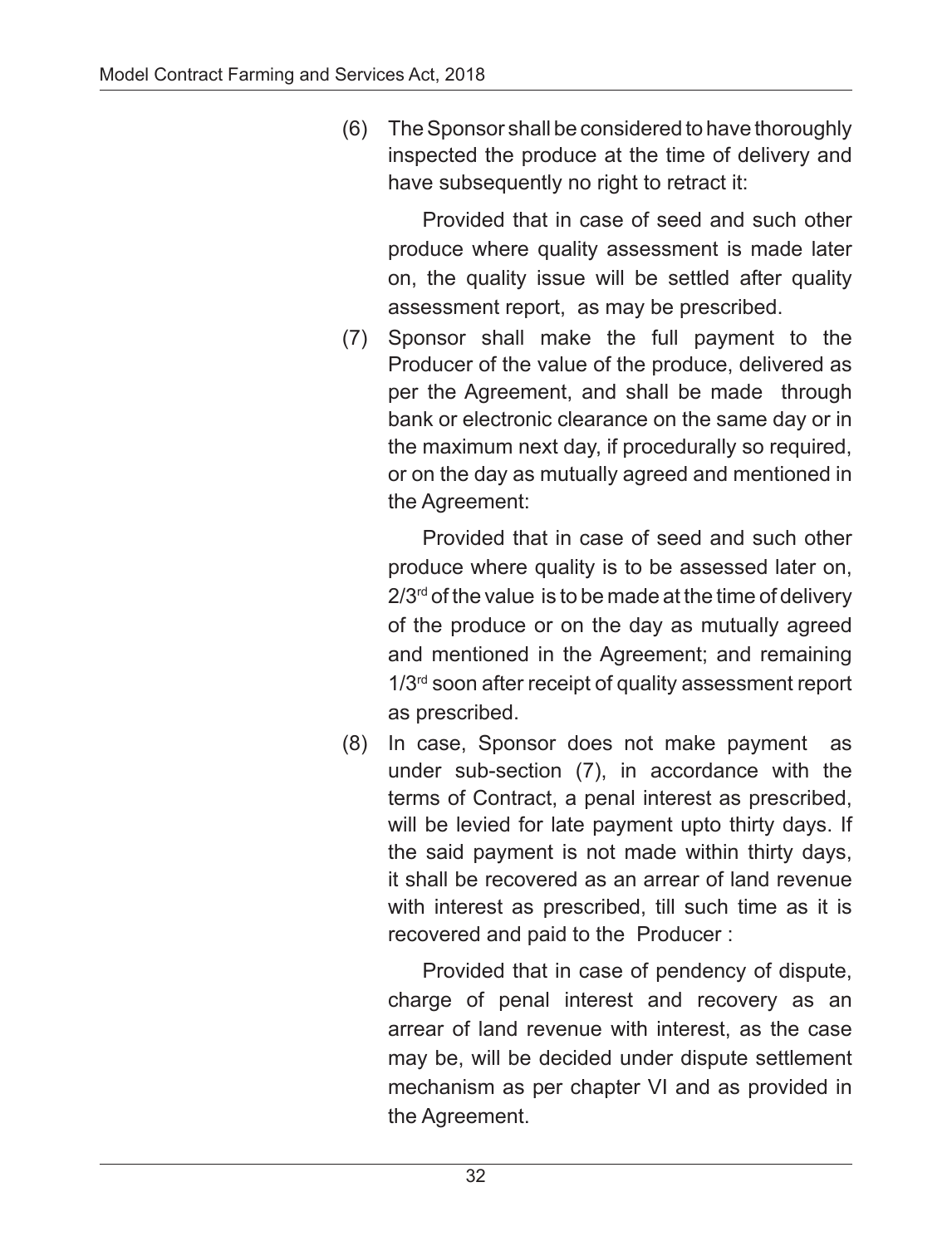| Insurance of | 28. (1) The produce under contract farming shall be |
|--------------|-----------------------------------------------------|
| Produce.     | covered under production linked agricultural        |
|              | insurance scheme in operation or any other such     |
|              | scheme, as may be prescribed, and provided in       |
|              | the Agreement.                                      |

- (2) Save as otherwise provided under sub-section (1), the produce under contract farming may be covered under price/market linked insurance scheme or any other such scheme, as and when it may come to be implemented by Central Government or Government/ Administration or any other agency, as may be prescribed and provided in the Agreement.
- **Other parties to the Contract. 29.** Save as otherwise provided in the Act, insurance company, banking institution providing credit, agri-input supplier, knowledge partner, buy-back buyer and other buyer(s) intending to purchase produce may be parties to the Contract, and their roles and services be explicitly mentioned in the Agreement.
- **Obligation of contracting parties. 30.** The contracting parties must either perform, or offer to perform, their respective promises, unless such performance is dispensed with or excused as under section 31 of this Act, or of any other law for the time being in force.
	- **31.** (1) The contracting parties may, in the course, alter or terminate the Contract with mutual consent , in intimation to the Board or the officer authorized in this behalf.
		- **(**2) In the event of a *force majeure* and/or the change in the policy of government, the affected contracting party, to the extent of adverse impact, shall not be bound to honour the Contract and can accordingly alter the terms with mutual consent or terminate the Contract, with the approval of the Board or the officer authorized in this behalf.

**Alternation and termination of Contract.**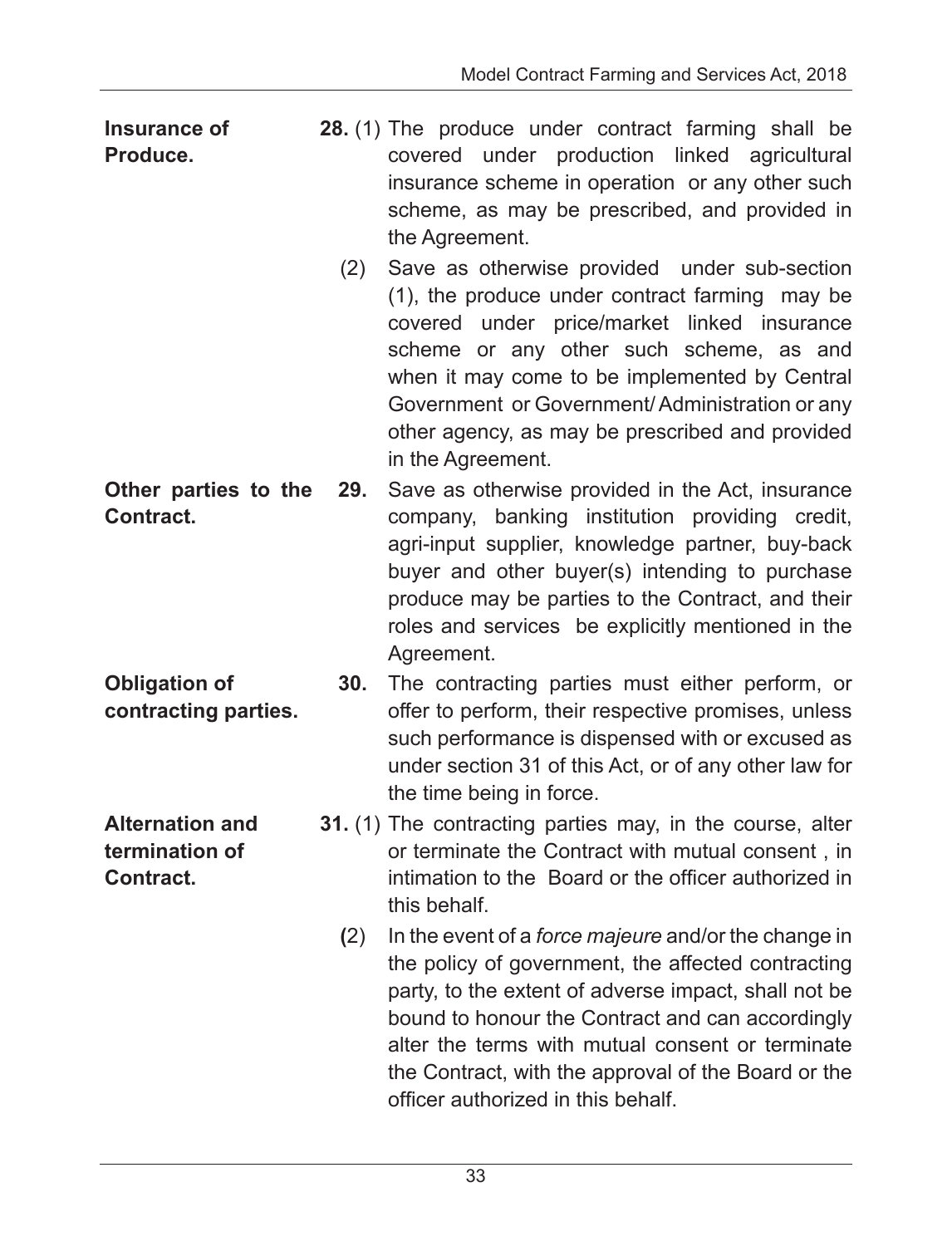### **CHAPTER – VI**

### **DISPUTE SETTLEMENT, APPEAL AND PENALTIES**

- **Negotiation or third party mediation / conciliation. 32.** (1) In case of any dispute arising out of Agreement made in conformity to this Act, the parties to the contract may seek a mutually acceptable an amicable solution through the process of mutual negotiation or through third party conciliation/ mediation in the manner, as may be prescribed; and in consistent with the law for the time being in force.
	- (2) The contracting parties may mutually identify the conciliator/mediator in the manner as mentioned in the Agreement.
- **Dispute Settlement Authority. 33.** (1) The Government/Administration may, by notification, constitute a "Dispute Settlement Authority", as may be prescribed, comprising Sub-Divisional Magistrate/Officer, in-charge of Revenue and General Administration of Sub-Division, by whatever name called, or retired Judge/Magistrate of appropriate rank with relevant expertise, as "Presiding Officer" and other three Members, one each representing farmers / FPOs, agro-industries and domain experts.
	- (2) Failing to reach a mutually acceptable an amicable solution under section 32**,** the aggrieved party may refer the dispute to the "Dispute Settlement Authority", hereinafter called "Authority".
	- (3) The Authority shall resolve the dispute democratically by a majority present, and in the event of tie, the Presiding Officer, or the Member presiding shall have a second or casting vote.
	- (4) The Authority shall resolve the dispute in summary manner within fifteen days, after giving the parties a reasonable opportunity of being heard .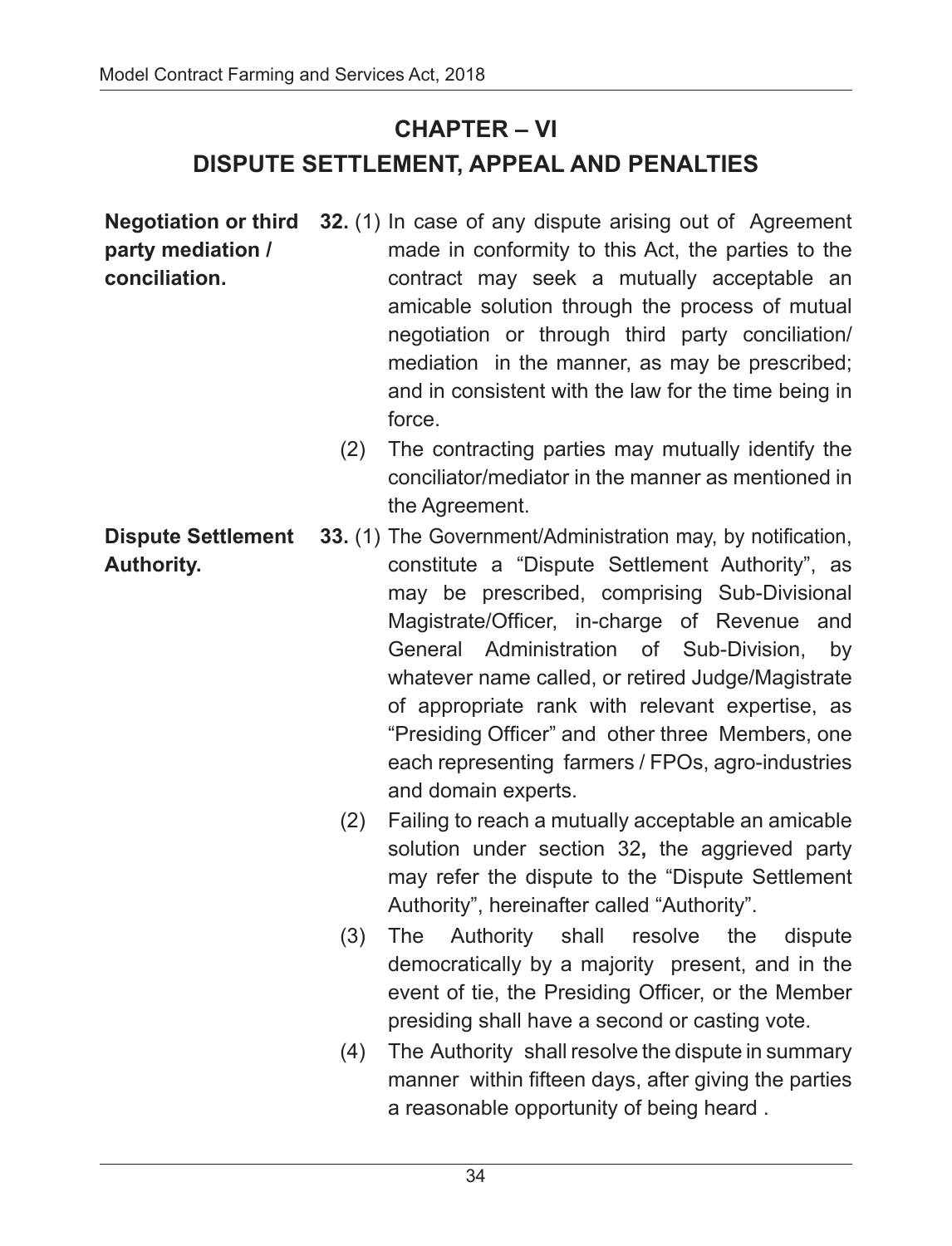(5) The decision of the Authority under this section shall have force of the decree of a Civil Court and shall be enforceable as such, and decretal amount shall be recovered as an arrears of land revenue.

**Appeal. 34.** (1) Any person aggrieved by the decision/ order of Authority under section 33**,** may prefer an appeal to the Board, in the manner as may be prescribed, within fifteen days, or within thirty days by submitting reasons for delay, if any, from the date of such decision/order. The Board shall dispose off the appeal within fifteen days after giving the parties a reasonable opportunity of being heard and decisions of the Board shall be final:

> Provided that the Sponsor or the Producer filing the appeal shall have to deposit with the Board in advance, an amount or security through bank guarantee or any other such instrument equal to twenty per cent and ten per cent respectively of the due amount, as decided by the Authority under section 33 of this Act, with the Board. If the Board dismisses the appeal, the Board shall forthwith transfer the twenty per cent or ten per cent, as the case may be, kept deposited with it and balance amount is to be paid by the petitioner within fifteen days to the beneficiary, and if not complied with otherwise it will be recovered as arrears of land revenue.

- (2) The decision of the Board in the appeal shall have force of the decree as of the Civil Court and shall be enforceable as such and decretal amount shall be recovered as arrears of land revenue.
- **35.** Save as otherwise provided in section 33, contracting parties may also mutually decide any one or more of Alternative Dispute Resolution (ADR) mechanisms including Arbitration as provisioned in the Arbitration and Conciliation Act, 1996 and as amended from time to time.

**Alternative Dispute Resolution mechanism**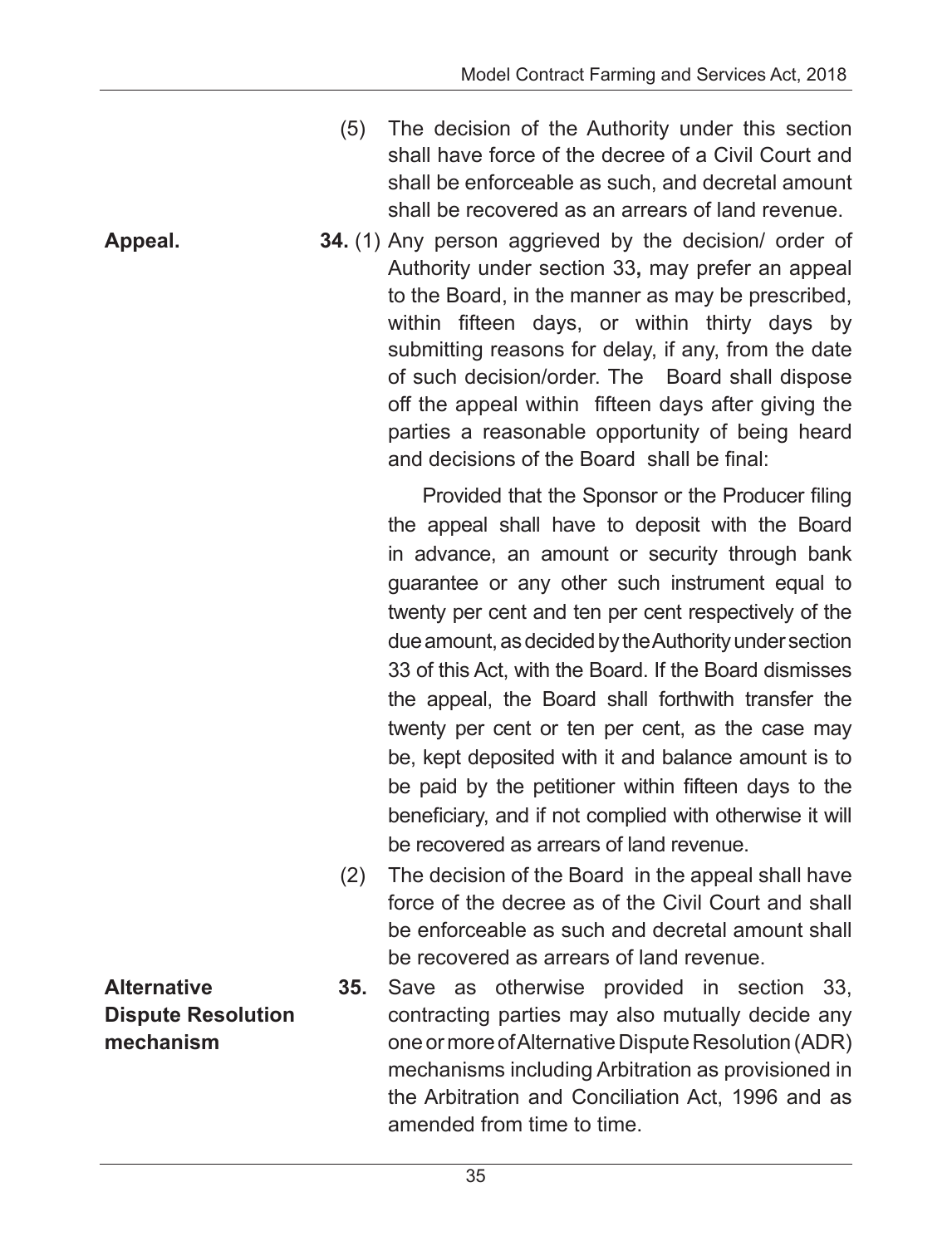The ADR (s) so decided under sub-section (1) shall be explicitly mentioned in the Agreement and also as the "Arbitration Clause", not inconsistent with the "Arbitration and Conciliation Act, 1996" and amendment therto and this Act:

Provided that Arbitrator (s) shall be appointed in the manner, as may be prescribed, from the panel of experts maintained by the Board.

- **Penalties. 36.** (1) The Sponsor and the Producer shall on contravention / breach of contract made under this Act, be liable to un-liquidated damages or compensation and liquidated damages or penalty, as may be prescribed.
	- **(**2) The compensation or penalty, as the case may be under sub-section (1), shall be recovered from Sponsor and Producer as arrears of land revenue, as may be prescribed.

## **CHAPTER – VII MISC.**

**Submission of annual reports of accounts.**

**Recovery of dues from any party to the Agreement.**

**Recovery of loans and advances given by Sponsor to the Producer.**

- **37.** The Sponsor shall submit annual reports of accounts, in relation to Agreement entered into and executed for contract under this Act, to the Board, as may be prescribed.
	- **38.** If there is any due from any party to the Contract, it will be recovered as arrears of land revenue.
	- **39.** Both loan and advances given by the Sponsor to the Producer can be recovered from sale proceed of the produce in accordance with the procedure and manner as may be prescribed and in no case, be realised by way of sale or mortgage or lease of the land in respect of which the Agreement has been entered into.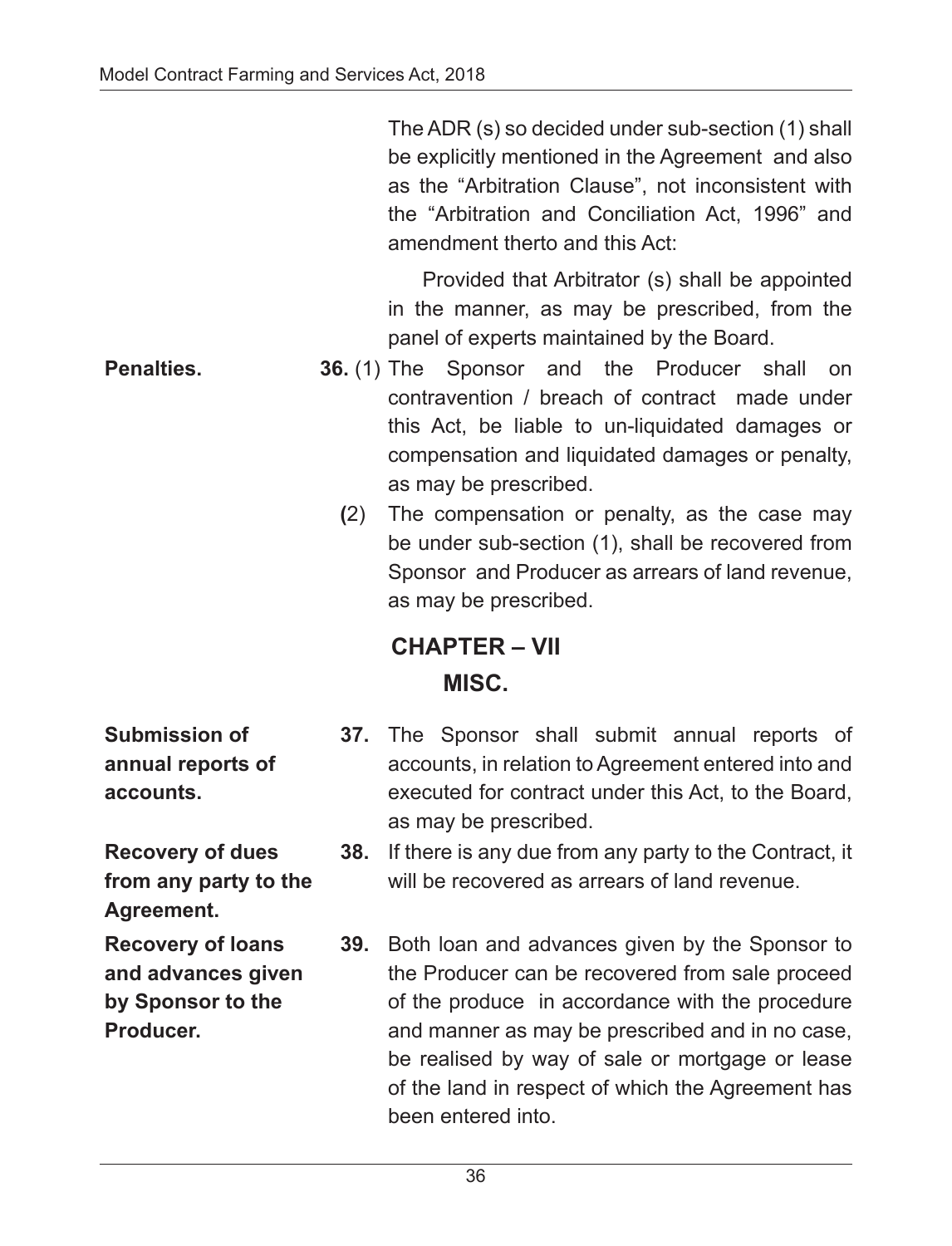**The Chairperson and the Members or employees of the Board to be public servants**

**taken in good faith**

- **40.** The Chairperson, the official Members and the employees of the Board shall be deemed to be public servant within the meaning of section 21 of the Indian Penal Code*.*
- **Protection of action 41.** (1) No suit, prosecution or other legal proceeding shall lie against any person for anything which is done in good faith or intended to be done in pursuance of this Act or any Rule made thereunder*.*
	- **(**2) No act done or proceedings under this Act by the Board shall be invalid merely on the ground of existence of any vacancy or by reason of defect or irregularity in its constitution or absence of any Member in its meeting.
- **Action taken by the Government/ Administration on the recommendations of the Board 42.** (1) The Government/Administration shall consider the recommendations made by the Board under clauses (d) and (e) of sub-section (i) of section 13 and send to the Board, information or action taken within thirty days or such longer time as may be decided in consultation with the Board. In case the Government/ Administration decides not to implement any of the recommendations of the Board, it shall communicate its decision to the Board with reasons thereof.
	- **(**2) The Board shall prepare an annual report of the recommendations made by it under section 13 (5) along with the action taken and reasons for not taking action, if any. The Government/ Administration shall cause a copy of this report to be laid on the table of the Legislative Assembly of the State/UT. In case of UT without Legislature, it shall adopt its established due procedure.
- **Power of the Government/ Administration to restrict the produce for contract. 43.** (1) The Government/ Administration may, by notification, identify the produce for negative list in the Schedule, which due to statutory and other extra ordinary reason(s), specified therein, shall be restricted for contract farming for the specified period:

37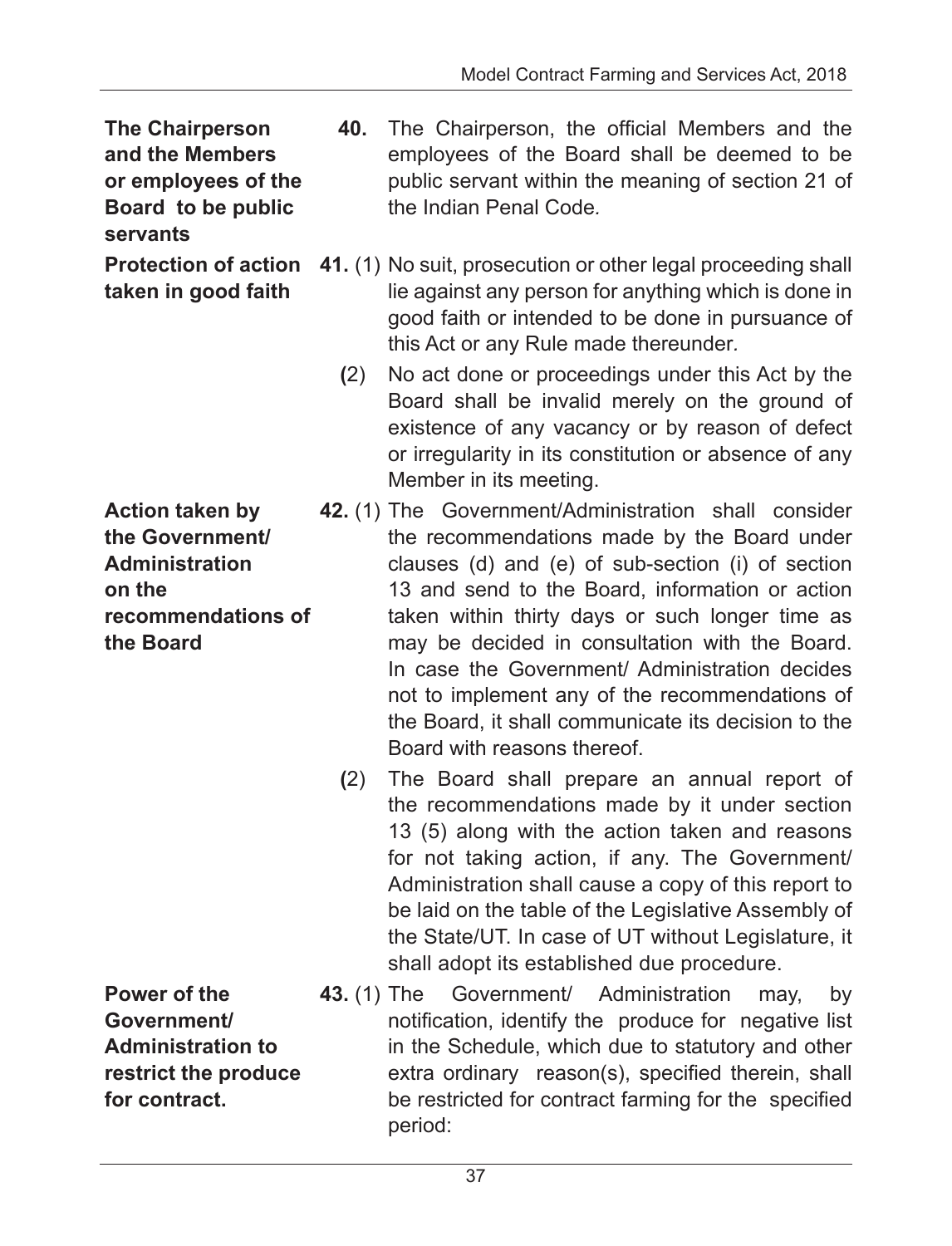|                                                                        | (2) | Provided that no notification shall be issued<br>under this section without publishing in the official<br>Gazette with previous notice of not less than 30<br>the Government/Administration<br>days as<br>may<br>consider reasonable of its intention to issue such<br>notification.<br>Government/Administration may, by notification,<br>amend the negative list of the Schedule, to add or<br>omit any produce, specified therein, and thereupon<br>the negative list of the Schedule shall be deemed<br>to have been amended accordingly. |
|------------------------------------------------------------------------|-----|-----------------------------------------------------------------------------------------------------------------------------------------------------------------------------------------------------------------------------------------------------------------------------------------------------------------------------------------------------------------------------------------------------------------------------------------------------------------------------------------------------------------------------------------------|
| <b>Power to make</b><br>Rules.                                         |     | 44. (1) The Government/Administration may, by notification<br>in the Official Gazette, make Rules for the purposes<br>of carrying out the provisions of this Act.                                                                                                                                                                                                                                                                                                                                                                             |
|                                                                        | (2) | All Rules made under this Act should be laid<br>before each house of the State/UT Legislature.<br>The UT without Legislature shall follow its due<br>procedure.                                                                                                                                                                                                                                                                                                                                                                               |
| Power of<br>Government/<br><b>Administration to</b><br>give direction. |     | 45. (1) Without prejudice to the foregoing provisions of this<br>Act, the Board shall, in exercise of its powers and<br>performance of its functions under this Act, be bound<br>by such directions on questions of policy, other<br>than those relating to technical and administrative<br>matters, as the Government/ Administration may<br>give in writing to it from time to time:                                                                                                                                                        |
|                                                                        |     | Provided that the Board shall, as far as<br>practicable, be given an opportunity to express its<br>views before any direction is given under this sub-<br>section.                                                                                                                                                                                                                                                                                                                                                                            |
|                                                                        | (2) | The decision of the Government/ Administration,<br>whether a question is one of policy or not, shall be<br>final.                                                                                                                                                                                                                                                                                                                                                                                                                             |
| Power of<br>Government/                                                |     | 46. (1) If, at any time, the Government / Administration is<br>of the opinion-                                                                                                                                                                                                                                                                                                                                                                                                                                                                |
| <b>Administration to</b><br>supersede Board.                           |     | (a) that, on account of circumstances beyond the<br>control of the Board, it is unable to discharge                                                                                                                                                                                                                                                                                                                                                                                                                                           |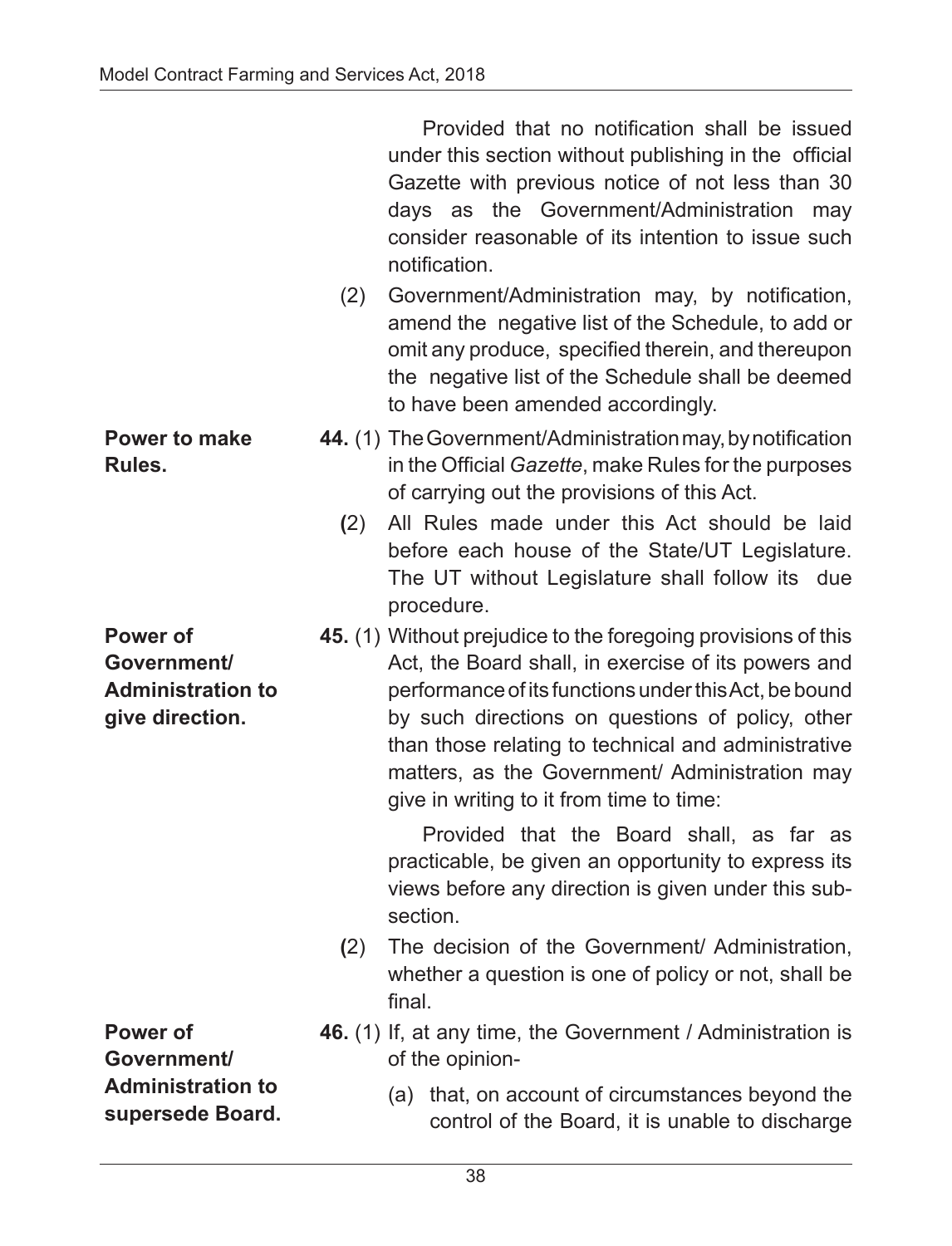the functions or perform the duties imposed on it by or under the provisions of this Act; or

- (b) that the Board has persistently defaulted in complying with any direction given by the Government/ Administration under this Act or in the discharge of the functions or performance of the duties imposed on it by or under the provisions of this Act and as a result of such default, the financial position of the Board or the administrative function of the Board has suffered; or
- (c) that circumstances exist which render it necessary in the public interest so to do, the Government/Administration may, by notification and for reasons to be specified therein, supersede the Board for such period not exceeding six months, as may be specified in the notification, and appoints an Administrator or the Board of Administrators or any person 'as it deems fit' to look after the functions of the Board for the period of supersession:

Provided that before issuing any such notification, the Government/ Administration shall give a reasonable opportunity to the Board to make representations against the proposed supersession and shall consider the representation, if any, of the Board.

- (2) Upon the publication of a notification under subsection (1) superseding the Board,-
	- (a) the Chairperson and other Members shall, as from the date of supersession, be deemed to have vacated their offices;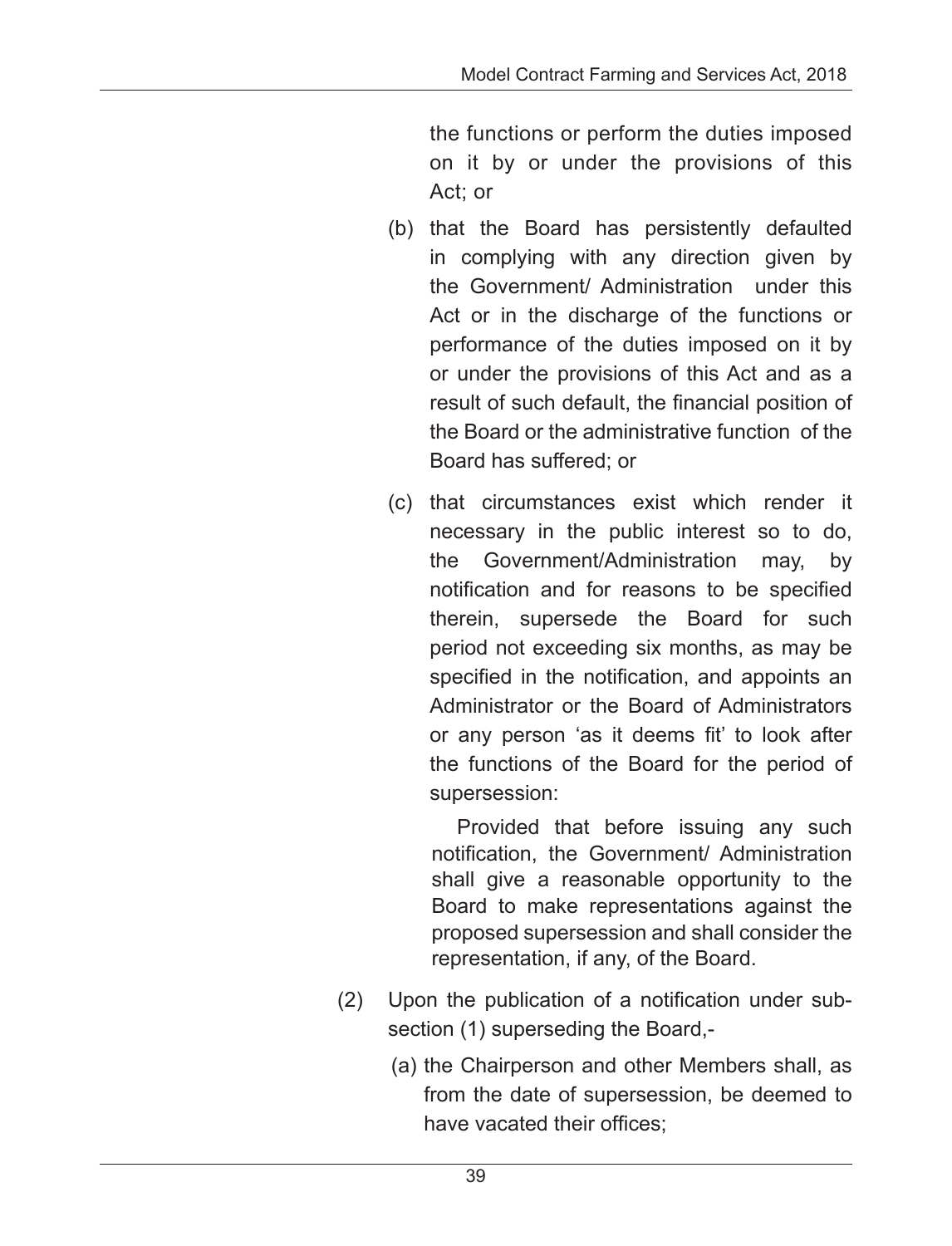- (b) all the powers, functions and duties which may, by or under the provisions of this Act, be exercised or discharged by or on behalf of the Board shall, until the Board is reconstituted under sub-section (3) be exercised and discharged by the person nominated by the Government/ Administration under clause (c) of sub-section (1);
- (c) all properties owned or controlled by the Board shall, until the Board is reconstituted under sub-section (3), vest in the Government / Administration.
- (3) On or before the expiration of the period of supersession specified in the notification issued under sub-section (1), the Government/ Administration shall reconstitute the Board by a fresh appointment of its Chairperson and other Members, and in such case, any person who had vacated his office under clause (a) of sub-section (2) shall not be deemed to be disqualified for reappointment.
- (4) The Government/ Administration may cause a copy of the notification issued under sub-section (1) and a full report of any action to be laid before each House of the State/UT Legislature as soon as may be after it is issued. The UT without Legislature shall follow its due procedure.
- (5) Notwithstanding anything contained in any law or in any contract or Memorandum or Articles of Association, a person on removal, from office under this section, shall not be entitled to claim any compensation for the loss or termination of office.
- **47.** No Civil Court shall have jurisdiction to entertain any suit or proceedings in respect of any matter, the cognizance of which can be taken and disposed of by any Board empowered by this Act or the Rules made thereunder.

**Bar of Jurisdiction of Civil Court.**